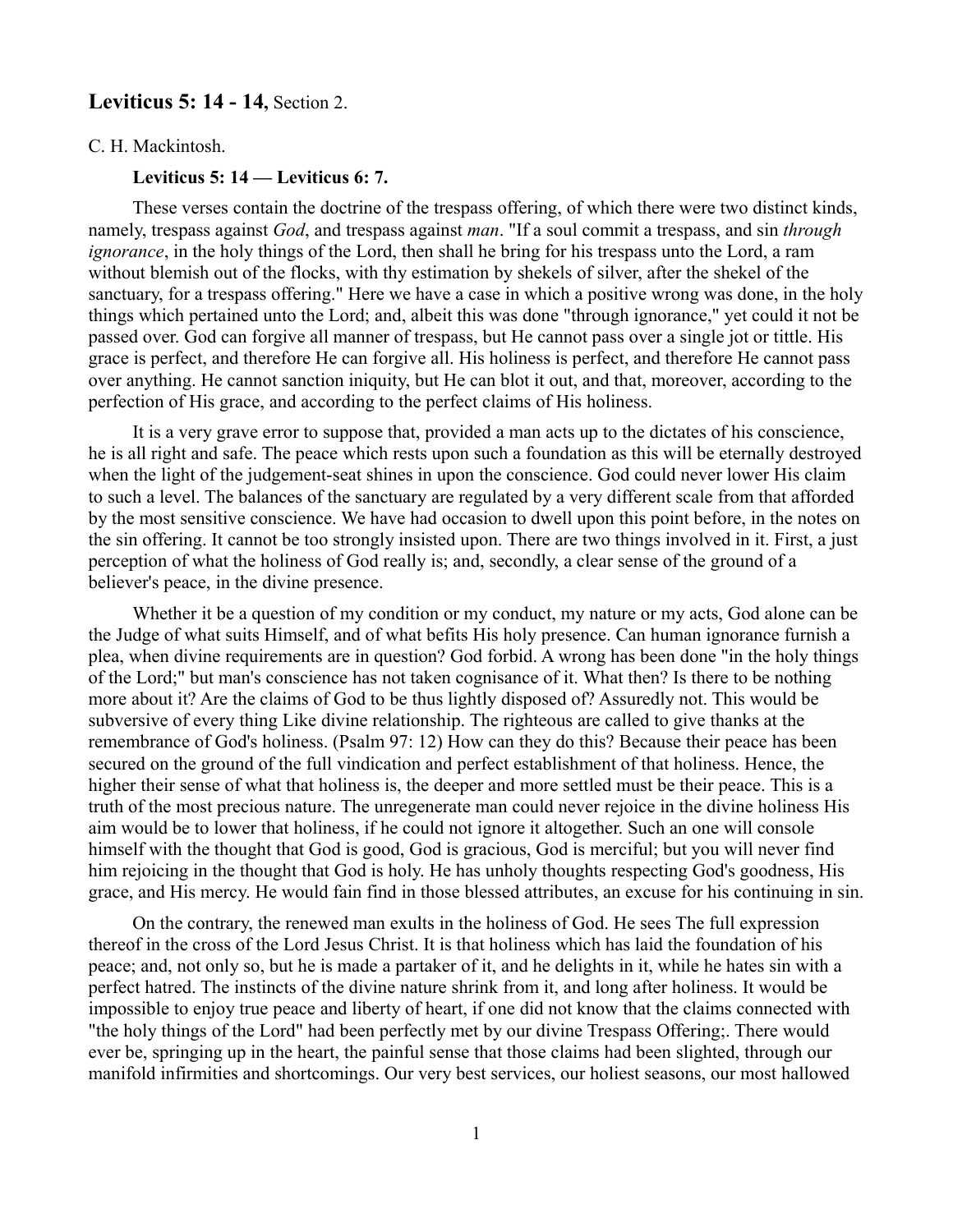exercises, may present something of trespass "in the holy things of the Lord" — "something that ought not to be done." How often are our seasons of public worship and private devotion infringed upon and marred by barrenness and distraction! Hence it is that we need the assurance that our trespasses have all been divinely met by the precious blood of Christ. Thus, in the ever-blessed Lord Jesus, we find One who has come down to the full measure of our necessities as sinners by nature, and trespassers in act. We find in Him the perfect answer to all the cravings of a guilty conscience, and to all the claims of infinite holiness, in reference to all our sins and all our trespasses; so that the believer can stand, with an uncondemning conscience and emancipated heart, in the full light of that holiness which is too pure to behold iniquity or look upon sin.

"And he shall make amends for the harm that he hath done in the holy thing, and shall add the fifth part thereto, and give it unto the priest: and the priest shall make an atonement for him with the ram of the trespass offering, and it shall be forgiven him." (Lev. 5: 16) In the addition of "the fifth part," as here set forth, we have a feature of the true Trespass Offering, which, it is to be feared, is but little appreciated. When we think of all the wrong and all the trespass which we have done against the Lord; and, further, when we remember how God has been wronged of His rights in this wicked world, with what interest can we contemplate the work of the cross as that wherein God has not merely received back what was lost, but whereby He is an actual gainer. He has gained more by redemption than ever He lost by the fall. He reaps a richer harvest of glory, honour, and praise, in the fields of redemption, than ever He could have reaped from those of creation. "The sons of God" could raise a loftier song of praise around the empty tomb of Jesus than ever they raised in view of the Creator's accomplished work. The wrong has not only been perfectly atoned for, but an eternal advantage has been gained, by the work of the cross. 'This is a stupendous truth. God is a gainer by the work of Calvary. Who could have conceived this? When we behold man, and the creation of which he was Lord, laid is ruins at the feet of the enemy, How could we conceive that, from amid those ruins, God should gather richer and nobler spoils than any which our unfallen world could have yielded. Blessed be the name of Jesus for all this. It is to Him we owe it all. It is by His precious cross that ever a truth so amazing, so divine, could be enunciated. Assuredly, that cross involves a mysterious wisdom "which none of the princes of this world knew; for had they known it, they would not have crucified the Lord of glory." (1 Cor. 2: 8) No marvel, therefore, that round that cross, and round Him who was crucified thereon, the affections of patriarchs, prophets, apostles, martyrs, and saints, have ever entwined themselves. No marvel that the Holy Ghost should have given forth that solemn but just decree, "If any man love not our Lord Jesus Christ, let him be Anathema Maranatha." (1 Cor. 16: 22) Heaven and earth shall echo forth a loud and an eternal amen to this anathema. No marvel that it should be the fixed and immutable purpose of the divine mind, that "at the name of Jesus every knee should bow, of things in heaven, and things on earth, and things under the earth; and that every tongue should confess that Jesus Christ is Lord, to the glory of God the Father." (Phil. 2: 10, 11)

The same law in reference to "the fifth part" obtained in the case of a trespass committed against a man, as we read, "If a soul sin, and commit a trespass *against the Lord,*\* and lie unto his neighbour in that which was delivered him to keep, or in fellowship, or in a thing taken away by violence, or have deceived his neighbour, or have found that which was lost, and lieth concerning it, and sweareth falsely; in any of all these that a man doeth, sinning therein: then it shall be, because he hath sinned, and is guilty, that he shall restore that which he took violently away, or the thing which he hath deceitfully gotten, or that which was delivered him to keep, or the lost thing which he found, or all that about which he hath sworn falsely; he shall even restore it in the principal, and shall add the fifth part more thereto, and give it unto him to whom it appertaineth, in the day of his trespass offerings) (Lev. 6: 2-5)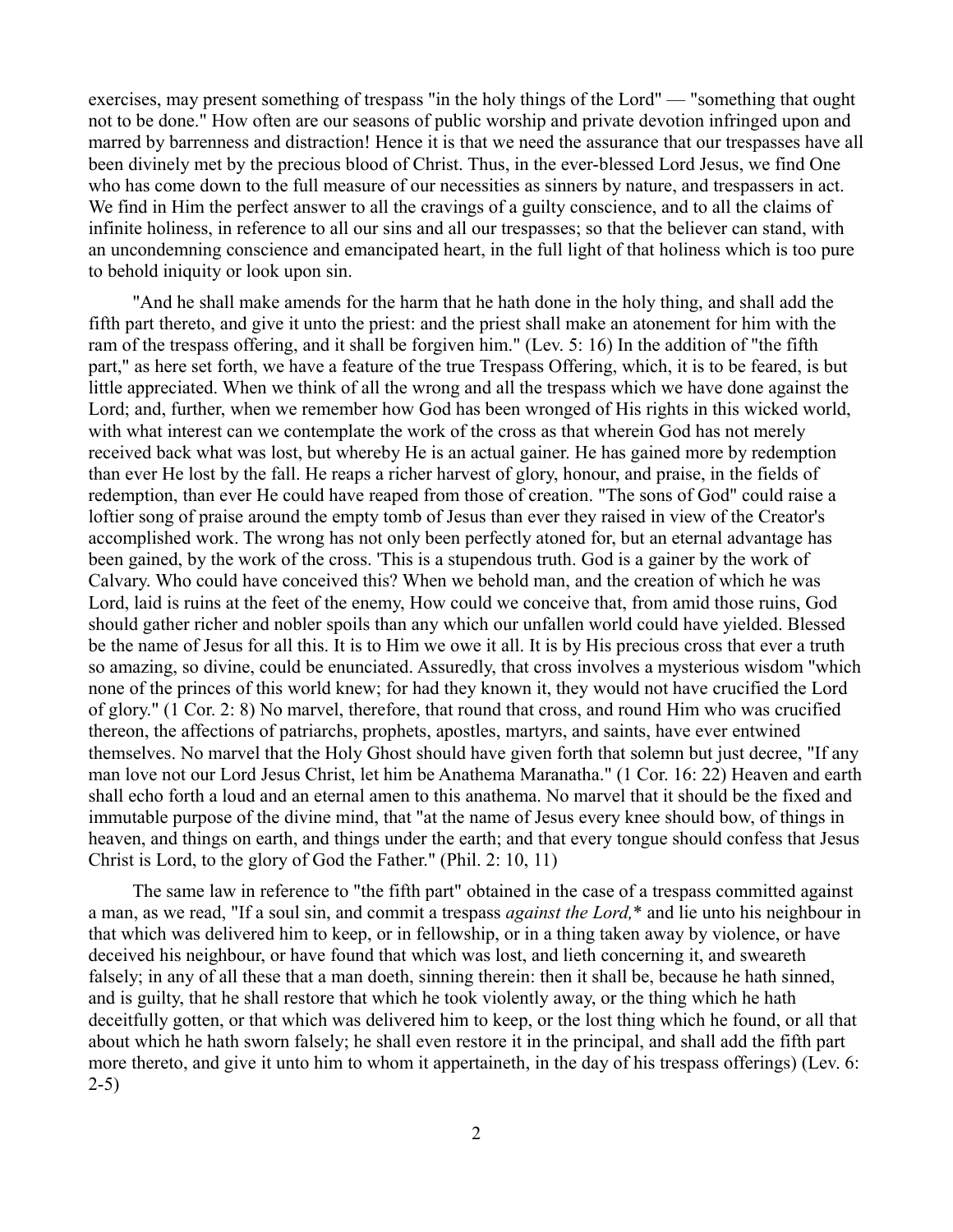{\*There is a fine principle invoked in the expression, "against the Lord." Although the matter in question was a wrong done to one's neighbour, yet the Lord looked upon it as a trespass against himself. Everything must be viewed in reference to the Lord. It matters not who may be affected, Jehovah must get the first place. Thus, when David's conscience was pierced by the arrow of conviction, in reference to his treatment of Uriah, he exclaims, "I have sinned *against the Lord."* (2 Sam. 12: 13) This principle does not, in the least, interfere with the injured man's claim.}

Man, as well as God, is a positive gainer by the cross. The believer can say, as he gazes upon that cross, "Well, it matters not how I have been wronged, how I have been trespassed against, how I have been deceived, what ills have been done to me, I am a gainer by the cross. I have not merely received back all that was lost, but much more beside."

Thus, whether we think of the injured, or the injurer, in any given case, we are equally struck with the glorious triumphs of redemption, and the mighty practical results which flow from that gospel which fills the soul with the happy assurance, that "all trespasses" are "forgiven," And that the root from whence those trespasses have sprung, has been judged "The gospel of the glory of the blessed God" is that which alone can send forth a man into the midst of a scene which has been the witness of his sins, his trespasses, and his injurious ways — can send him back to all who, in anywise, have been sufferers by his evil doings, furnished with grace, not only to repair the wrongs, but, far more, to allow the full tide of practical benevolence to flow forth in all his ways, yea, to love his enemies, to do good to them that hate him, and to pray for them that despitefully use him and persecute him. Such is the precious grace of God, that acts in confession with our great Trespass Offering. — such are its rich, rare, and refreshing fruits!

What a triumphant answer to the caviller who could say, "Shall we continue in sin, that grace may abound?" Grace not merely cuts up sin by the roots, but transforms the sinner from a curse into a blessing; from a moral plague, into a channel of divine mercy; from an emissary of Satan, into a messenger of God; from a child of darkness, into a son of the light; from a self-indulgent pleasurehunter, into a self-denying lover of God; from a slave of vile, selfish lusts, into a willing-hearted servant of Christ; from a cold, narrow-hearted miser, into a benevolent minister to the need of his fellow-man. Away, then, with the oft repeated taunts, "Are we to do nothing?" — "That is a marvellously easy way to be saved" — "According to this Gospel we may live as we list." Let all who utter such language behold yonder thief transformed into a liberal donor, and let them be silent for ever. (See Eph. 4: 28) They know not what grace means. They have never felt its sanctifying and elevating influences. They forget that, while the blood of the trespass offering cleanses the conscience, the law of that offering sends the trespasser back to the one whom he has wronged, with" the principal" and "the fifth" in his hand. Noble testimony this, both to the grace and righteousness of the God of Israel! Beauteous exhibition of the results of that marvellous scheme of redemption, whereby the injurer is forgiven, and the injured becomes the actual gainer! The conscience has been set to rights, by the blood of the cross, in reference to the claims of God, the conduct must be set to rights, by the holiness of the cross, in reference to the claims of practical righteousness. These things must never be separated. God has joined them together, and let not man put them asunder. The hallowed union will never be dissolved by any mind which is governed by pure gospel morality. Alas! it is easy to profess the principles of grace, while the practice and power thereof are completely denied. It is easy to talk of resting in the blood of the trespass offering, while "the principal" and "the fifth" are not forthcoming. This is vain, and worse than vain. "He that doeth not righteousness is not of God." (1 John 3: 10)

Nothing can be more dishonouring to the pure grace of the gospel than the supposition that a man may belong to God, while his conduct and character exhibit not the fair traces of practical holiness.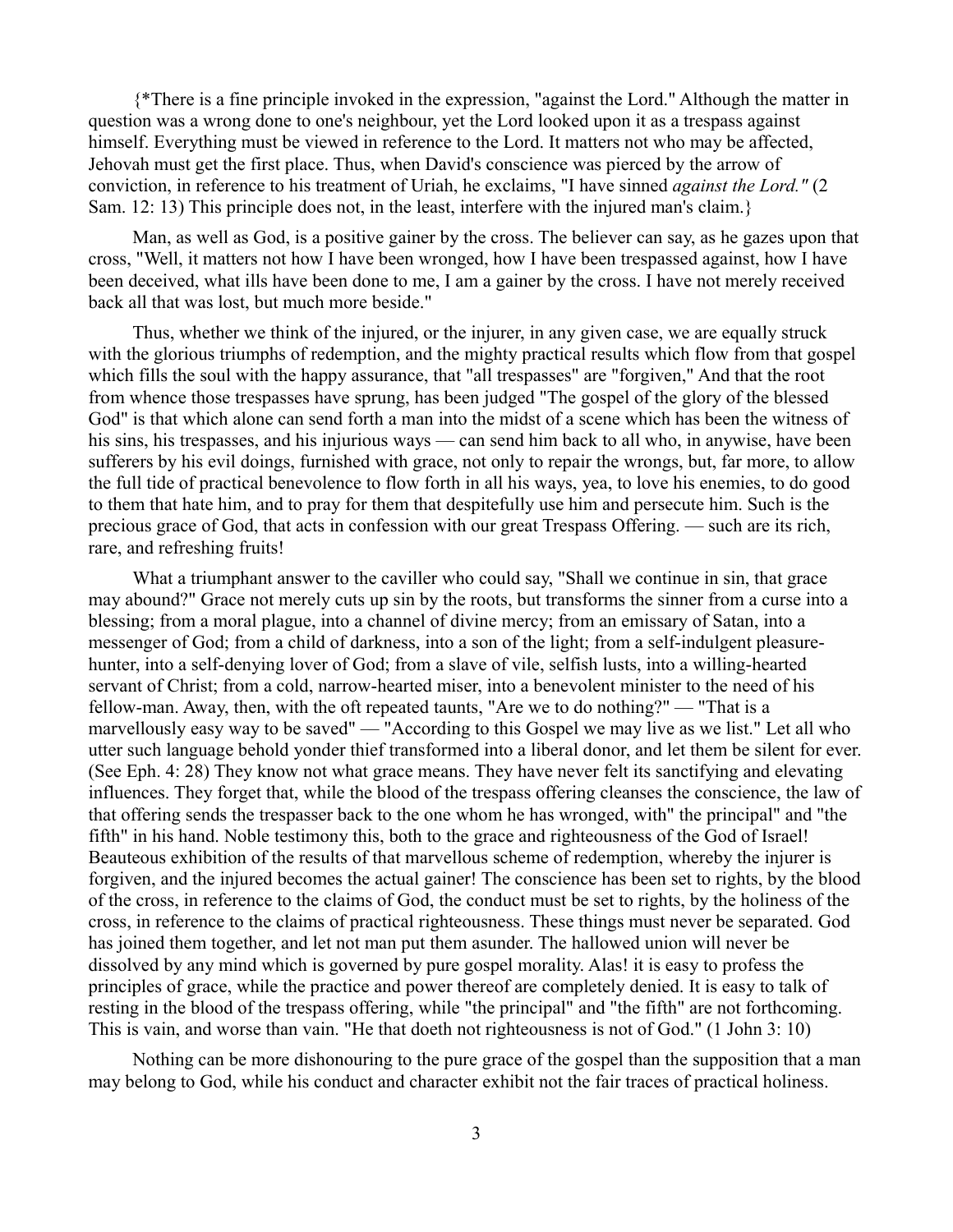"known unto God are all his works," no double; but He has given us, in His holy word, those evidences by which we can discern those that belong to Him. "The foundation of God standeth sure, having this seal, The Lord knoweth them that are His: and, Let every one that nameth the name of Christ depart from iniquity." (2 Tim. 2: 19) We have no right to suppose that an evildoer belongs to God. The holy instincts of the divine nature are shocked by the mention of such a thing. People sometimes express much difficulty in accounting for such and such evil practices on the part of those whom they cannot help regarding in the light of Christians. The word of God settles the matter so clearly and so authoritatively, as to leave no possible ground for any such difficulty. "In this the children of God are manifest, and the children of the devil: whosoever doeth not righteousness is not of God, neither he that loveth not his brother.' It is well to remember this, in this day of laxity and self-indulgence. There is a fearful amount of easy, uninfluential profession abroad, against which the genuine Christian is called upon to make a firm stand, and bear a severe testimony — a testimony resulting from the steady exhibition of "the fruits of righteousness which are by Jesus Christ unto the glory and praise of God." It is most deplorable to see so many going along the beaten path — the well-trodden highway of religious profession, and yet manifesting not a trace of love or holiness in their conduct. Christian reader, let us be faithful. Let us rebuke, by a life of self-denial and genuine benevolence, the self-indulgence and culpable inactivity of evangelical yet worldly profession. May God grant unto all His true-hearted people abundant grace for these things!

Let us now proceed to compare the two classes of trespass offering; namely, the offering on account of trespass "in the holy things of the Lord," and that which had reference to a trespass committed in the common transactions and relations of human life. In so doing, we shall find one or two points which demand our attentive consideration.

And, first, the expression, "if a soul sin through ignorance," which occurs in the former, is omitted in the latter. The reason of this is obvious. The claims which stand connected with the holy things of the Lord, must pass, infinitely, beyond the reach of the most elevated human sensibility. Those claims may be, continually, interfered with — continually trespassed upon, and the trespasser not be aware of the fact. A man's consciousness can never be the regulator in the sanctuary of God. This is an unspeakable mercy. God's holiness alone must fix the standard, when God's rights are in question.

Oh the other hand, the human conscience can readily grasp the full amount of a human claim, and can readily take cognisance of any interference with such claim. How often may we have wronged God, in His holy things, without ever taking a note of it in the tablet of conscience — yea without having the competency to detect it. (See Mal. 3: 8) Not so, however, when man's rights are in question. The wrong which the human eye can see, and the human heart feel, the human conscience can take notice of. A man, "through ignorance" of the laws which governed the sanctuary of old, might commit a trespass against those laws, without being aware of it, until a higher light had shone in upon his conscience. But a man could not, "through ignorance," tell a lie, swear falsely, commit an act of violence, deceive his neighbour, or find a lost thing and deny it. These were all plain and palpable acts, lying within the range of the most sluggish sensibility. Hence it is that the expression, "through ignorance" is introduced, in reference to "the holy things of the Lord," and omitted, in reference to the common affairs of men. How blessed it is to know that the precious blood of Christ has settled all questions whether with respect to God or man — our sins of ignorance or our known sins! Here lies the deep and settled foundation of the believer's peace. The cross has divinely met ALL.

Again, when it was a question of trespass "in the holy things of the Lord," the unblemished sacrifice was first introduced; and, afterward "the principal" and "the fifth." This order was reversed when it was a question of the common affairs of life. (Comp. Lev. 5: 15, 16 with Lev. 6: 4-7) The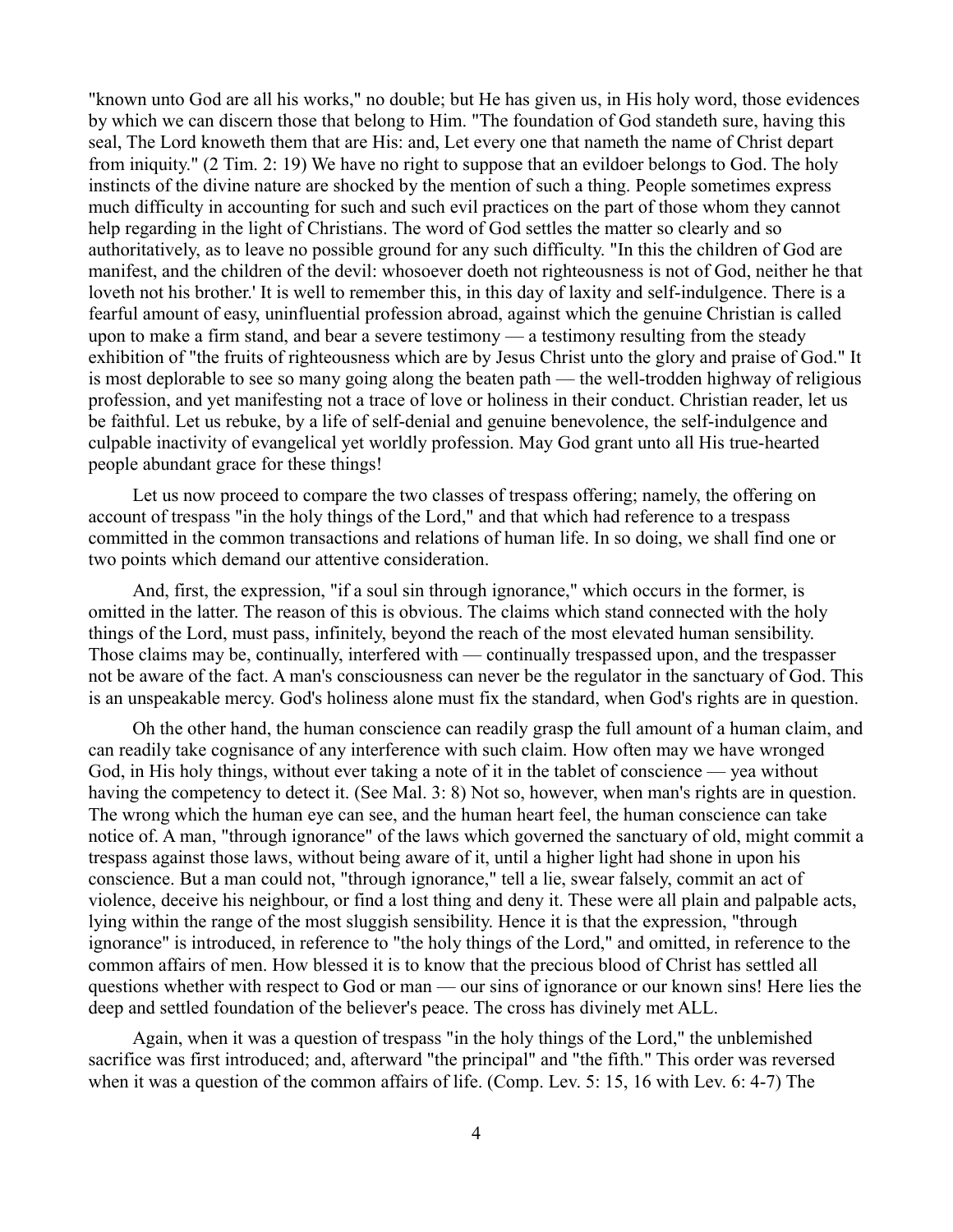reason of this is equally obvious. When the divine rights were infringed, the blood of atonement was made the great prominent matter. Whereas, when human rights were interfered with, restitution would naturally assume the leading place in the mind. But, inasmuch as the latter involved the question of the soul's relation with God, as well as the former, therefore the sacrifice is introduced, though it be last in order. If I wrong my fellow man, that wrong will, undoubtedly, interfere with my communion with God; and that communion can only be restored on the ground of atonement. Mere restitution would not avail. It might satisfy the injured man, but it could not form the basis of restored communion with God. I might restore "the principal" and add "the fifth," ten thousand times over, and yet my sin remain, for "Without shedding of blood is no remission." (Heb. 9: 22) Still, if it be a question of injury done to my neighbour, then restitution must first be made. "If thou bring thy gift to the altar, and there rememberest that thy brother hath ought against thee, leave there thy gift before the altar, and go thy way; first be reconciled to thy brother, and then come and offer thy gift." (Matt. 5: 23, 24)\*

{\*From a comparison of Matt. 5.23, 24 with Matt. 18. 21, 22, we may learn a fine principle, as to the way in which wrongs and injuries are to be settled between two brothers. The injurer is sent back from the altar, in order to have his matters set straight with the injured one; for there can be no communion with the Father so long as my brother "hath ought against me" But, then, mark the beauteous way in which the injured one is taught to receive the injurer. "Lord, how oft shall my brother sin against me, and I forgive him? till seven times? Jesus saith unto him, I say not unto thee, until seven times; but, *until seventy times seven*." Such is the divine mode of settling all questions between brethren. "Forbearing one another, and forgiving one another, if any man have a quarrel against any even as Christ forgave you, so also do ye. (Col 3: 13)}

There is far more involved in the divine order prescribed in the trespass offering, than might, at first sight, appear. The claims which arise out of our human relations must not be disregarded. They must ever get their proper place in the heart. This is distinctly taught in the trespass offering. When an Israelite had, by an act of trespass, deranged his relation with Jehovah, the order was, sacrifice and restitution. When he had, by an act of trespass, deranged his relation with his neighbour, the order was, restitution and sacrifice. Will any one undertake to say this is a distinction without a difference? Does the change of the order not convey its own appropriate, because divinely appointed, lesson? Unquestionably. Every point is pregnant with meaning, if we will but allow the Holy Ghost to convey that meaning to our hearts, and not seek to grasp it by the aid of our poor vain imaginings. Each offering conveys its own characteristic view of the Lord Jesus, and His work; and each is presented in its own characteristic order; and we may safely say, it is, at once, the business and the delight of the spiritual mind to apprehend both the one and the other. The very same character of mind which would seek to make nothing of the peculiar order of each offering, would also set aside the idea of a peculiar phase of Christ in each. It would defy the existence of any difference between the burnt offering and the sin offering ; and between the sin offering and the trespass offering; and between any or all of these and the meat offering or the peace offering. Hence, it would follow that the first seven chapters of the Book of Leviticus are all a vain repetition, each successive chapter going over the same thing. Who could cede ought so monstrous as this? What Christian mind could suffer such an insult to be offered to the sacred page? A German rationalist or theologian may put forth such vain and detestable notions; but those who have been divinely taught that "all scripture is given by inspiration of God," will be led to regard the various types, in their specific order, as so many variously-shaped caskets, in which the Holy Ghost has treasured up, for the people of God, "the unsearchable riches of Christ." There is no tedious repetition, no redundancy. All is rich, divine, heavenly variety; and all we need is to be personally acquainted with the great Antitype, in order to enter into the beauties and seize the delicate touches of each type. Directly the heart lays hold of the fact that it is Christ we have, in each type, it can hang,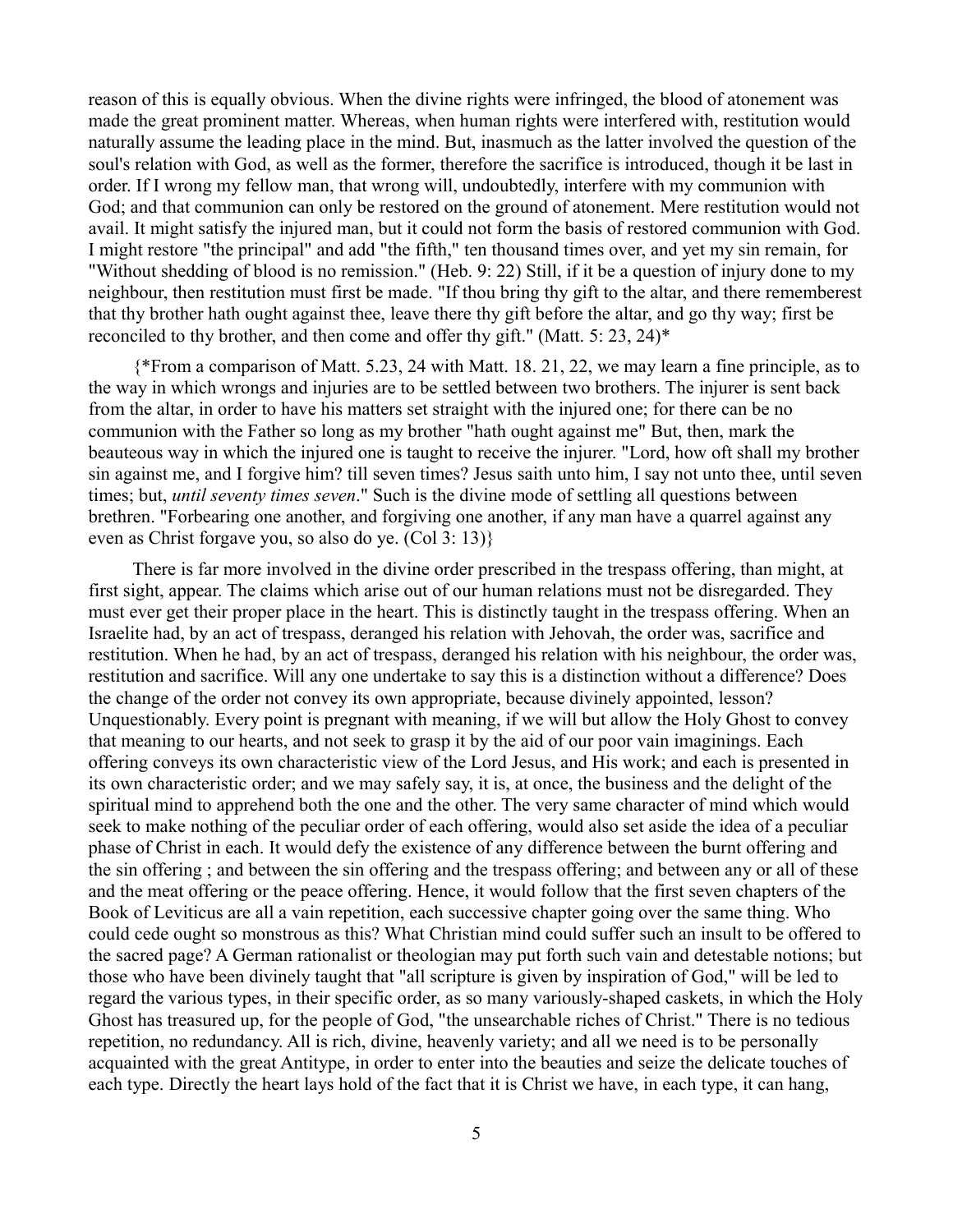With spiritual interest, over the most minute details. It sees meaning and beauty in everything — it finds Christ in all. As, in the kingdom of nature, the telescope and the microscope present to the eye their own special wonders, so with the word of God. Whether we look at it as a whole, or scrutinise each clause, we find that which elicits the worship and thanksgiving of our hearts.

Christian reader, may the name of the Lord Jesus ever be more precious to our hearts! Then shall we value everything that speaks of Him everything that sets Him forth — everything according a fresh insight into His peculiar excellency and matchless beauty.

NOTE — The remainder of Lev. 6, together with the whole of Lev. 7, is occupied with the law of the various offerings to which reference has already been made. There are, however, some points presented in the law of the sin offering and the trespass offering which may be noticed ere we leave this copious section of our book.

In none of the offerings is Christ's personal holiness more strikingly presented than in the sin offering. "Speak unto Aaron and to his sons, saying, This is the law of the sin offering. in the place where the burnt offering is killed shall the sin offering be killed before the Lord: *it is most holy* . . . . . .Whatsoever shall touch the flesh thereof *shall be holy*...All the males among the priests shall eat thereof: *it is most holy."* (Lev. 6: 25- 29) So also in speaking of the meat offering, "it is most holy, *as is the sin offering,* and as the trespass offering." This is most marked and striking. The Holy Ghost did not need to guard with such jealousy, the personal holiness of Christ in the burnt offering; but lest the soul should, by any means, lose sight of that holiness, while contemplating the place which the Blessed One took in the sin offering, we are, again and again, reminded of it by the words," it is most holy." Truly edifying and refreshing it is to behold the divine and essential holiness of the Person of Christ shining forth in the midst of Calvary's profound and awful gloom The same point is observable in "the law of the trespass offering. (See Lev. 7: 1, 6) Never was the Lord Jesus more fully seen to be "the Holy One of God" than when He was "made sin" upon the cursed tree. The vileness and blackness of that with which He stood identified on the cross, only served to show out more clearly that He was "most holy." Though a sin-bearer, He was sinless. Though enduring the wrath of God, He was the *Father's* delight. Though deprived of the light of *God's* countenance, He dwelt in the *Father's* bosom. precious mystery! Who can sound its mighty depths How wonderful to find it so accurately shadowed forth in "the law of the sin offering '"

Again, my reader should seek to apprehend the meaning of the expression, "all the males among the priests shall eat thereof." The ceremonial act of eating the sin offering, or the trespass offering, was expressive of full identification. But, to eat the sin offering — to make another's sin one's own, demanded a higher degree of priestly energy, such as was expressed in all the *males* among the priests." "And the Lord spake unto Aaron, Behold, I also have given thee the charge of mine heave offerings, of all the hallowed things of the children of Israel; unto thee have I given them by reason of the anointing, and *to thy sons,* by an ordinance for ever. This shall be thine of the most holy things, reserved from the fire: every oblation of theirs, every meat offering of theirs, and every sin offering of theirs, and every trespass offering of theirs, which they shall render unto me, shall be most holy for thee and for *thy sons.* In the most Holy place shalt thou eat it; *every male* shall eat it: it shall be holy unto thee. and this is thine; the heave offering of their gift, with all the wave offerings of the children of Israel: I have given them unto thee, and to thy sons, and to *thy daughters* with thee, by a statute for ever: *every one that is clean* in thy house shall eat of it." (Num. 18: 8-11)

It demanded a larger measure of priestly energy to eat of the sin or trespass offering, than merely to partake of the heave and wave offerings of gift. The "daughters" of Aaron could eat of the latter.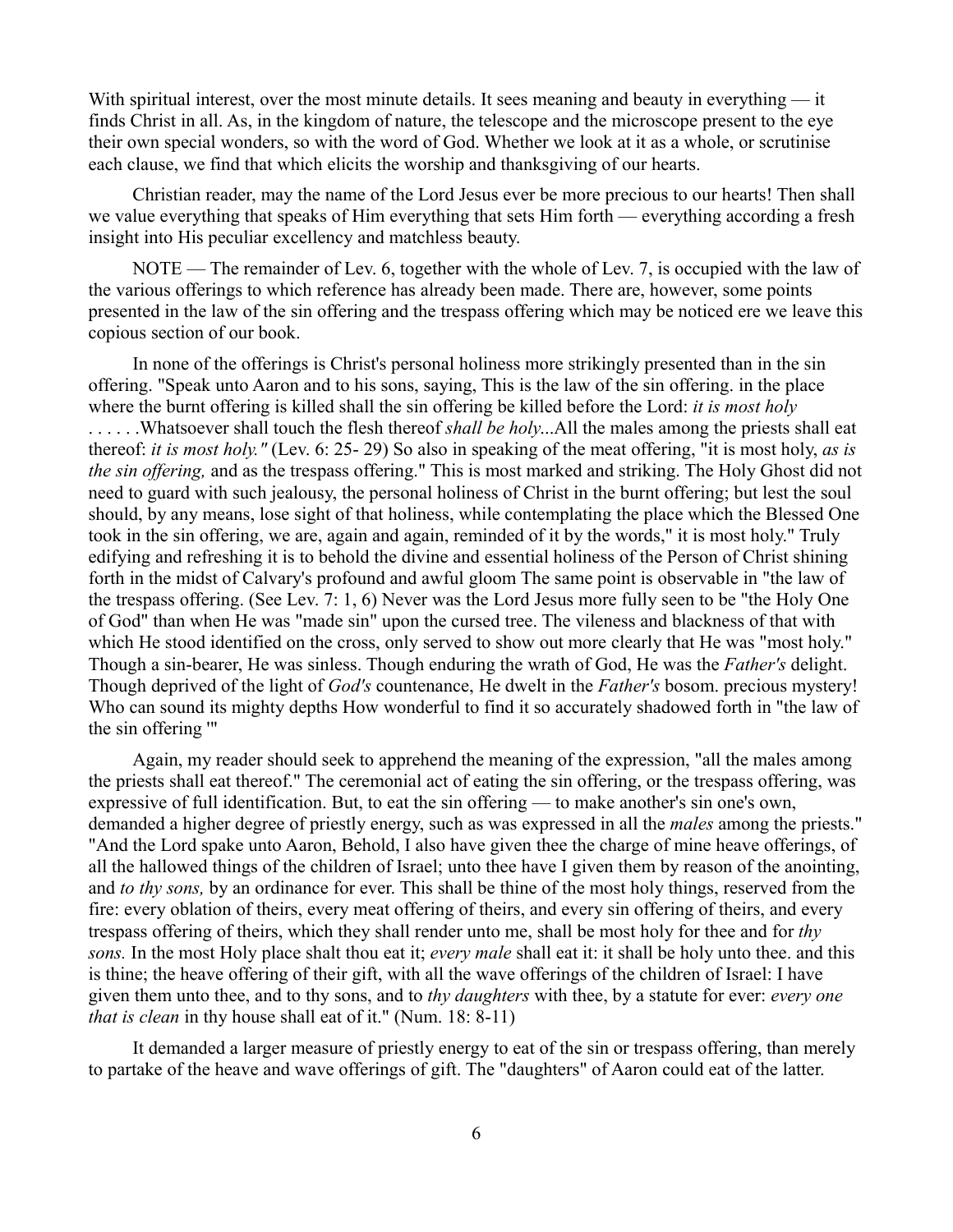None but the "sons" could eat of the former. In general, "the male," expresses a thing according to the divine Idea: "the female," according to human development. The former gives you the thing in full energy; the latter, in its imperfection. How few of us have sufficient priestly energy to enable us to make another's sin or trespass our own! The blessed Lord Jesus did this perfectly. He made His people's sins His own, and bore the judgement thereof, on the cross. He fully identified Himself with us, so that we may know, in full and blessed certainty, that the whole question of sin and trespass has been divinely settled. If Christ's identification was perfect, then, the settlement was perfect, likewise; and that it was perfect, the scene enacted at Calvary declares. All is accomplished. The sin, the trespasses, the claims of God, the claims of man — all have been eternally settled; and, now, perfect peace is the portion of all who, by grace, accept as true the record of God. It is as simple as God could make it, and the soul that believes it is made happy. The peace and happiness of the believer depend wholly upon the perfection of Christ's sacrifice. It is not a question of his mode of receiving it, his thoughts about it, or his feelings respecting it. It is simply a question of his crediting, by faith, the testimony of God, as to the value of the sacrifice. The Lord be praised for His own simple and perfect way of peace! May many troubled souls be led by the Holy Spirit into an understanding thereof!

We shall here close our meditations upon one of the richest sections in the whole canon of inspiration. It is but little we have been enabled to glean from it. We have hardly penetrated below the surface of an exhaustless mine. If, however, the reader has, for the first time, been led to view the offerings as so many varied exhibitions of the great Sacrifice, and if he is led to cast himself at the feet of the great Teacher, to learn more of the living depths of these things, I cannot but feel that an end has been gained for which we may well feel deeply thankful.

## **Leviticus 8, 9.**

Having considered the doctrine of sacrifice, as unfolded in the first seven chapters of this book, we now approach the subject of priesthood. The two subjects are intimately connected. The Sinner needs a *sacrifice*; the believer needs a *priest*. We have both the one and the other in Christ, who, having offered Himself, without spot, to God, entered upon the sphere of His priestly ministry, in the sanctuary above. We need no other sacrifice, no other priest. Jesus is divinely sufficient. He imparts the dignity and worth of His own Person to every office He sustains, and to every work He performs. When we see Him as a sacrifice, we know that we have in Him all that a perfect sacrifice could be; and, when we see Him as a priest, we know that every function of the priesthood is perfectly discharged by Him. As a sacrifice, He introduces His people into a settled relationship with God; and, as a priest, He maintains them therein, according to the perfectness of what He is. Priesthood is designed for those who already stand in a certain relationship with God. As sinners, by nature and by practice, we are all brought nigh to God by the blood of the cross." We are brought into an established relationship with Him. We stand before Him as the fruit of His own work. He has put away our sins, in such a manner as suits Himself, so that we might be before Him, to the praise of His name, as the exhibition of what He can accomplish through the power of death and resurrection.

But, though so fully delivered from every thing that could be against us; though so perfectly accepted in the Beloved; though so complete in Christ; though so highly exalted, yet are we, in ourselves, while down here, poor feeble creatures, ever prone to wander, ready to stumble, exposed to manifold temptations, trials, and snares. As such, we need the ceaseless ministry of our "Great High Priest," whose very presence, in the sanctuary above, maintains us, in the full integrity of that place and relationship in which, through grace, we stand, "He ever liveth to make intercession for us." (Heb. 7: 25) We could not stand, for a moment, down here, If He were not living for us, up there. "Because I live, ye shall live also." (John 14: 19) "For if, when we were enemies, we were reconciled to God by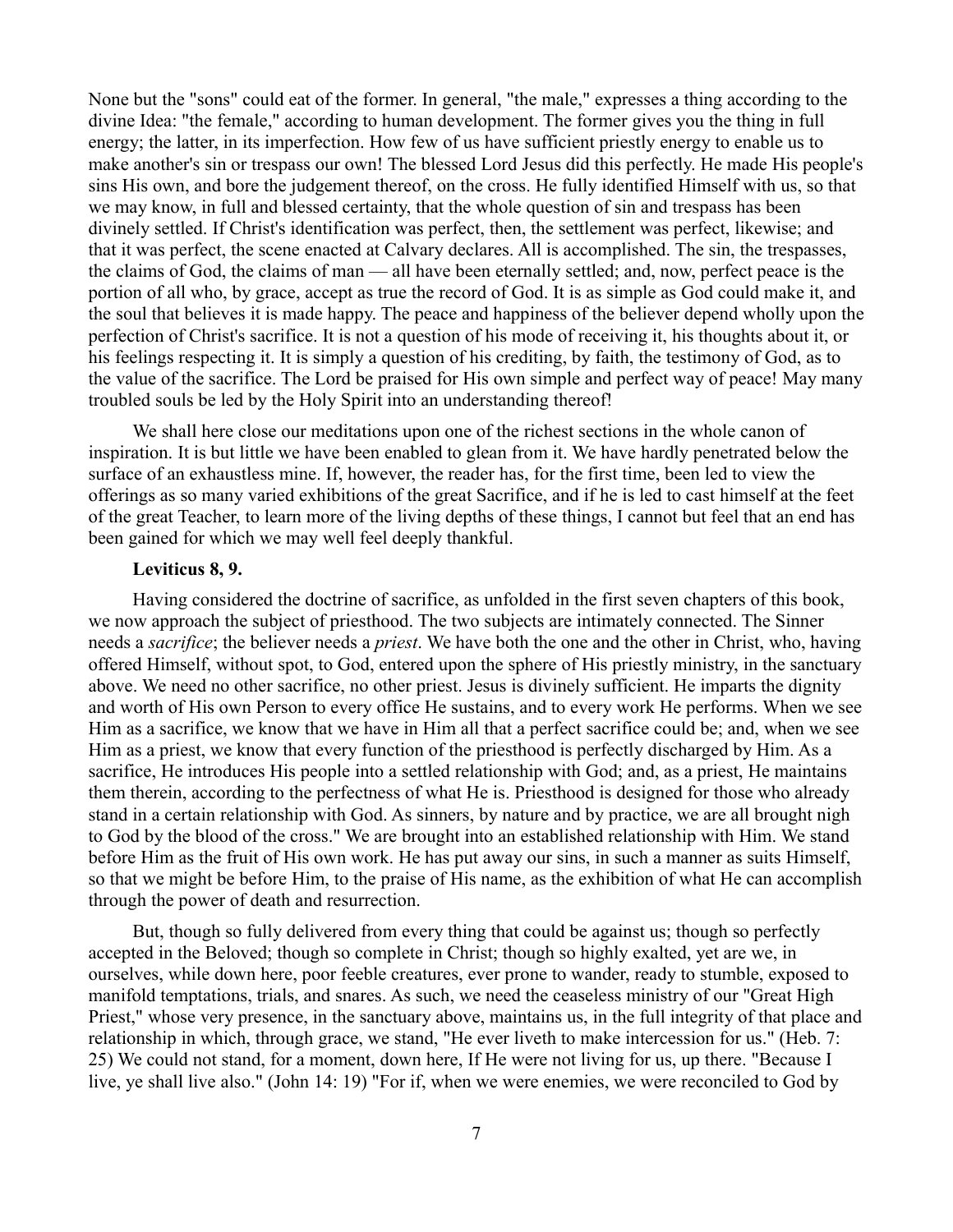the death of his Son, much more, being reconciled, we shall be saved by his life." (Rom. 5: 10) The "death" and the "life "are inseparably connected, in the economy of grace. But, be it observed, the life comes after the death. It is Christ's life as risen from the dead, and not His life down here, that the apostle refers to, in the last-quoted passage. This distinction is eminently worthy of my reader's attention. The life of our blessed Lord Jesus, while down here, was, I need hardly remark, infinitely precious; but He did not enter upon His sphere of priestly service until He had accomplished the work of redemption. Nor could He have done so, inasmuch as "it is evident that our Lord sprang out of Judah; of which tribe Moses spake nothing concerning priesthood." (Heb. 7: 14) "For every high priest is ordained to offer gifts and sacrifices: wherefore it is of necessity that this man have somewhat also to offer. For if he were on earth, he should not be a priest, seeing that there are priests that offer gifts according to the law." (Heb. 8: 3, 4) "But Christ being come an high priest of good things to come, by a greater and more perfect tabernacle, not made with hands, that is to say, not of this building; neither by the blood of goats and calves, but by his own blood he entered in once into the holy place, having obtained eternal redemption . . . . . For Christ is not entered into the holy places made with hands, which are the figures of the true; but into heaven itself, now to appear in the presence of God for us." (Heb. 9: 11, 12, 24)

Heaven, not earth, is the sphere of Christ's Priestly ministry; and on that sphere He entered when He had offered Himself without spot to God. He never appeared as a priest in the temple below. He ofttimes went up to the temple to teach, but never to sacrifice or burn incense. There never was any one ordained of God to discharge the functions of the priestly office on earth, save Aaron and his sons. "If he were on earth, he should not be a priest." This is a point of much interest and value, in connection with the doctrine of priesthood. Heaven is the sphere, and accomplished redemption the basis, of Christ's priesthood. Save in the sense that all Believers are priests, (1 Peter 2: 5) there is no such thing as a priest upon earth. Unless a man can show his descent from Aaron, unless he can trace his pedigree up to that ancient source, he has no right to exercise the priestly office. Apostolic succession itself, could it be proved, would be of no possible value here, inasmuch as the Apostles themselves were not priests, save in the sense above referred to. The feeblest member of the household of faith is as much a priest as the Apostle Peter himself. He is a spiritual priest; he worships in a spiritual temple; he stands at a spiritual altar; he offers a spiritual sacrifice; he is clad in spiritual vestments. "Ye also, as lively stones, are built up a spiritual house, an holy priesthood, to offer up spiritual sacrifices, acceptable to God by Jesus Christ." (1 Peter 2: 5) "By him, therefore, let us offer the sacrifice of praise to God continually, that is, the fruit of our lips, giving thanks to his name. But to do good and to communicate forget not, for with such sacrifices God is well pleased." (Heb. 13: 15, 16)

If one of the direct descendants of the house of Aaron were converted to Christ, he would enter upon an entirely new character and ground of priestly service. And be it observed, that the passages just quoted present the two great classes of spiritual sacrifice which the spiritual priest is privileged to offer. There is the sacrifice of praise to God, and the sacrifice of benevolence to man. There is a double stream continually going forth from the believer who is living in the realisation of his priestly place a stream of grateful praise ascending to the throne of God, and a stream of active benevolence flowing forth to a needy world. The spiritual priest stands with one hand lifted up to God, in the presentation of the incense of grateful praise; and the other opened wide to minister, in genuine beneficence, to every form of human need. Were these things more distinctly apprehended, what hallowed elevation, and what moral grace, would they not impart to the Christian character! Elevation, inasmuch as the heart would ever be lifted up to the infinite Source of all that is capable of elevating — moral grace, inasmuch as the heart would ever be kept open to all demands upon its sympathies. The two things are inseparable. Immediate occupation of heart with God must, of necessity, elevate and enlarge. But, on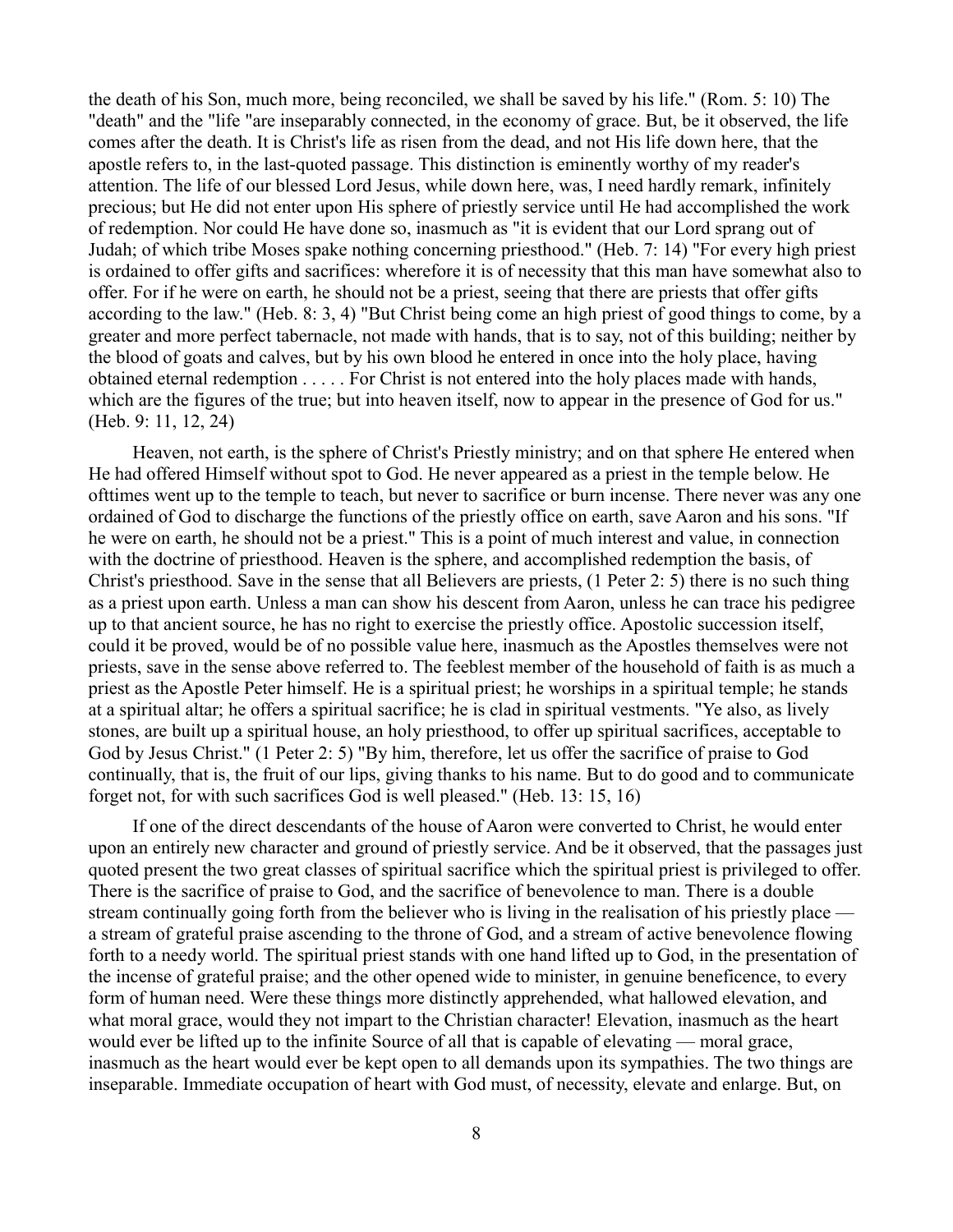the other hand, if one walks at a distance from God, the heart will become grovelling and contracted. Intimacy of communion with God — the habitual realisation of our priestly dignity, is the only effectual remedy for the downward and selfish tendencies of the old nature.

Having said thus much on the subject of priesthood in general, both as to its primary and secondary aspects, we shall proceed to examine the contents of the eighth and ninth chapters of the Book of Leviticus.

"And the Lord spake unto Moses, saying, take Aaron and his sons with him, and the garments, and the anointing oil, and a bullock for the sin offering, and two rams, and a basket of unleavened bread; and gather thou all the congregation together unto the door of the tabernacle of the congregation. And Moses did as the Lord commanded him; and the assembly was gathered together unto the door of the tabernacle of the congregation." There is special grace unfolded here. The whole assembly is convened at the door of the tabernacle of the congregation, in order that all might have the privilege of beholding the one who was about to be entrusted with the charge of their most important interests. In Ex 28 and 29 we are taught the same general truth with respect to the vestments and sacrifices connected with the priestly office; but, in Leviticus, the congregation is introduced, and allowed to look on at every movement in the solemn and impressive Service of consecration. The humblest member of the assembly had his own place. Each one, the lowest as well as the highest, was permitted to gaze upon the person of the high priest, upon the sacrifice which he offered, and upon the robes which he wore. Each one had his own peculiar need, and the God of Israel would have each to see and know that his need was fully provided for by the varied qualifications of the high priest who stood before him. Of these qualifications the priestly robes were the apt typical expression. Each portion of the dress was designed and adapted to put forth some special qualification in which the assembly as a whole, and each individual member, would, of necessity, be deeply interested. The coat, the girdle, the robe, the ephod, the breastplate, the Urim and the Thummim, the mitre, the holy crown — all told out the varied virtues, qualifications, and functions of the one who was to represent the congregation and maintain the interests thereof in the divine presence.

Thus it is the believer can, with the eye of faith, behold his great High Priest, in the heavens, and see in Him the divine realities of which the Aaronic vestments were but the shadows. The Lord Jesus Christ is the holy One, the anointed One, the mitred One, the girded One. He is all these, not in virtue of outward garments to be put on or off, but in virtue of the divine and eternal graces of His Person, the changeless efficacy of His work, and the imperishable virtue of His sacred offices. This is the special value of studying the types of the Mosaic economy. The enlightened eye sees Christ in all. The blood of the sacrifice and the robe of the high priest both point to Him — both were designed of God to set Him forth. If it be a question of conscience, the blood of the sacrifice meets it, according to the just claims of the sanctuary. Grace has met the demand of holiness. And, then, if it be a question of the need connected with the believer's position down here, he can see it all divinely answered in the official robes of the high priest.

And, here, let me say, there are two ways in which to contemplate the believer's position — two ways in which that position is presented in the word, which must be taken into account ere the true idea of priesthood can be intelligently laid hold of. The believer is represented as being part of a body of which Christ is the Head. This body, with Christ its Head, is spoken of as forming one man, complete, in every respect. It was quickened with Christ, raised with Christ, and seated with Christ, in the heavens. It is one with Him, complete in Him, accepted in Him, possessing His life, and standing in His favour, before God. All trespasses are blotted out. There is no spot. All is fair and lovely beneath the eye of God. (See 1 Cor. 12: 12, 13; Eph. 2: 5-10; Col. 2: 6-15; 1 John 4: 17)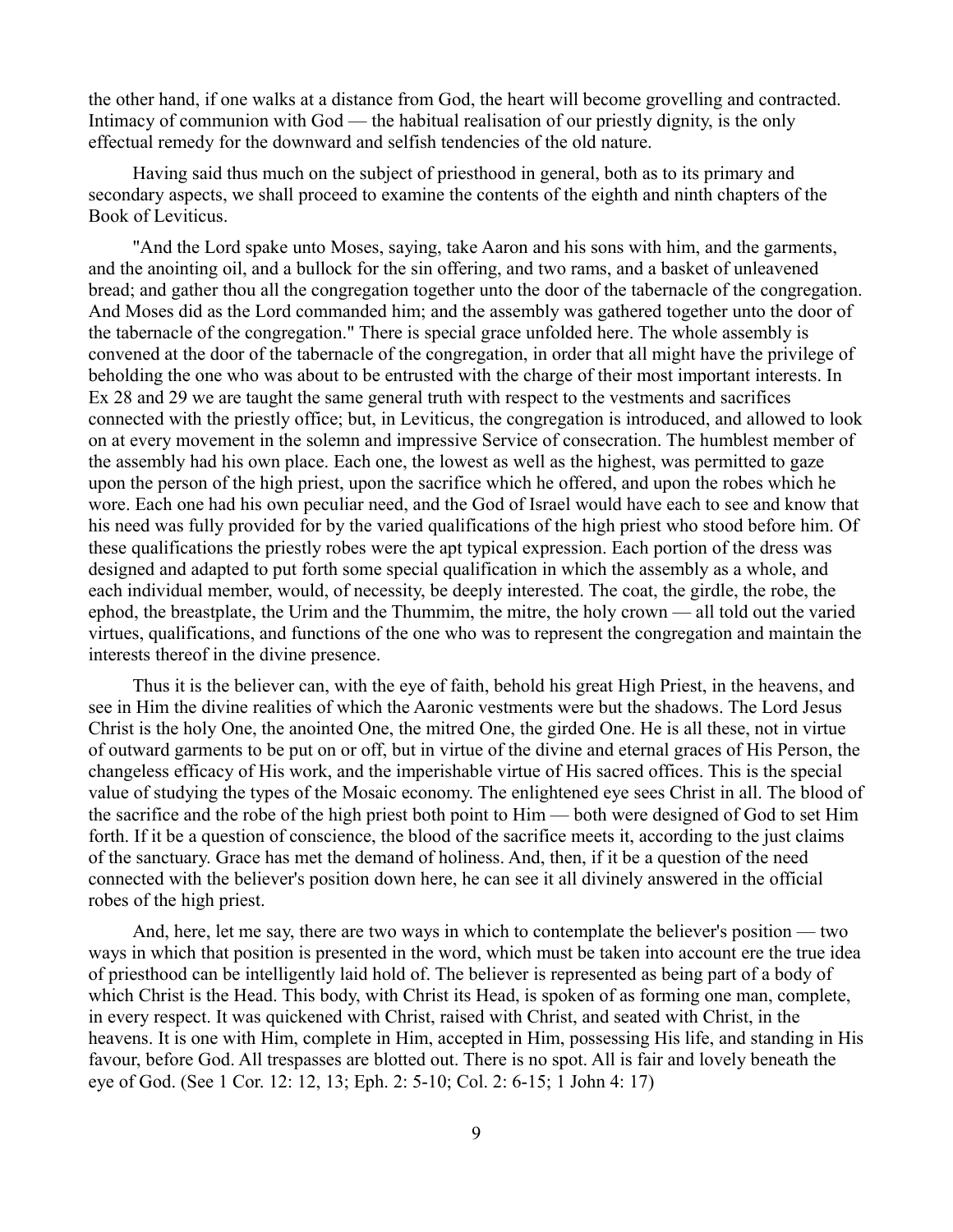Then, again, the believer is contemplated as in the place of need, meekness, and dependence, down here, in this world. He is ever exposed to temptation; prone to wander, liable to stumble and fall. As such, he, continually, stands in need of the perfect sympathy and powerful ministrations of the High Priest, who ever appears in the presence of God, in the full value of His Person and work, and who represents the believer and maintains His cause before the throne.

Now my reader should ponder both these aspects of the believer, in order that he may see, not only what a highly exalted and privileged place he occupies with Christ on high, but also what ample provision there is for him, in reference to his every need and weakness, here below. This distinction might, further, be developed, in this way. The believer is represented as being *of the church,* and in the *kingdom*. As the former, heaven is his place, his home, his portion, the seat of his affections. As the latter, he is on earth, in the place of trial, responsibility, and conflict. Hence, therefore, priesthood is a divine provision for those who though being of the Church, and belonging to heaven, are, nevertheless, in the kingdom, and walking on the earth. This distinction is a very simple one, and, when apprehended, explains a vast number of passages of Scripture in which many minds encounter considerable difficulty.\*

{\*A comparison of the Epistle to the Ephesians with the First Epistle of Peter will furnish the reader with much valuable instruction in reference to the double aspect of the believer's position, The former shows him as seated in heaven; the latter, as a pilgrim and a sufferer, on earth.}

In looking into the contents of the chapters which lie open before us, we may remark three things put prominently forward, namely, the authority of the word, the value of the blood, the power of the Spirit. These are weighty matters — matters of unspeakable importance — matters which must be regarded, by every Christian, as, unquestionably, vital and fundamental.

And, first, as to the authority of the word, it is of the deepest interest to see that, in the consecration of the priests, as well as in the entire range of the sacrifices, we are brought immediately under the authority of the word of God. "And Moses said unto the congregation, *This is the thing which the Lord* commanded to be done." (Lev. 8: 5) And, again, "Moses said, *This is the thing which the Lord* commanded that ye should do: *and the glory of the Lord shall appear unto you."* (Lev. 9: 6) Let these words sink down into our ears. Let them be carefully and prayerfully pondered. They are priceless words. "*This* is *the* thing which *the Lord* commanded." He did not say, "This is the thing which is expedient, agreeable, or suitable." Neither did He say, "This is the thing which has been arranged by the voice of the fathers, the decree of the elders, or the opinion of the doctors." Moses knew nothing of such sources of authority. To him there was one holy, elevated, paramount source of authority, and that was, the word of Jehovah, and he would bring every member of the assembly into direct contact with that blessed source. This gave assurance to the heart, and fixedness to all the thoughts. There was no room left for tradition, with its uncertain sound, or for man, with his doubtful disputations. All was clear, conclusive, and authoritative. Jehovah had spoken; and all that was needed was to hear what He had said, and obey. Neither tradition nor expediency has any place in the heart that has learnt to prize, to reverence, and to obey the word of God.

And what was to be the result of this strict adherence to the word of God? A truly blessed result, indeed. "The glory of the Lord shall appear unto you." Had the word been disregarded, the glory would not have appeared. The two things were intimately connected. The slightest deviation from "thus saith Jehovah" would have prevented the beams of the divine glory from appearing to the congregation of Israel. Had there been the introduction of a single rite or ceremony not enjoined by the word, or had there been the omission of ought which that word commanded, Jehovah would not have manifested His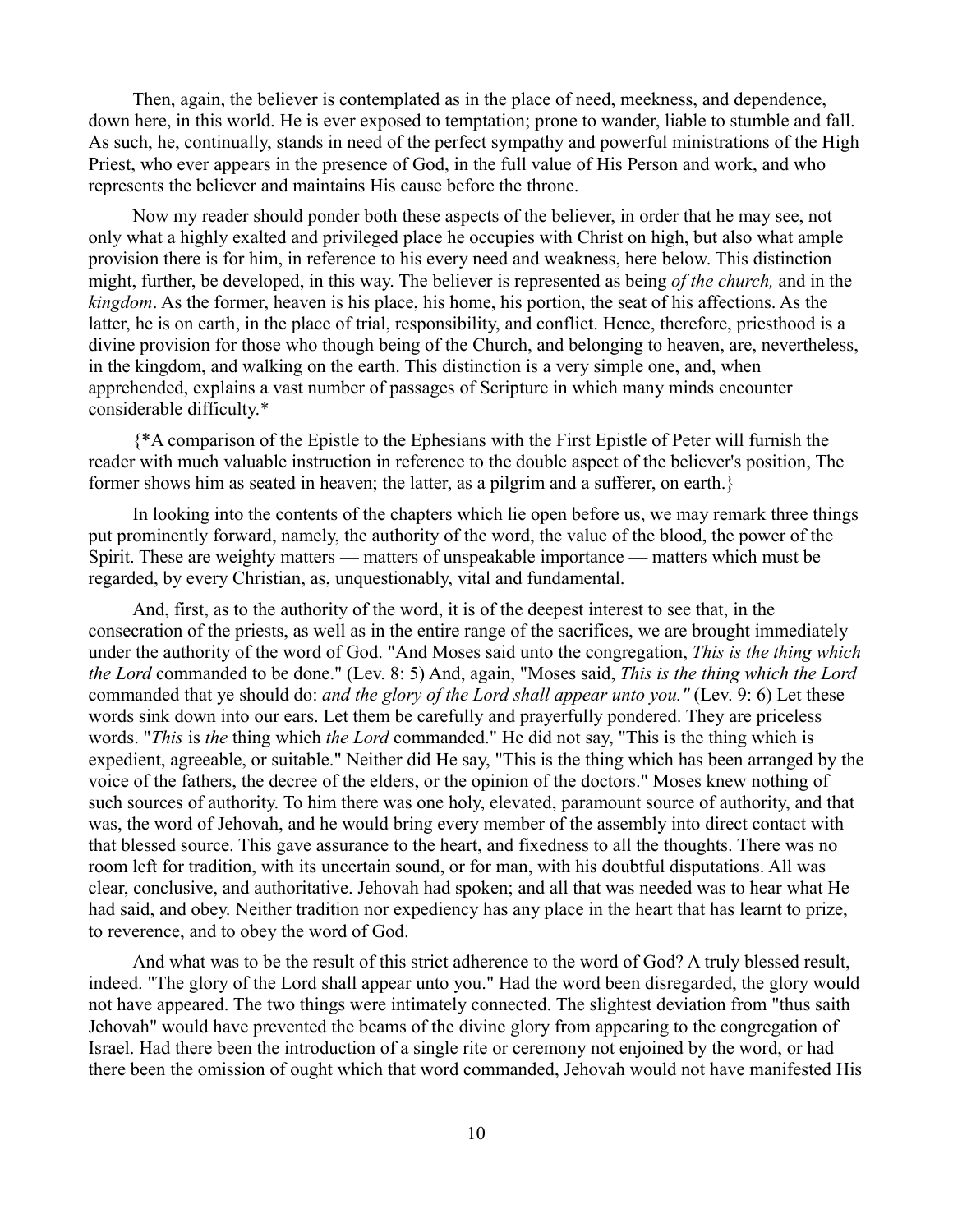glory. He could not sanction by the glory of His presence the neglect or rejection of His word. He can bear with ignorance and infirmity, but He cannot sanction neglect or disobedience.

Oh! that all this were more solemnly considered, in this day of tradition and expediency. I would, in earnest affection, and in the deep sense of personal responsibility to my reader, exhort him to give diligent heed to the importance of close — I had almost said severe — adherence and reverent subjection to the word of God. Let him try everything by that standard, and reject all that comes not up to it; let him weigh everything in that balance, and cast aside all that is not full weight; let him measure everything by that rule, and refuse all deviation. If I could only be the means of awakening one soul to a proper sense of the place which belongs to the word of God, I should feel I had not written my book for nought or in vain.

Reader, pause, and, in the presence of the Searcher of hearts, ask yourself this plain, pointed question, "Am I sanctioning by my presence, or adopting in my practice, any departure from, or neglect of, the word of God?" Make this a solemn, personal matter before the Lord. Be assured of it, it is of the very deepest moment, the very last importance. If you find that you have been, in any wise, connected with, or involved in, ought that wears not the distinct stamp of divine sanction, reject it at once and for ever. Yes, reject it, though arrayed in the imposing vestments of antiquity, accredited by the voice of tradition, and putting forward the almost irresistible plea of expediency. If you cannot say, in reference to everything with which you stand connected, "this is the thing which the Lord hath commanded," then away with it unhesitatingly, away with it for ever. Remember these words," *as* he hath done this day, *so* the Lord hath commanded to do." Yes, remember the "as" and the "*so;*" see that you are connecting them in your ways and associations, and let them never be separated.

"So Aaron and his sons did *all* things *which the Lord commanded* by the hand of Moses." (Lev. 8: 36) "And Moses and Aaron went into the tabernacle, of the congregation, and came out, and blessed the people: and the glory of the Lord appeared unto all the people. And there came a fire out from before the Lord, and consumed upon the altar the burnt offering and the fat: which, when all the people saw, they shouted and fell on their faces." (Lev. 9: 23, 24) Here we have an "eighth day" scene — a scene of resurrection-glory. Aaron, having offered the sacrifice, lifted up his hands in priestly benediction upon the people; and then Moses and Aaron retire into the tabernacle, and disappear, while the whole assembly is seen in waiting outside. Finally, Moses and Aaron, representing Christ in His double character as Priest and King, come forth, and bless the people; the glory appears in all its splendour, the fire consumes the sacrifice, and the entire congregation falls prostrate in worship before the presence of the Lord of all the earth.

Now, all this was literally enacted at the consecration of Aaron and his sons. And, moreover, all this was the result of strict adherence to the word of Jehovah. But, ere I turn from this branch of the subject, let me remind the reader, that all that these chapters contain is but the shadow of good things to come." This, indeed, holds good in reference to the entire Mosaic economy. (Heb 10: 1) Aaron and his sons, together, represent Christ and His priestly house. Aaron alone represents Christ in His sacrificial and intercessory functions. Moses and Aaron, together, represent Christ as King and Priest. "The eighth day" represents the day of resurrection-glory, when the congregation of Israel shall see the Messiah, seated as Royal Priest upon His throne, and when the glory of Jehovah shall fill the whole earth, as the waters cover the sea. these sublime truths are largely unfolded in the word, they glitter like gems of celestial brilliancy, all along the inspired page; but, lest they should, to any reader, wear the suspicious aspect of novelty, I shall refer him to the following direct scripture proofs; viz., Num. 14: 21; Isa. 9: 6, 7; Isa. 11; Isa. 25: 6-12; Isa. 32: 1, 2; Isa. 35; Isa. 37: 31, 32; Isa. 40: 1-5; Isa. 54; Isa. 59: 16-21; Isa. 60 - 66; passim. Jer. 23: 5-8; Jer. 30: 10-24; Jer. 33: 6-22; Ezra 48: 35; Dan. 7: 13, 14; Hosea 14: 4-9;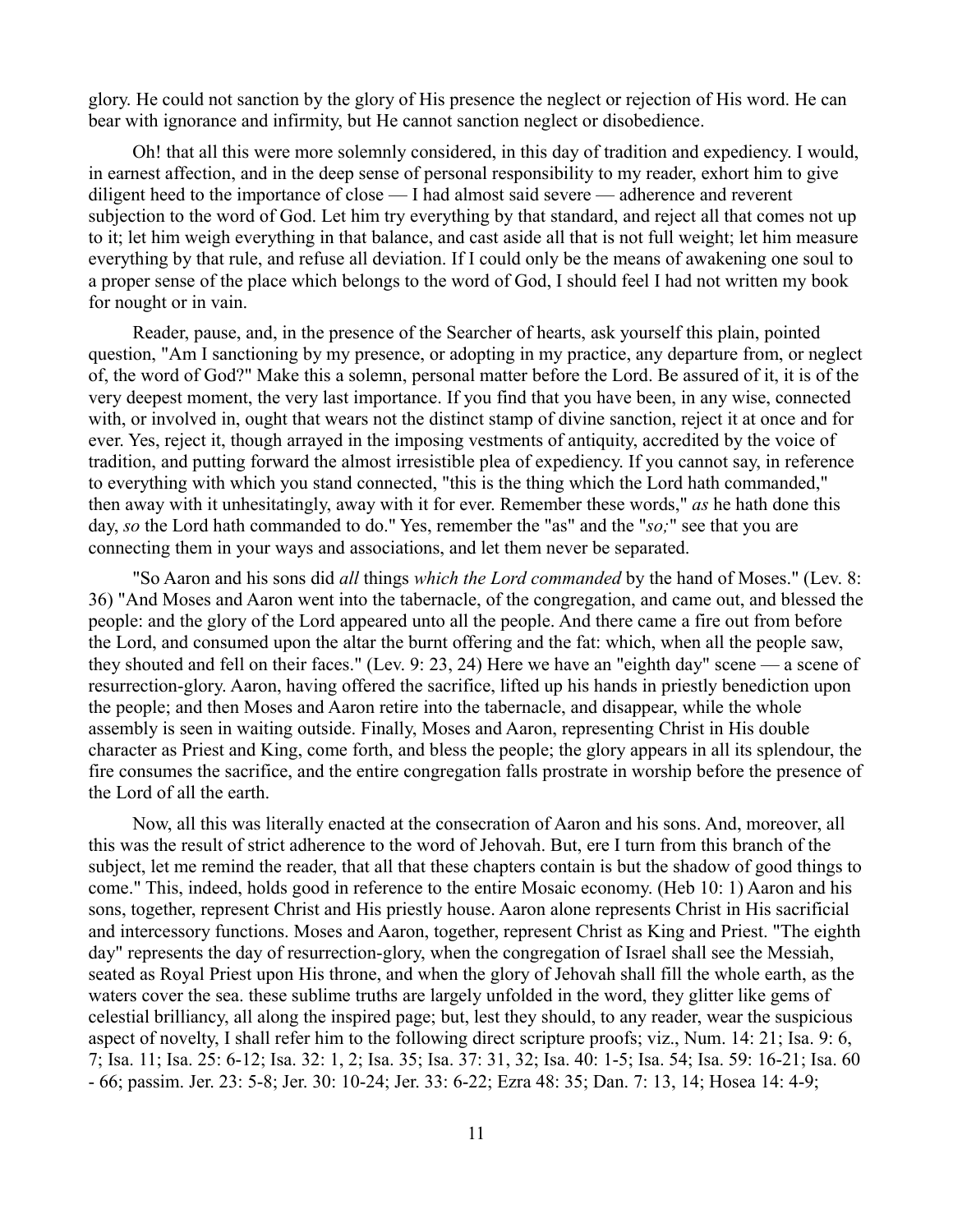### Zeph. 3: 14-20; Zech. 3: 8-10; Zech. 6: 12, 13; Zech. 14.

Let us, now, consider the second point presented in our section, namely, the efficacy of the blood. This is unfolded with great fullness, and put forward in great prominence. Whether we contemplate the doctrine of sacrifice or the doctrine of priesthood, we find the shedding of blood gets the same important place. "And he brought the bullock for the sin offering; and Aaron and his sons laid their hands upon the head of the bullock for the sin offering. And he slew it; and Moses took the blood, and put it upon the horns of the altar round about with his finger, and purified the altar, and poured the blood at the bottom of the altar, and sanctified it, to make reconciliation upon it" (Lev. 8: 14, 15) "And he brought the ram for the burnt offering: and Aaron and his sons laid their hands upon the head of the ram. And he killed it; and Moses sprinkled the blood upon the altar round about." (Ver. 18, 19) "and he brought the other ram, the ram of consecration; and Aaron and his sons laid their hands upon the head of the ram. And he slew it; and Moses took of the blood of it, and put it upon the tip of Aaron's right ear, and upon the thumb of his right hand, and upon the great toe of his right foot. And he brought Aaron's sons, and Moses put of the blood upon the tip of their right ear, and upon the thumbs of their right hands, and upon the great toes of their right feet: and Moses sprinkled the blood upon the altar round about." (Ver. 22-24)

The import of the various sacrifices has been, in some degree, developed in the opening chapters of this volume; but the passages just quoted serve to show the prominent place which the blood occupies in the consecration of the priests. A blood-stained *ear* was needed to hearken to the divine communications; a blood-stained *hand* was needed to execute the services of the sanctuary; and a blood-stained *foot* was needed to tread the courts of the Lord's house. All this is perfect in its way. The shedding of blood was the grand foundation of all sacrifice for sin; and it stood connected with all the vessels of the ministry, and with all the functions of the priesthood. Throughout the entire range of Levitical service, we observe the value, the efficacy, the power, and the wide application of the blood. "Almost all things are by the law purged with blood." (Heb. 9: 22) Christ has entered, by His own blood, into heaven itself. He appears on the throne of the majesty in the heavens, in the value of all that He has accomplished on the cross. His presence on the throne attests the worth and acceptableness of His atoning blood. He is there for us. Blessed assurance! He ever liveth. He never changeth; and we are in Him, and as He is. He presents us to the Father, in His own eternal perfectness; and the Father delights in us, as thus presented, even as He delights in the One who presents us. This identification is typically set forth in "Aaron and his sons" laying their hands upon the head of each of the sacrifices. They all stood before God, in the value of the same sacrifice. Whether it were the "bullock for the sin offering," "the ram for the burnt offering," or "the ram of consecration," they jointly laid their hands on all. True, Aaron alone was anointed before the blood was shed. He was clad in his robes of office, and anointed with the holy oil, before ever his sons were clothed or anointed. The reason of this is obvious. Aaron, when spoken of by himself, typifies Christ in His own peerless excellency and dignity; And, as we know, Christ appeared in all His own personal worth and was anointed by the Holy Ghost, previous to the accomplishment of His atoning work. In all things He has the pre-eminence. (Col. 1) Still, there is the fullest identification, afterwards, between Aaron and his sons, as there is the fullest identification between Christ and His people. "The sanctifier and the sanctified are all of one." (Heb 2) The personal distinctness enhances the value of the mystic oneness.

This truth of the distinctness and yet oneness of the Head and members leads us, naturally, to our third and last point, namely, the power of the Spirit. We may remark how much takes place between the anointing of Aaron and the anointing of his sons with him. The blood is shed, the fat consumed on the altar, and the breast waved before the Lord. In other words, the sacrifice is perfected, the sweet odour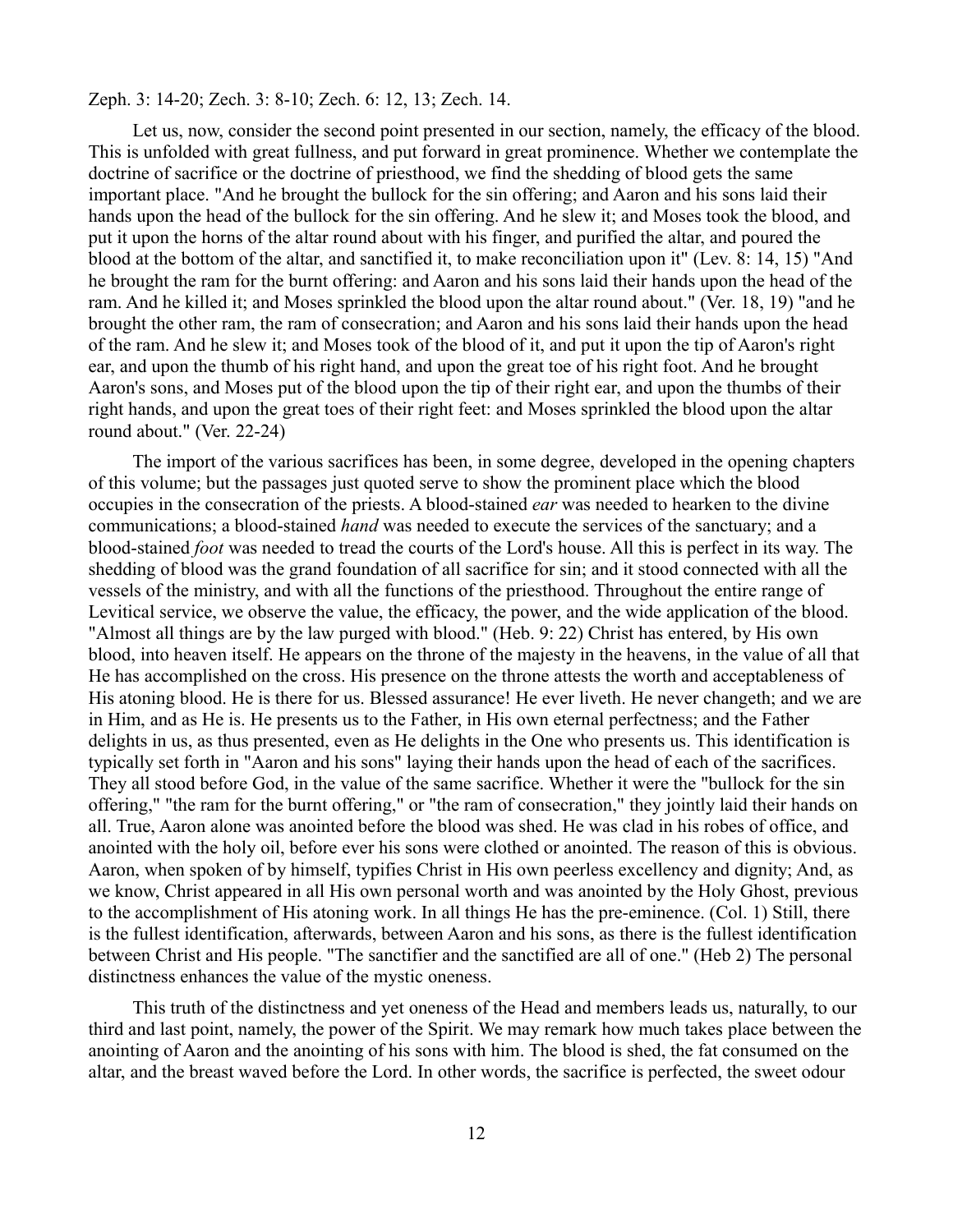thereof ascends to God, and the One who offered it ascends in the power of resurrection, and takes His place on high. All this comes in between the anointing of the Head and the anointing of the members. Let us quote and compare the passages. First, as to Aaron alone, we read, "And he put upon him the coat, and girded him with the girdle, and clothed him with the robe, and put the ephod upon him, and he girded him with the curious girdle of the ephod, and bound it unto him therewith. And he put the breastplate upon him: also he put in the breastplate the Urim and the Thummim. And he put the mitre upon his head: and upon the mitre, even upon his forefront, did he put the golden plate, the holy crown; as the Lord commanded Moses. And Moses took the anointing oil, and anointed the tabernacle and all that was therein, and sanctified them. And he sprinkled thereof upon the altar seven times, and anointed the altar and all his vessels, both the laver and his foot, to sanctify them. And he poured of the anointing oil upon Aaron's head, and anointed him, to sanctify him." (Lev. 8: 7-12)

Here we have Aaron presented alone. The anointing oil is poured upon his head, and that, too, in immediate connection with the anointing of all the vessels of the tabernacle. The whole assembly was permitted to behold the high priest clothed in his official robes, mitred and anointed; and not only so, but as each garment was put on, as each act was performed, as each ceremony was enacted, it was seen to be immediately founded upon the authority of the word. There was nothing vague, nothing arbitrary, nothing imaginative. All was divinely stable. The need of the congregation was fully met, and met in such a way as that it could be said, "This is the thing which Jehovah commended to be done."

Now, in Aaron anointed, alone, previous to the shedding of the blood, we have a type of Christ who, until He offered Himself upon the cross, stood entirely alone. There could be no union between Him and His people, save on the ground of death and resurrection. This all-important truth has already been referred to, and, in some measure, developed in connection with the subject of sacrifice; but it adds force and interest to it to see it so distinctly presented in connection with the question of priesthood. Without shedding of blood there was no remission — the sacrifice was not completed. So, also, without shedding of blood Aaron and his sons could not be anointed together. Let the reader note this fact. Let him be assured of it, it is worthy of his deepest attention. We must ever beware of passing lightly over any circumstance in the Levitical economy. Everything has its own specific voice and meaning; and the One who designed and developed the order can expound to the heart and understanding what that order means.

"And Moses took of the anointing *oil*, and of the *blood* which was upon the altar, and sprinkled it upon Aaron, and upon his garments, and upon his sons, and upon his sons' garments *with him*"; and sanctified Aaron, and his garments, and his sons, and his sons' garments *with Him*.' (Lev. 8: 30) Why were not Aaron's sons anointed with him at verse 12? Simply because the blood had not been shed. When "the blood" and "the oil" could be connected together, then Aaron and his sons could be "anointed" and "sanctified" together; but not until then. "And for their sakes I sanctify myself, that they also might be sanctified through the truth." (John 17: 19) The reader who could lightly pass over so marked a circumstance, or say it meant nothing, has yet to learn to value aright the types of the Old Testament Scriptures — "the shadows of good things to come." And, on the other hand, the one who admits that it does mean something, but yet refuses to enquire and understand what that something is, is doing serious damage to his own soul, and manifesting but little interest in the precious oracles of God.

"And Moses said unto Aaron and to his sons, Boil the flesh at the door of the tabernacle of the congregation; and there eat it with the bread that is in the basket of consecrations, as I commanded, saying, Aaron and his sons shall eat it. And that which remaineth of the flesh and of the bread shall ye burn with fire. And ye shall not go out of the door of the tabernacle of the congregation in seven days, until the days of your consecration be at an end: for seven days shall he consecrate you. As he hath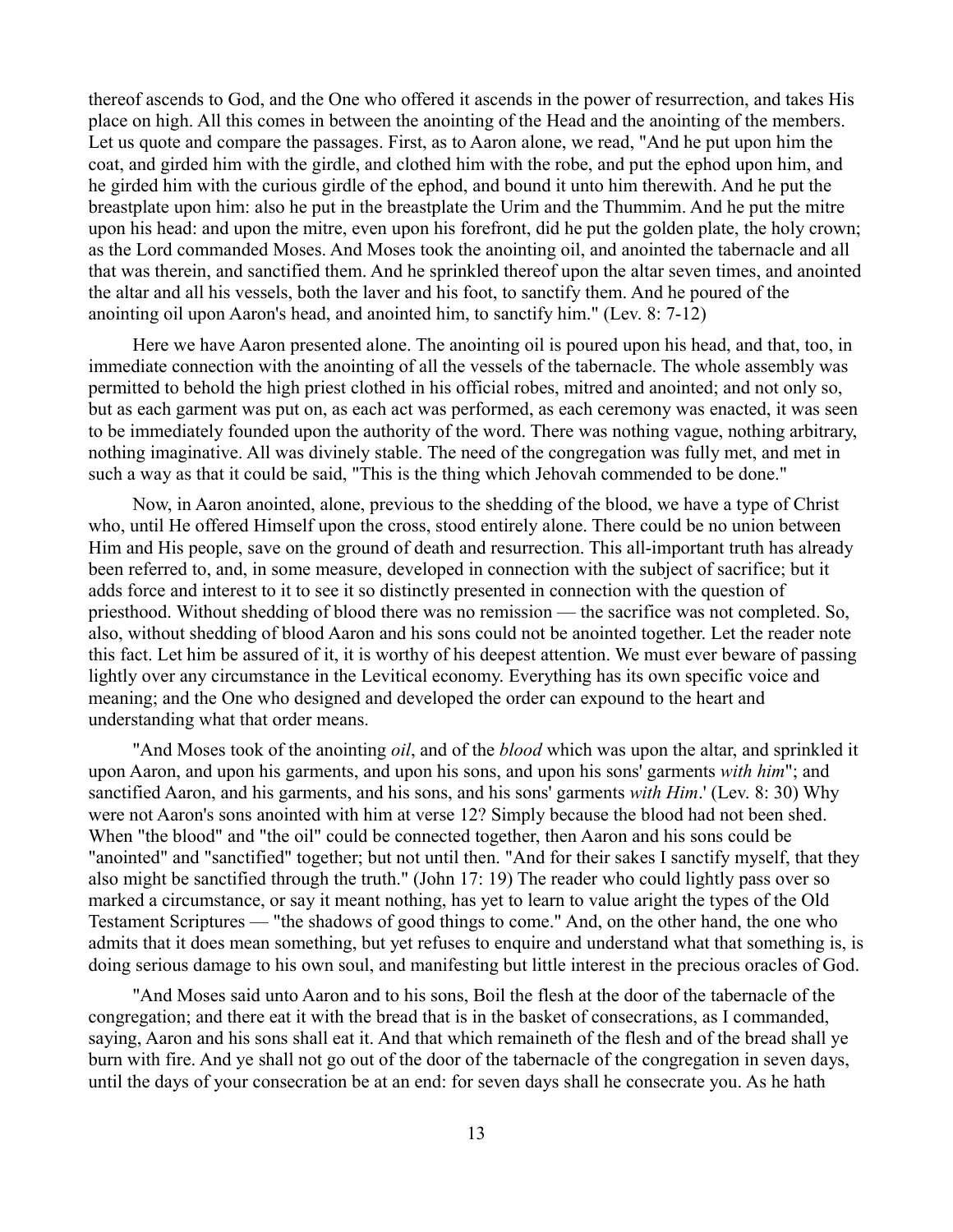done this day, so the Lord hath commanded to do, to make an atonement for you. Therefore shall ye abide at the door of the tabernacle of the congregation day and night seven days, and keep the charge of the Lord, that ye die not: for so I am commanded." (Ver. 31-35) These verses furnish a fine type of Christ and His people feeding together upon the results of accomplished atonement. Aaron and his sons, having been anointed together, on the ground of the shed blood, are here presented to our view as shut in within the precincts of the tabernacle during "seven days." A striking figure of the present position of Christ and His members, during the entire of this dispensation, shut in with God, and waiting for the manifestation of the glory. Blessed position! Blessed portion! Blessed hope! To be associated with Christ, shut in with God, waiting for the day of glory, and, while waiting for the glory, feeding upon the riches of divine grace, in the power of holiness, are blessings of the most precious nature, privileges of the very highest order. Oh! for a capacity to take them in, a heart to enjoy them, a deeper sense of their magnitude. May our hearts be withdrawn from all that pertains to this present evil world, so that we may feed upon the contents of "the basket of consecrations," which is our proper food as priests in the sanctuary of God.

"And it came to pass *on the eighth day,* that Moses called Aaron, and his sons, and *the elders of Israel.* And he said unto Aaron, Take thee a young calf for a sin offering, and a ram for a burnt offering, without blemish, and offer them before the Lord. And unto *the children of Israel* thou shalt speak, saying, Take ye a kid of the goats for a sin offering; and a calf and a lamb, both of the first year, without blemish, for a burnt offering; also a bullock and a ram for peace offerings, to sacrifice before the Lord; and a meat offering mingled with oil; for TODAY THE LORD WILL APPEAR UNTO YOU." (Lev. 9: 1-4)

The "seven days" being over, during which Aaron and his sons were shut in in the retirement of the tabernacle, the whole congregation is now introduced, and the glory of Jehovah unfolds itself. This gives great completeness to the whole scene. The shadows of good things to come are here passing before us, in their divine order. "The eighth day" is a shadow of that bright millennial morning which is about to dawn upon this earth, when the congregation of Israel shall behold the True Priest coming forth from the sanctuary-, where He is now, hidden from the eyes of men, and with Him a company of priests, the companions of His retirement, and the happy participators of His manifested glory. In short, nothing, as a type or shadow, could be more complete. In the first place, Aaron and his sons washed with water — a type of Christ and His people, as viewed in God's eternal decree, sanctified together, in purpose. (Lev. 8: 6) Then we have the mode and order in which this purpose was to be carried out. Aaron, in solitude, is robed and anointed — a type of Christ as sanctified and sent into the world, and anointed by the Holy Ghost. (Ver. 7-12; comp. Luke 3: 21, 22; John 10: 36; John 12: 24) Then, we have the presentation and acceptance of the sacrifice, in virtue of which Aaron and his sons were anointed and sanctified together, (ver. 14 - 29) a type of the cross, in its application to those who now constitute Christ's priestly household, who are united to Him, anointed with Him, hidden with Him, and expecting with Him "the eighth day," when He with them shall be manifested in all the brightness of that glory which belongs to Him in the eternal purpose of God. (John 14: 19; Acts; 2: 33; 19: 1-7; Col. 3: 1-4.) Finally, we have Israel brought into the full enjoyment of the results of accomplished atonement. They are gathered before the Lord:" And Aaron lifted up his hand toward the people, and blessed them, and came down from offering of the sin offering, and the burnt offering, and Peace offerings." (See Lev. 9: 1-22.)

What, now, we may legitimately enquire, remains to be done? Simply that the topstone should be brought forth with shoutings of victory and hymns of praise. "And Moses and Aaron went into the tabernacle of the congregation, and came out, and blessed the people: *and the glory of the Lord*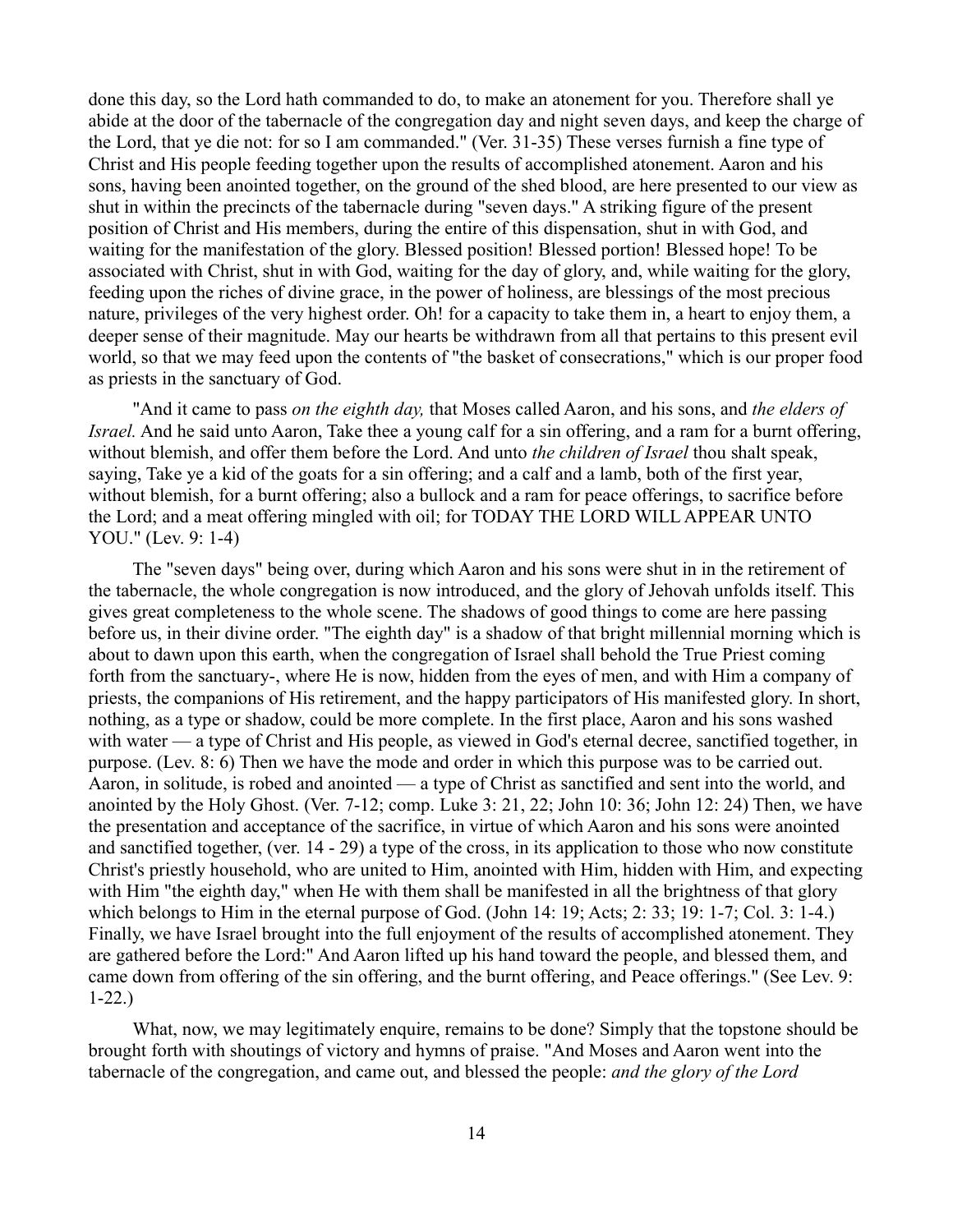*appeared unto all the people.* And there came a fire out from before the Lord, and consumed upon the altar the burnt offering and the fat: which when all the people saw, THEY SHOUTED, AND FELL ON THEIR FACES." (ver. 23, 24) This was the shout of victory — the prostration of worship. All was complete. The sacrifice — the robed and mitred priest — the Priestly family associated with their Head in priestly benediction — the appearance of the King and Priest — in short, nothing was lacking, and therefore the divine glory appeared, and the whole assembly fell prostrate, in adoring worship. It is, altogether, a truly magnificent scene — a marvellously beautiful shadow of good things to come. And, be it remembered, that all which is here shadowed forth will, ere long, be fully actualised. Our great High Priest has passed into the heavens, in the full value and power of accomplished atonement. He is hidden there, now and, with Him, all the members of His priestly family but when the "seven days" have run their course, and "the eighth day" casts its beams upon the earth, then shall the remnant of Israel — a repentant and an expectant people — hail, with a shout of victory, the manifested presence of the Royal Priest; and, in immediate association with Him, shall be seen a company of worshippers occupying the most exalted position. These are "the good things to come" things, surely, well worth waiting for — things worthy of God to give — things in which He shall be eternally glorified, and His people eternally blessed.

## **Leviticus 10.**

The page of human history has ever been a sadly blotted one. It is a record of failure, from first to last. Amid all the delights of Eden, man hearkened to the tempter's lie. (Gen. 3) When preserved from judgement, by the hand of electing love, and introduced into a restored earth, he was guilty of the sin of intemperance. (Gen. 9) When conducted, by Jehovah's outstretched arm, into the land of Canaan, he "forsook; the Lord, and served Baal and Ashteroth." (Judges 2: 13) When placed at the very summit of earthly power and glory, with untold wealth at his feet, and all the resources of the world at his command, he gave his heart to the uncircumcised stranger. (1 Kings 11) No sooner had the blessings of the gospel been promulgated than it became needful for the Holy Ghost to prophesy Concerning "grievous wolves," "apostasy," and all manner of failure. (Acts 20: 29; 1 Tim. 4: 1-3; 2 Tim. 3: 1-5; 2 Peter 3; Jude) And, to crown all, we have the prophetic record of human apostasy from amid all the splendours of millennial glory. (Rev. 20: 7-10)

Thus, man spoils everything. Place him in a position of highest dignity, and he will degrade himself. Endow him with the most ample privileges, and he will abuse them. Scatter blessings around him, in richest profusion, and he will prove ungrateful. Place him in the midst of the most impressive institutions, and he will corrupt them. Such is man! Such is nature, in its fairest forms, and under the most favourable circumstances!

Hence, therefore, we are, in a measure, prepared for the words with which our chapter opens. "And Nadab and Abihu, the sons of Aaron, took either of them his censer, and put fire therein, and put incense thereon, and offered strange fire before the Lord which he commanded them not." What a contrast to the scene with which our last section closed! There all was done "as the Lord commanded," and the result was, manifested glory. Here something is done which the Lord commanded them not," and the result is judgement, hardly had the echo of the shout of victory died away ere the elements of a spurious worship were prepared. Hardly had the divine position been assured ere it was deliberately abandoned, through neglect of the divine commandment. No sooner were those priests inaugurated, than they grievously failed in the discharge of their priestly functions.

And in what did their failure consist? Were they spurious priests? Were they mere pretenders? By no means. They were genuine sons of Aaron — true members of the priestly family — duly appointed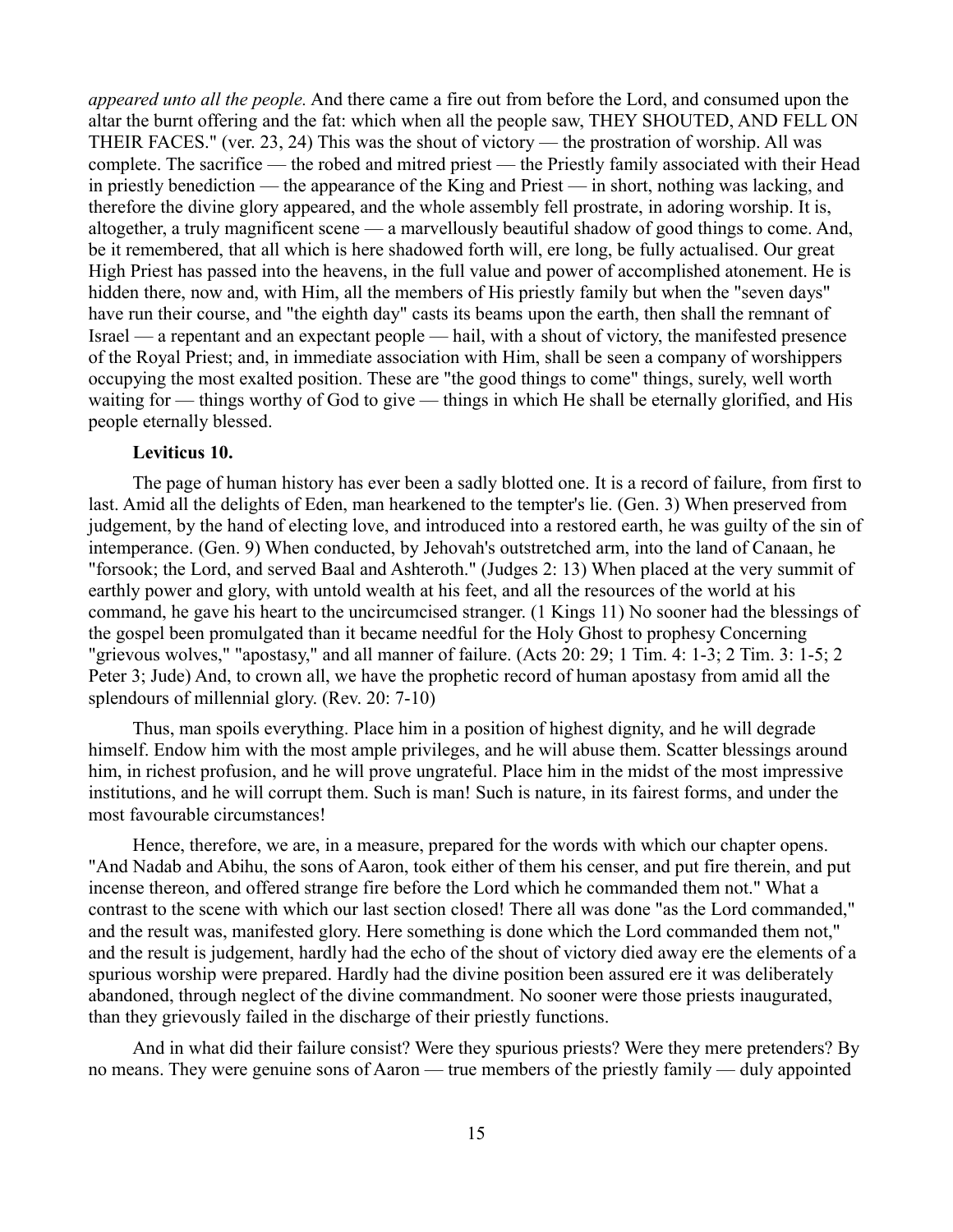priests. Their vessels of ministry and their priestly garments, too, would seem to have been alright. What, then, was their sin? Did they stain the curtains of the tabernacle with human blood, or pollute the sacred precincts with some crime which shocks the moral sense? We have no proof of their having done so. Their sin was this:" They offered strange fire before the Lord which he commanded them not." Here was their sin. They departed in their worship from the plain word of Jehovah, who had fully and plainly instructed them as to the mode of their worship. We have already alluded to the divine fullness and sufficiency of the word of the Lord, in reference to every branch of priestly service. There was no room left for man to introduce what he might deem desirable or expedient. "This is the thing which the Lord hath commanded "was quite sufficient. It made all very plain and very simple. Nothing was needed, on man's part, save a spirit of implicit obedience to the divine command. But, herein, they failed. Man has always proved himself ill-disposed to walk in the narrow path of strict adherence to the plain word of God. The by-path has ever seemed to present resistless charms to the poor human heart. "Stolen waters are sweet, and bread eaten in secret is pleasant." (Prov. 9: 17) Such is the enemy's language; but the lowly, obedient heart knows full well that the path of subjection to the word of God is the only one that leads to "waters" that are really "sweet," or to "bread" that can rightly be called "pleasant." Nadab and Abihu might have deemed one kind of "fire" as good as another; but it was not their province to decide as to that. They should have acted according to the word of the Lord; but, instead of this, they took their own way, and reaped the awful fruits thereof "He knoweth not that the dead are there; and that her guests are in the depths of hell."

"And there went out fire from the Lord, and devoured them; and they died before the Lord." How deeply Solemn! Jehovah was dwelling in the midst of His people, to govern, to judge, and to act, according to the claims of His nature. At the close of Lev. 9 we read, "And there came a fire out from before the Lord, and consumed upon the altar the burnt offering and the fat." This was Jehovah's acceptance of a true sacrifice. But, in Lev. 10 it is His judgement upon erring priests. It is a double action of the same fire. The burnt offering went up as a sweet odour; the "strange fire" was rejected as an abomination. The Lord was glorified in the former; but it would have been a dishonour to accept the latter. Divine grace accepted and delighted in that which was a type of Christ's most precious sacrifice; divine holiness rejected that which was the fruit of man's corrupt will — a will never more hideous and abominable than when active in the things of God.

"Then Moses said unto Aaron, This is it that the Lord spake, saying, I will be sanctified in them that come nigh me, and before all the people I will be glorified." The dignity and glory of the entire economy depended upon the strict maintenance of Jehovah's righteous claims. If these were to be trifled with, all was forfeited. If man were permitted to defile the sanctuary of the divine presence by "strange fire," there was an end to everything. Nothing could be permitted to ascend from the priestly censer but the pure fire, kindled from off the altar of God, and fed by the "pure incense beaten small." Beauteous type of true saintly worship, of which the Father is the object, Christ the material, and the Holy Ghost the power. Man must not be allowed to introduce his devices into the worship of God. All his efforts can only issue in the presentation of "strange fire" — unhallowed incense — false worship. His very best attempts are an absolute abomination in the sight of God.

I speak not, here, of the honest struggles of earnest spirits searching after peace with God — of the sincere efforts of upright, though unenlightened, consciences, to attain to a knowledge of the forgiveness of sins, by works of law or the ordinances of systematic religion. All such will, doubtless, issue, through the exceeding goodness of God, in the clear light of a known and an enjoyed salvation. They prove, very clearly, that peace is earnestly sought; though, at the same time, they prove, just as clearly, that peace has not yet been found. There never yet was one, who honestly followed the faintest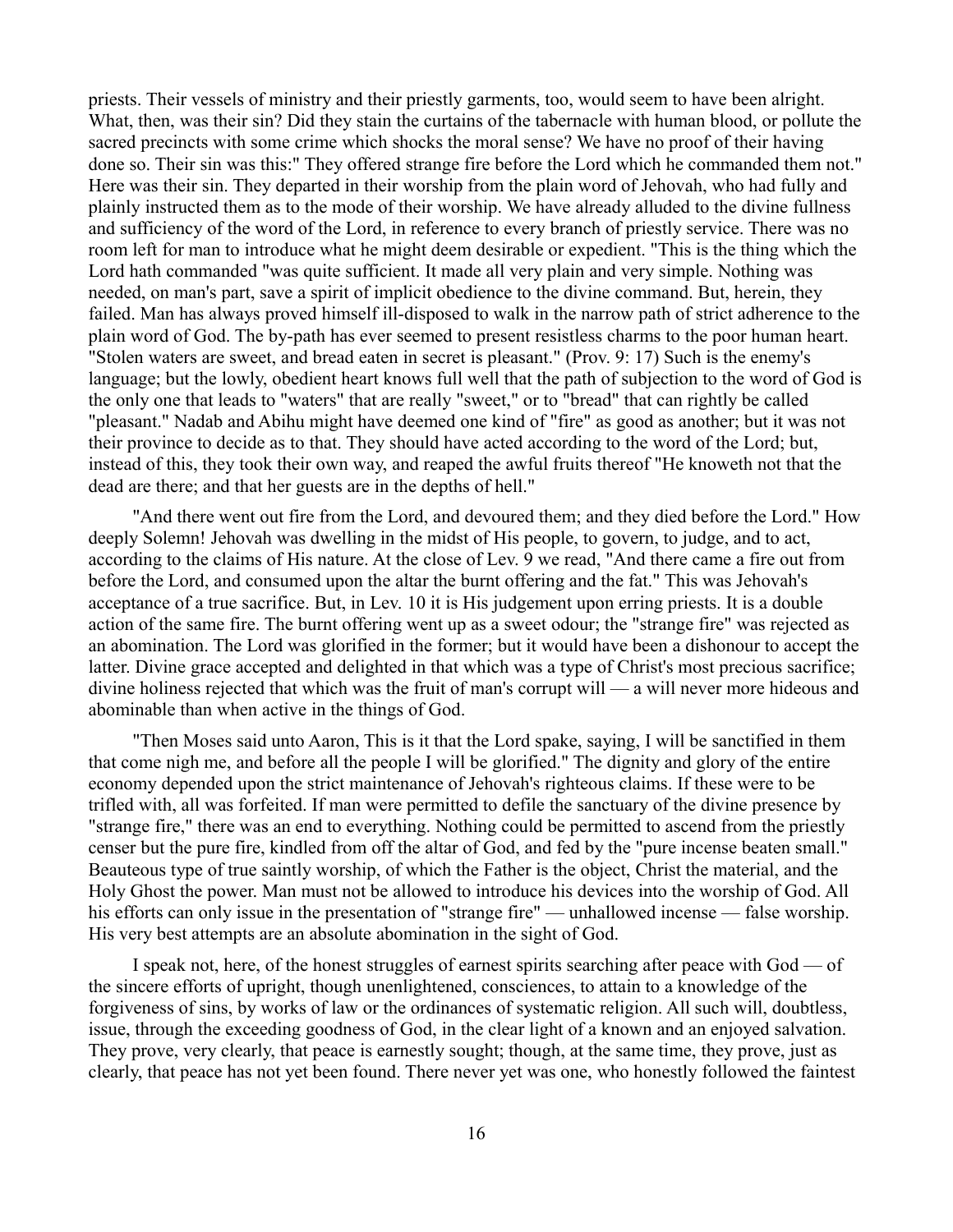glimmerings of light which fell upon his understanding, who did not, in due time, receive more. "To him that hath shall more be given." And again, "The path of the just is as the shining light, which shineth more and more unto the perfect day."

All this is as plain as it is encouraging; but it leaves wholly untouched the question of the human will, and its impious workings in connection with the service and worship of God. All such workings must, inevitably, call down, sooner or later, the solemn judgement of a righteous God who cannot suffer His claims to be trifled with. "I will be sanctified in them that come nigh me, and before all the people I will be glorified. Men will be dealt with according to their profession. If men are honestly seeking, they will, assuredly, find; but, when men approach as worshippers, they are no longer to be regarded as seekers, but as those who profess to have found; and, then, if their priestly censer smokes with unhallowed fire, if they offer unto God the elements of a spurious worship, if they profess to tread His courts, unwashed, unsanctified, unsubdued, if they place on His altar the workings of their own corrupt will, what must be the result? Judgement! Yes, sooner or later, judgement must come. It may linger; but it will come. It could not be otherwise. And not only must judgement come, at last; but there is, in every case, the immediate rejection, on the part of Heaven, of all worship which has not the Father for its object, Christ for its material, and the Holy Ghost for its power. God's holiness is as quick; to reject all "strange fire" as His grace is ready to accept the faintest, feeblest breathings of a true heart. He must pour out His righteous judgement upon all false worship, though He will never "quench the smoking flax nor break the bruised reed," The thought of this is most solemnising, when one calls to mind the thousands of censers smoking with strange fire throughout the wide domain of Christendom. May the Lord, in His rich grace, add to the number of true worshippers who worship the Father in spirit and in truth. (John 4) It is infinitely happier to think of the true worship ascending, from honest hearts, to the throne of God, than to contemplate, even for a moment, the spurious worship on which the divine judgements must, ere long, be poured out. Every one who knows, through grace, the pardon of his sins, through the atoning blood of Jesus, can worship the Father, in spirit and in truth. He knows the proper ground, the proper object, the proper title, the proper capacity of worship. These things can only be known in a divine way. They do not belong to nature or to earth. They are spiritual and heavenly. Very much. of that which passes among men for the worship of God is but "strange fire "after all. There is neither the pure fire nor the pure incense, and, therefore, Heaven accepts it not; and, albeit the divine judgement is not seen to fall upon those who present such worship, as it fell upon Nadab and Abihu, of old, this is only because "God is in Christ reconciling the world unto himself, not imputing their trespasses unto them." It is not because the worship is acceptable to God, but because God is gracious. The time, however, is rapidly approaching when the strange fire will be quenched for ever, when the throne of God shall no longer be insulted by clouds of impure incense ascending from unpurged worshippers; when all that is spurious shall be abolished, and the whole universe shall be as one vast and magnificent temple, in which the one true God, Father, Son, and Holy Ghost, shall be worshipped throughout the everlasting ages.

Grateful incense this, ascending

Ever to the Father's throne;

Every knee to Jesus bending,

All the mind in heaven is one.

All the Father's counsels claiming

Equal honours to the Son,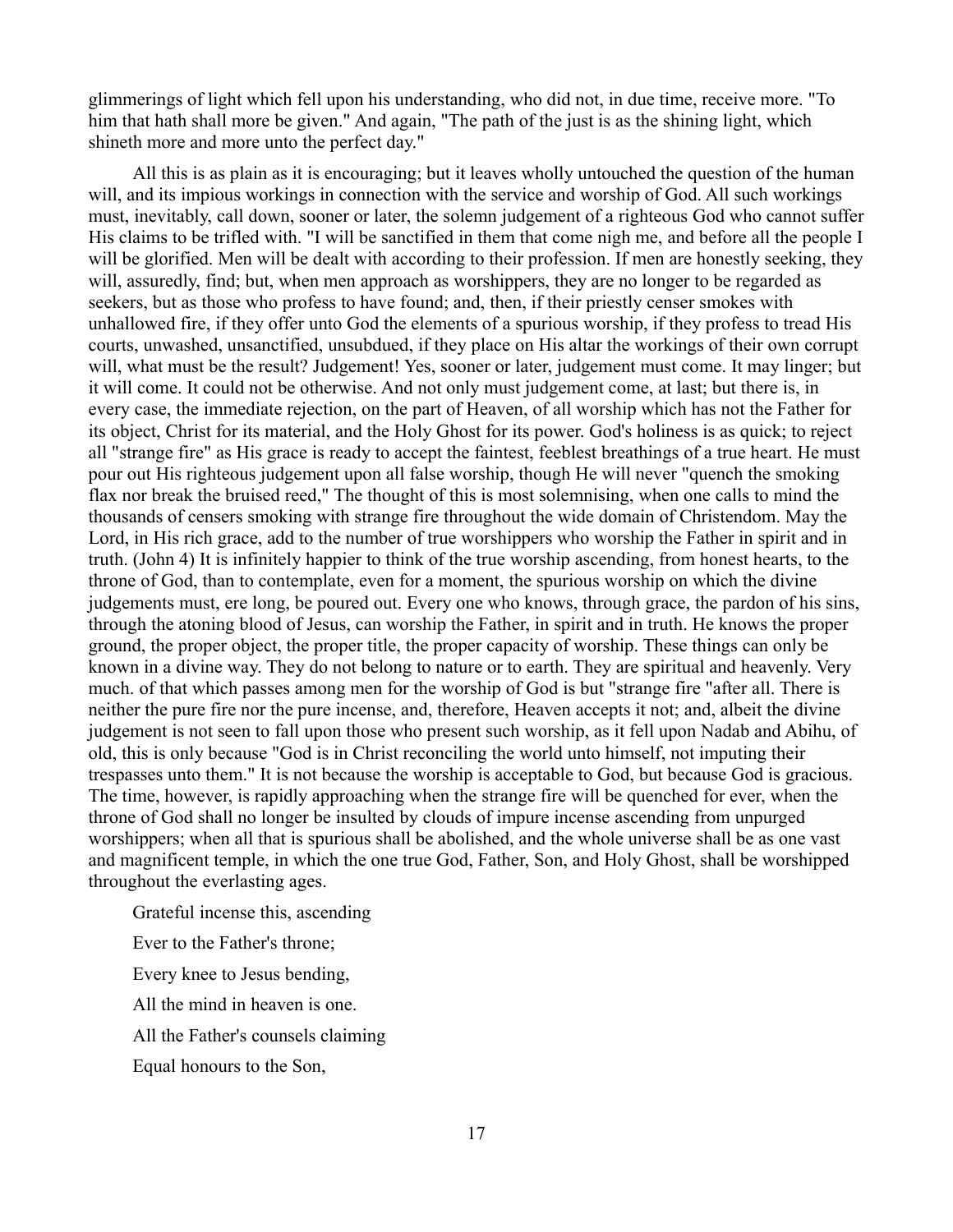All the Son's effulgence beaming,

Makes the Father's glory known.

By the Spirit all pervading,

Hosts unnumbered round the Lamb,

Crowned with light and joy unfading

Hail Him as the great "I AM."

For this the redeemed are waiting; and, blessed be God, it is but a little while when all their longing desires shall be fully met, and met for ever — yea met, after such a fashion, as to elicit from each and all the touching confession of Sheba's queen, that "the half was not told me." May the Lord hasten the happy time!

We must, now, return to our solemn chapter, and, lingering a little longer over it, endeavour to gather up and bear away with us some of its salutary teaching, for truly salutary it is, in an age like the present, when there is so much "strange fire" abroad.

There is something unusually arresting and impressive in the way in which Aaron received the heavy stroke of divine judgement. "*Aaron held his peace."* It was a solemn scene. His two sons struck dead at his aide, smitten down by the fire of divine judgement.\* He had but just seen them clothed in their garments of glory and beauty — washed, robed, and anointed. They had stood with him, before the Lord, to be inaugurated into the priestly office. They had offered, in company with him, the appointed sacrifices. They had seen the beams of the divine glory darting from the shekinah, they had seen the fire of Jehovah fall upon the sacrifice and consume it. They had heard the shout of triumph issuing from an assembly of adoring worshippers. All this had but recently passed before him; and now, alas! his two sons lie at his side, in the grasp of death. The fire of the Lord which so recently fed upon an acceptable sacrifice, had, now, fallen in judgement upon them, and what could he say? Nothing. "Aaron held his peace." "I was dumb and opened not my mouth, because thou didst it." It was the hand of God; and although it might, in the judgement of flesh and blood, seem to be a very heavy hand, yet he had only to bow his head, in silent awe and reverent acquiescence. "*I* was dumb . . . .because *thou* didst it." This was the suited attitude, in the presence of the divine visitation. Aaron, doubtless, felt that the very pillars of his house were shaken by the thunder of divine judgement; and he could only stand, in silent amazement, in the midst of the soul subduing scene. A father bereaved of his two sons, and, in such a manner, and under such circumstances, was no ordinary case. It furnished a deeply-impressive commentary upon the words of the Psalmist, "God is greatly to be feared in the assembly of the saints; and to be had in reverence of all them that are about him." (Psalm 89) "Who would not fear thee, O Lord, and glorify thy name?" May we learn to walk softly in the divine presence — to tread Jehovah's courts with unshod foot and reverent spirit. May our priestly censer ever bear upon it the one material, the beaten incense of Christ's manifold perfections, and may the power of the Spirit kindle up the hallowed flame. All else is not only worthless, but vile. Everything that springs from nature's energy, everything produced by the actings of the human will, the most fragrant incense of man's devising, the most intense ardour of natural devotion, will all issue in "strange fire" and evoke the solemn judgement of the Lord God Almighty. Oh! for a thoroughly truthful heart, and worshipping spirit, in the presence of our God and Father, continually!

{\*Lest any reader should be troubled with a difficulty in reference to the souls of Nadab, and Abihu, I would say that no such question ought ever to be raised. In such cases as Nadab and Abihu, in Leviticus 10; Korah and his company, in Numbers 16; the whole congregation, Joshua and Caleb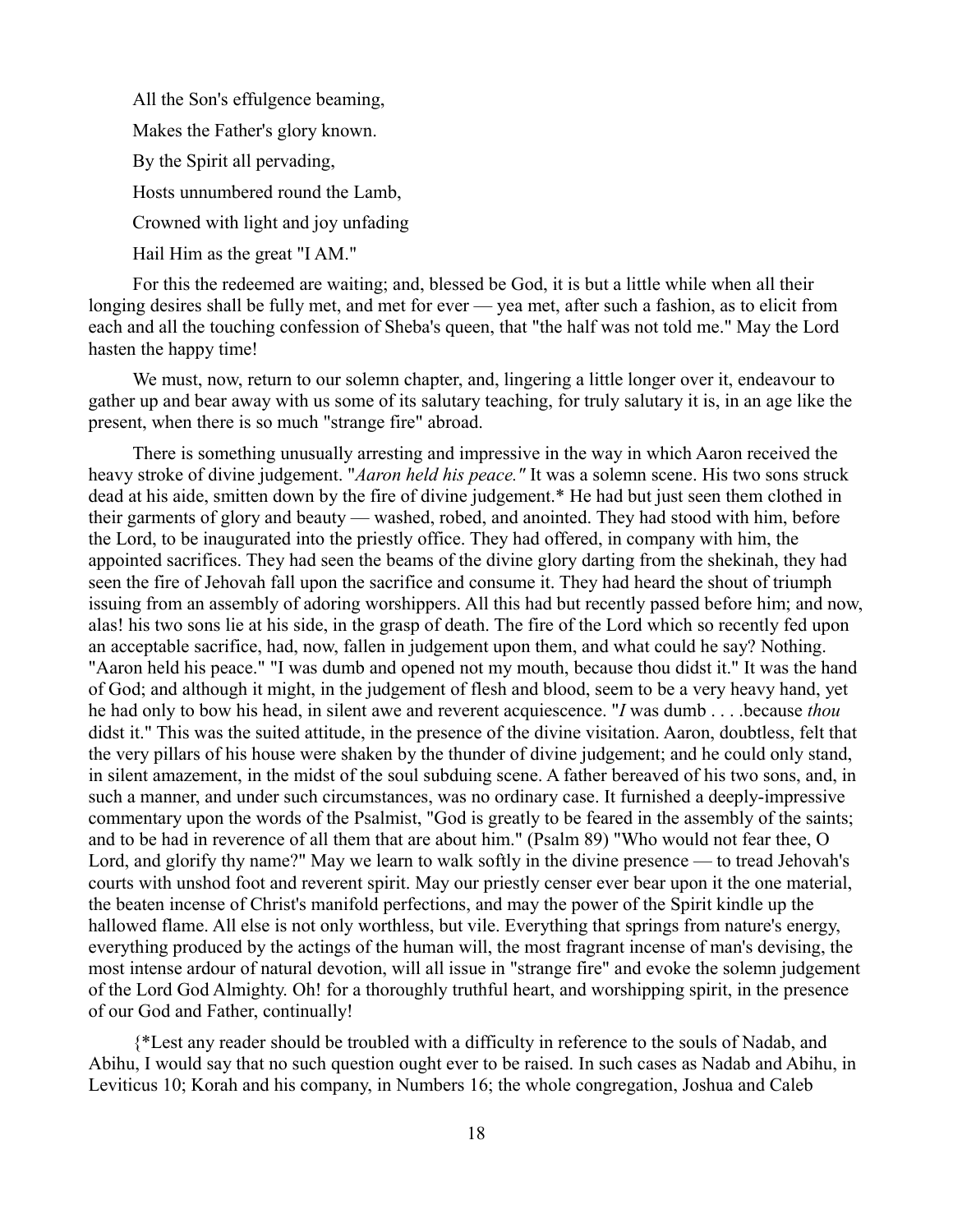excepted, whose carcasses fell in the wilderness, Numbers 14 and Hebrews 3; Achan and his family, Joshua 7; Ananias and Sapphira, Acts 5; those who were judged for abuses at the Lord's table, 1 Cor. 11. In all such cases, the question of the soul's salvation is never raised. We are simply called to see, in them, the solemn actings of God, in government in the midst of His people. This relieves the mind from all difficulty. Jehovah dwelt, of old, between the Cherubim, to judge His people in everything; and God the Holy Ghost dwells, now, in the church, to order and govern, according to the perfection of His presence. He was so really and personally present that Ananias and Sapphira could lie to Him, and He could execute judgement upon them. It was as positive and as immediate an exhibition of His actings in government as we have in the matter of Nadab and Abihu, or Achan, or any other.

This is a great truth to get hold of. God is not only for His people, but with them, and in them. He is to be counted upon, for everything, whether it be great or small. He is present to comfort and help. He is there to chasten and judge. He is there "for exigence of every hour. He is sufficient. Let faith count upon Him. "Where two or three are gathered together in my name there am I." (Matt. 18: 20) And, assuredly, where He is, we want no more.}

But let not any upright, though timid, heart be discouraged or alarmed. It is too often the case that those who really ought to be alarmed take no heed; while those for whom the Spirit of grace would only design a word of comfort and encouragement, apply to themselves, in a wrong way, the startling warnings of Holy Scripture. No doubt, the meek and contrite heart that trembles at the word of the Lord, is in a safe condition; but then we should remember that a father warns his child, not because he does not regard him as his child, but because he does; and one of the happiest proofs of the relationship is the disposition to receive and profit by the warning. The parental voice, even though its tone be that of solemn admonition, will reach the child's heart, but, certainly, not to raise, in that heart, a question as to its relationship with the one who speaks. If a son were to question his sonship whenever his father warns, it would be a poor affair indeed. The judgement which had just fallen upon Aaron's house did not make him doubt that he was really a priest. It merely had the effect of teaching him how to conduct himself in that high and holy position.

"And Moses said unto Aaron, and unto Eleazar and unto Ithamar, his sons, Uncover not your heads, neither rend your clothes; lest ye die, and lest wrath come upon all the people; but let your brethren, the whole house of Israel, bewail the burning which the Lord hath kindled. And ye shall not go out from the door of the tabernacle of the congregation lest ye die: for the anointing oil of the Lord is upon you. And they did according to the word of Moses."

Aaron, Eleazar, and Ithamar, were to remain unmoved in their elevated place — their holy dignity — their position of priestly sanctity. Neither the failure, nor yet the judgement consequent thereon, was to be allowed to interfere with those who wore the priestly robes, and were anointed with "the oil of the Lord." That holy oil had placed them in a sacred enclosure where the influences of sin, of death, and of judgement could not reach them. Those who were outside, who were at a distance from the sanctuary, who were not in the position of priests, they might "bewail the burning;" but as for Aaron and his sons, they were to go on in the discharge of their hallowed functions, as though nothing had happened. Priests in the sanctuary were not to bewail, but to worship. They were not to weep, as in the presence of death, but to bow their anointed heads, in presence of the divine visitation. "The fire of the Lord" might act, and do its solemn work of judgement; but, to a true priest, it mattered not what that "fire" had come to do, whether to express the divine approval, by consuming a sacrifice, or the divine displeasure, by consuming the offerers of "strange fire," he had but to Worship. That "fire was a well-known manifestation of the divine presence, in Israel of old, and whether it acted in "mercy or in judgement," the business of all true priests was to worship. "I will sing of mercy and of judgement; unto thee, O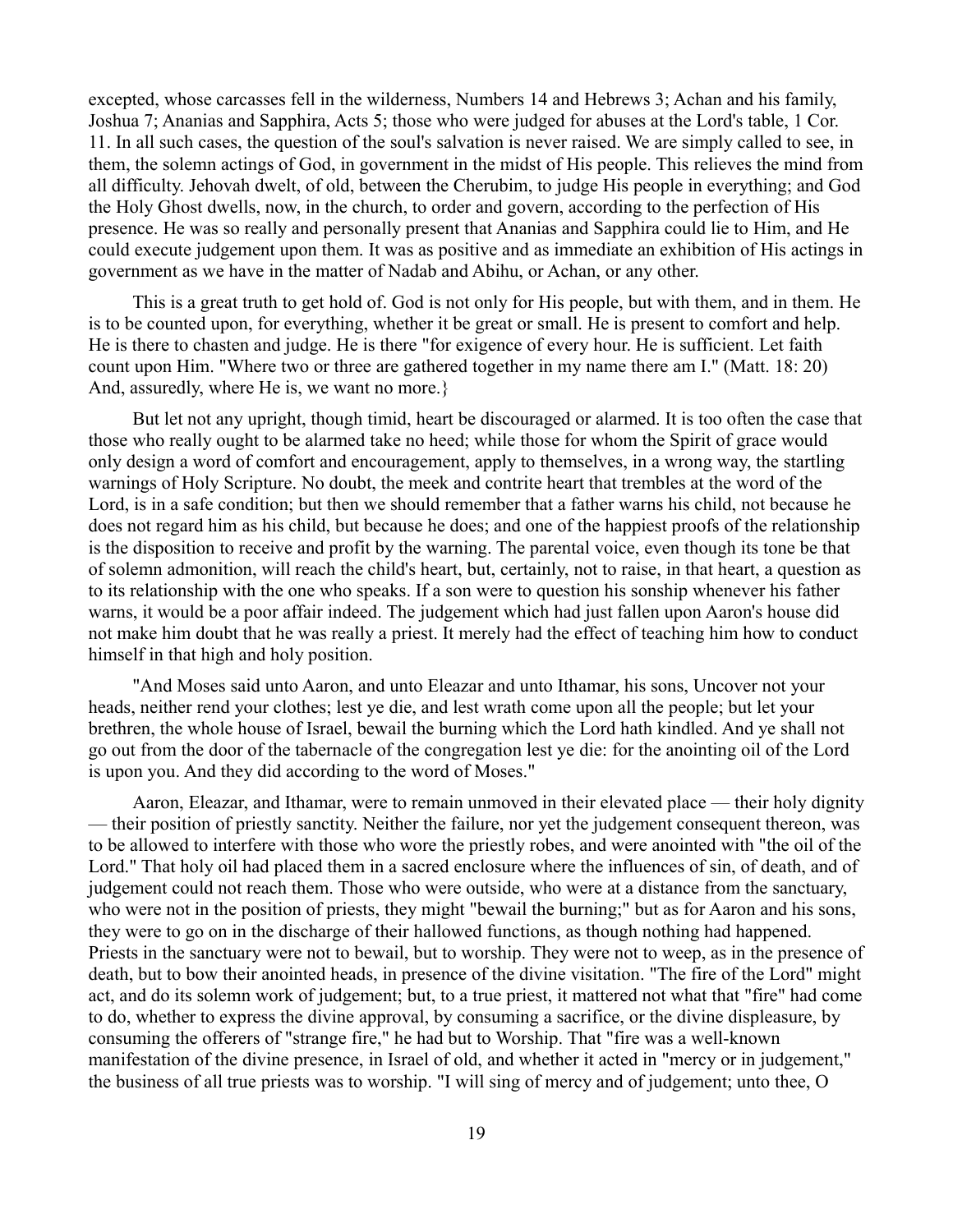Lord, will I sing."

There is a deep and holy lesson for the soul in all this. Those who are brought nigh to God, in the power of the blood, and by the anointing of the Holy Ghost, must move in a sphere beyond the range of nature's influences. Priestly nearness to God gives the soul such an insight into all His ways, such a sense of the rightness of all His dispensations, that one is enabled to worship in His presence, even though the stroke of His hand has removed from us the object of tender affection. It may be asked, Are we to be stoics? I ask, were Aaron and his sons stoics? Nay, they were priests. Did they not feel as men? Yes; but they worshipped as priests. This is profound. It opens up a region of thought, feeling, and experience, in which nature can never move — a region of which, with all its boasted refinement and sentimentality, nature knows absolutely nothing. We must tread the sanctuary of God, in true priestly energy, in order to enter into the depth, meaning, and power of such holy mysteries.

The Prophet Ezekiel was called, in his duty, to sit down to this difficult lesson. "Also the word of the Lord came unto me, saying, Son of man, behold, I take away from thee the desire of thine eyes with a stroke: yet neither shalt thou mourn nor weep, neither shall thy tears run down. Forbear to cry, make no mourning for the dead, bind the tire of thine head upon thee, and put on thy shoes upon thy feet, and cover not thy lips, and eat not the bread of *men* . . . . And I did in the morning as I was commanded." (Ezek. 24: 16-18) It will be said that all this was as "a sign" to Israel. True; but it proves that in prophetic testimony, as well as in priestly worship, we must rise superior to all the claims and influences of nature and of earth. Aaron's sons and Ezekiel's wife were cut down with a stroke; and, yet, neither the priest nor the prophet was to uncover his head or shed a tear.

Oh! my reader, how far have you and I progressed in this profound lesson? No doubt, both reader and writer have to make the same humiliating confession. Too often, alas! we "Walk as men" and "eat the bread of men." Too often are we robbed of our high priestly privileges by the workings of nature and the influences of earth. These things must be watched against. Nothing save realised priestly nearness to God can ever preserve the heart from the power of evil, or maintain its spiritual tone. All believers are priests unto God, and nothing can possibly deprive them of their position as such. But though they cannot lose their position, they may grievously fail in the discharge of their functions. These things are not sufficiently distinguished. Some there are who, while looking at the precious truth of the believer's security, forget the possibility of his failing in the discharge of his priestly functions. Others, on the contrary, looking at the failure, venture to call in question the security.

Now, I desire that my reader should keep clear of both the above errors. He should be fully established in the divine doctrine of the eternal security of every member of the true priestly house; but he should also bear in mind the possibility of failure, and the constant need of watchfulness and prayer, lest he should fail. May all those who have been brought to know the hallowed elevation of priests unto God be preserved, by His heavenly grace, from every species of failure, whether it be personal defilement, or the presentation of any of the varied forms of" strange fire" which abound so in the professing church.

"And the Lord spake unto Aaron, saying, Do not drink wine nor strong drink, thou nor thy sons with thee, when ye go into the tabernacle of the congregation, lest ye die: it shall be a statute for ever throughout your generations; and that ye may put difference between holy and unholy, and between unclean and clean; and that ye may teach the children of Israel all the statutes which the Lord hath spoken unto them by the hand of Moses." (Ver. 8-11)

The effect of wine is to excite nature, and all natural excitement hinders that calm, well-balanced condition of soul which is essential to the proper discharge of the priestly office. So far from using any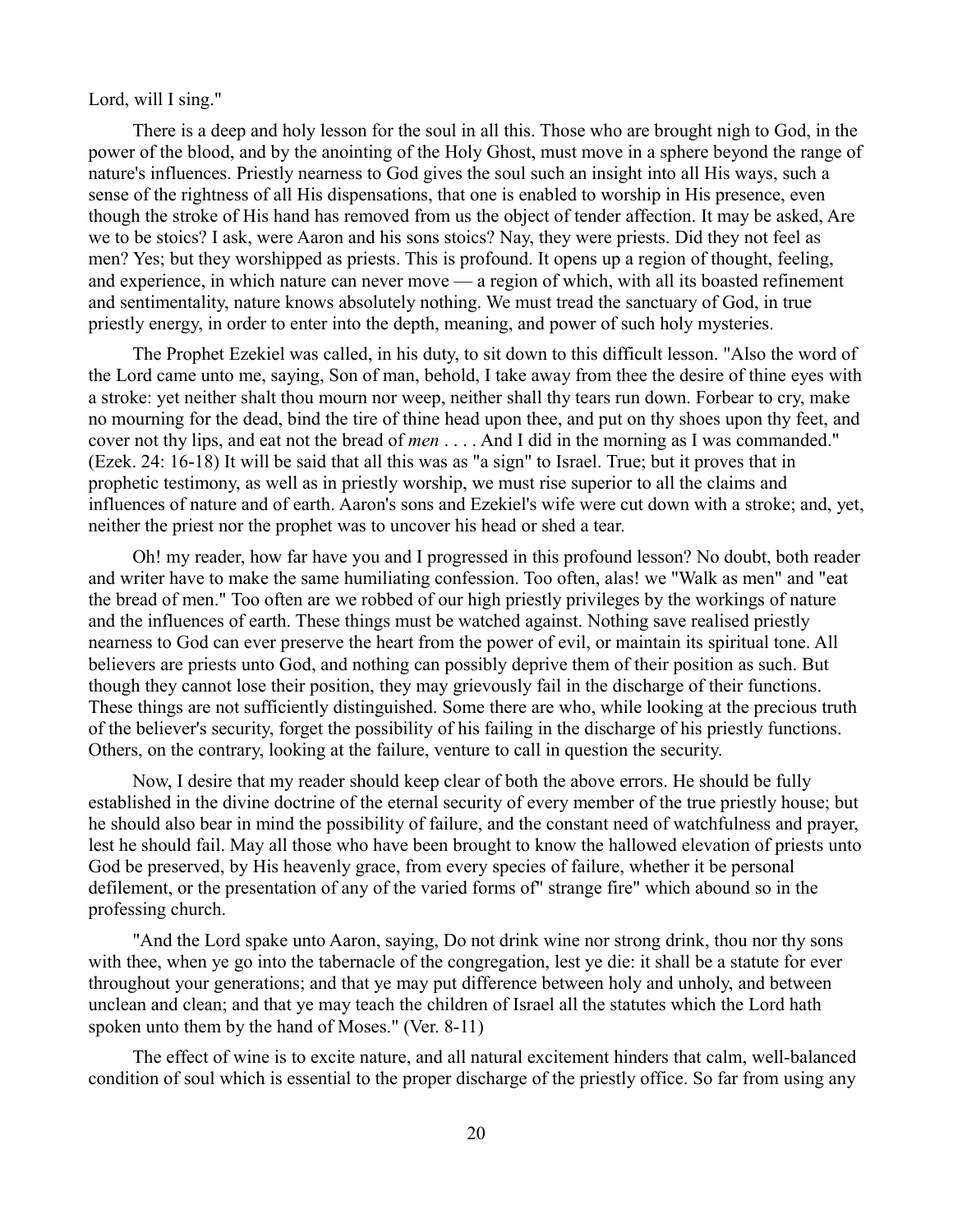means to excite nature, we should treat it as a thing having no existence. Thus only shall we be in a moral condition to serve in the sanctuary, to form a dispassionate judgement between clean and unclean, and to expound and communicate the mind of God. It devolves upon each one to judge, for himself, what, in his special case, would act as "wine or strong drink."\* The things which excite mere nature are manifold indeed — wealth, ambition, politics, the varied objects of emulation around us in the world. All these things act, with exciting power, upon nature, and entirely unfit us for every department of priestly service. If the heart be swollen with feelings of pride, covetousness, or emulation, it is utterly impossible that the pure air of the sanctuary can be enjoyed, or the sacred functions of priestly ministry discharged. Men speak of the versatility of genius, or a capacity to turn quickly from one thing to another. But the most versatile genius that was ever possessed could not enable a man to pass from an unhallowed arena of literary, commercial, or political competition, into the holy retirement of the sanctuary of the divine presence; nor could it ever adjust the eye that had become dimmed by the influence of such scenes, so as to enable it to discern, with priestly accuracy, the difference between holy and unholy, and between unclean and clean." No, my reader, God's priests must keep themselves apart from "wine and strong drink." Theirs is a path of holy separation and abstraction. They are to be raised far above the influence of earthly joy as well as earthly Sorrow. If they have ought to do with "strong wine," it is only that it may be poured unto the Lord for a drink offering, in the holy place." (Num. 28: 7) In other words, the joy of God's priests is not the joy of earth, but the joy of heaven, the joy of the sanctuary. "The joy of the Lord is their strength."

{\*Some have thought that, owing to the special place which this direction about wine occupies, Nadab and Abihu must have been under the influence of strong drink, when they offered the "strange fire." But, be this as it may, we have to be thankful for a most valuable principle, in reference to our conduct, as spiritual priests. We are to refrain from everything which would produce the same effect upon our spiritual man, as strong drink produces upon the physical man.

It needs hardly to be remarked that the Christian should be *most jealous* over himself as to the use of wine or strong drink. Timothy, as we know, needed an apostolic recommendation to induce him even to touch it, for his health's sake. (1 Tim. 5) A beauteous proof of Timothy's habitual self-denial, and of the thoughtful love of the Spirit, in the apostle. I must confess that one's moral sense is offended by seeing Christians making use of strong drink in cases where it is, very manifestly, not medicinal. I rarely, if ever, see a spiritual person indulge in such a thing. One trembles to see a Christian the mere slave of a habit, whatever that habit may be. It proves that he is not keeping his body in subjection, and he is in great danger of being "disapproved." (1 Cor. 9: 27)}

Would that all this holy instruction were more deeply pondered by us! We, surely, stand much in need of it. If our priestly responsibilities are not duly attended to, all must be deranged. When we contemplate the camp of Israel, we may observe three circles, and the innermost of these circles had its centre in the sanctuary. There was first the circle of men of war. (Num. 1, 2) Then the circle of Levites round about the tabernacle. (Num. 3, 4) And, lastly, the innermost circle of priests, ministering in the holy place. Now, let it be remembered that the believer is called to move in all those circles. He enters into conflict, as a man of war. (Eph. 6: 11-17; 1 Tim. 1: 18; 1 Tim. 6: 12; 2 Tim. 4: 7) He serves, as a Levite, in the midst of his brethren, according to his measure and sphere. (Matt. 14: 14, 15; Luke 19: 12, 13.) Finally, he sacrifices and worships, as a priest, in the holy place. (Heb. 13: 15, 16; 1 Peter 2: 5, 9) The last of these shall endure for ever. And, moreover, it is as we are enabled, now, to move aright in that holy circle, that all other relations and responsibilities are rightly discharged. Hence, every thing that incapacitates us for our priestly functions — every thing that draws us off from the centre of that innermost circle, in which it is our privilege to move — every thing, in short, that tends to derange our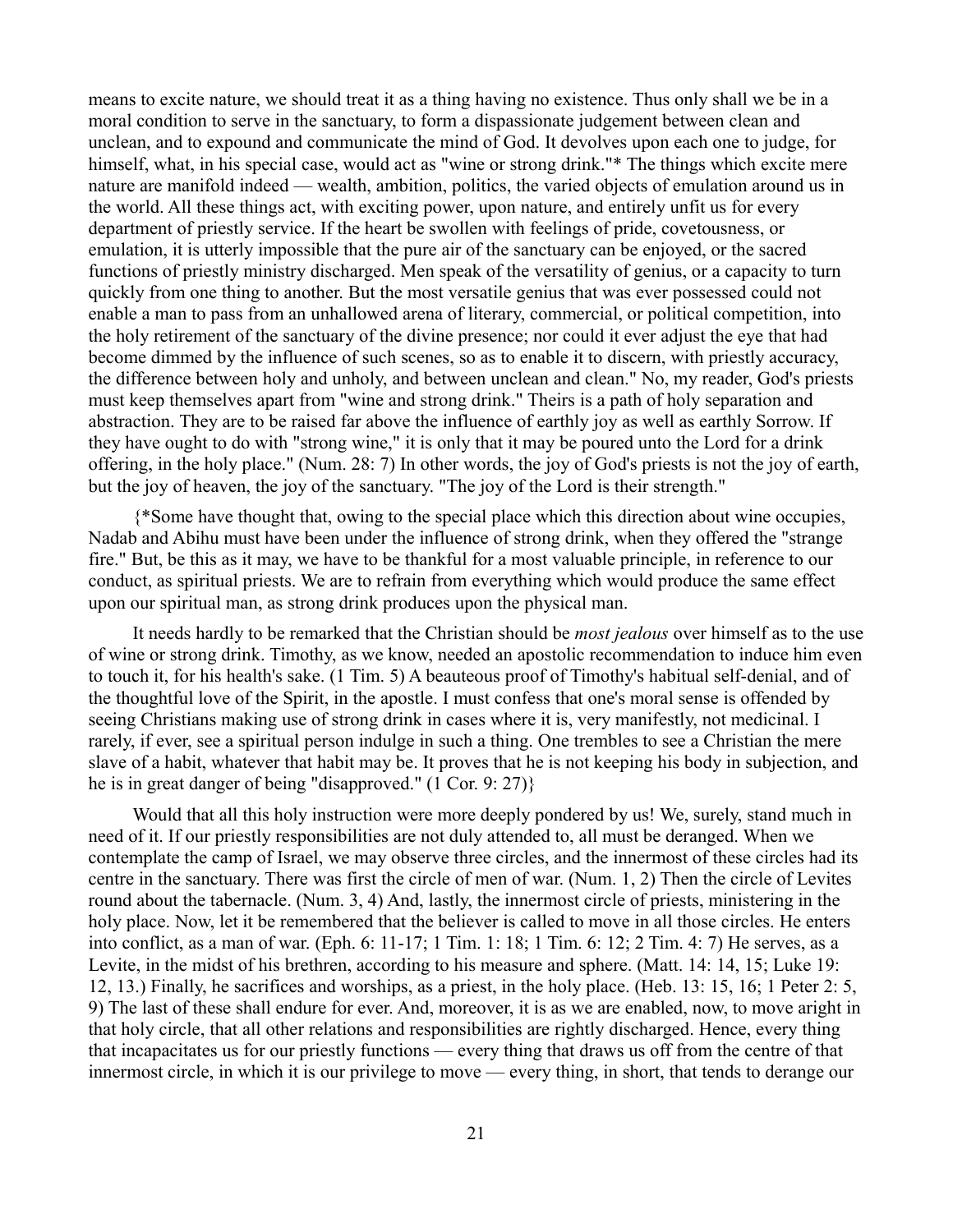priestly relation, or dim our priestly vision, must, of necessity, unfit us for the service which we are called to render, and for the warfare which we are called to wage.

These are weighty considerations. Let us dwell upon them. The heart must be kept right — the conscience pure — the eye single — the spiritual vision undimmed. The soul's business in the holy place must be faithfully and diligently attended to, else we shall go all wrong. Private communion with God must be kept up, else we shall be fruitless, as servants, and defeated, as men of war. It is vain for us to bustle about, and run hither and thither, in what we call service, or indulge in vapid words about Christian armour and Christian warfare. If we are not keeping our priestly garments unspotted, and if we are not keeping ourselves free from all that would excite nature, we shall, assuredly, break down. The *priest* must keep his heart with all diligence, else the *Levite* will fail, and the *warrior* will be defeated.

It is, let me repeat it, the business of each one to be fully aware of what it is that to him proves to be "wine and strong drink" — what it is that produces excitement — that blunts his spiritual perception, or dims his priestly vision. It may be an auction mart, a cattle-show, a newspaper. It may be the merest trifle. But no matter what it is, if it tends to excite, it will disqualify us for priestly ministry; and if we are disqualified as priests, we are unfit for everything, inasmuch as our success in every department and in every sphere must ever depend upon our cultivating a spirit of worship.

Let us, then, exercise a spirit of self-judgement — a spirit of watchfulness over our habits, our ways, and our associations; and when we, by grace, discover ought that tends, in the smallest degree, to unfit us for the elevated exercises of the sanctuary, let us put it away from us, cost what it may. Let us not suffer ourselves to be the slaves of a habit. Communion with God should be dearer to our hearts than all beside; and just in proportion as we prize that communion, shall we watch and pray against anything that would rob us of it — everything that would excite, ruffle, or unhinge.\*

{\*Some, perhaps, may think that the warning of Lev. 10: 9 affords a warrant for *occasional* indulgence in those things which tend to excite the natural mind, inasmuch as it is said, "Do not drink wine nor strong drink . . . . . when ye go into the tabernacle of the congregation." To this we may reply, that the sanctuary is not a place which the Christian is, *occasionally*, to visit, but a place in which he is, *habitually*, to serve and worship. It is the sphere in which he should "live, and more, and have his being." The more we live in the presence of God, the less can we bear to be out of it; and no one who knows the deep joy of being there could lightly indulge in ought that would take or keep him Hence. There is not that object within the compass of earth which would, in the judgement of 3 spiritual mind, be an equivalent for one hour's fellowship with God.}

"And Moses spake unto Aaron, and unto Eleazar, and unto Ithamar, his sons that were left, Take the meat offering that remaineth of the offerings of the Lord made by fire, and eat it without leaven beside the altar; for it is most holy: and ye shall eat it in the holy place, because it is thy due, and thy sons' due, of the sacrifices of the Lord made by fire; for so I am commanded." (Ver. 12, 13)

There are few things in which we are more prone to fail than in the maintenance of the divine standard, when human failure has set in. Like David, when the Lord made a breach upon Uzza, because of his failure in putting his hand to the ark, "He was afraid of God that day, saying, How shall I bring the ark of God home to me?" (1 Chr. 13: 12) It is exceedingly difficult to bow to the divine judgement, and, at the same time, to hold fast the divine ground. The temptation is to lower the standard, to come down from the lofty elevation, to take human ground. We must ever carefully guard against this evil, which is all the more dangerous as wearing the garb of modesty, self-distrust, and humility. Aaron and his sons, notwithstanding all that had occurred, were to eat the meat offering in the holy place. They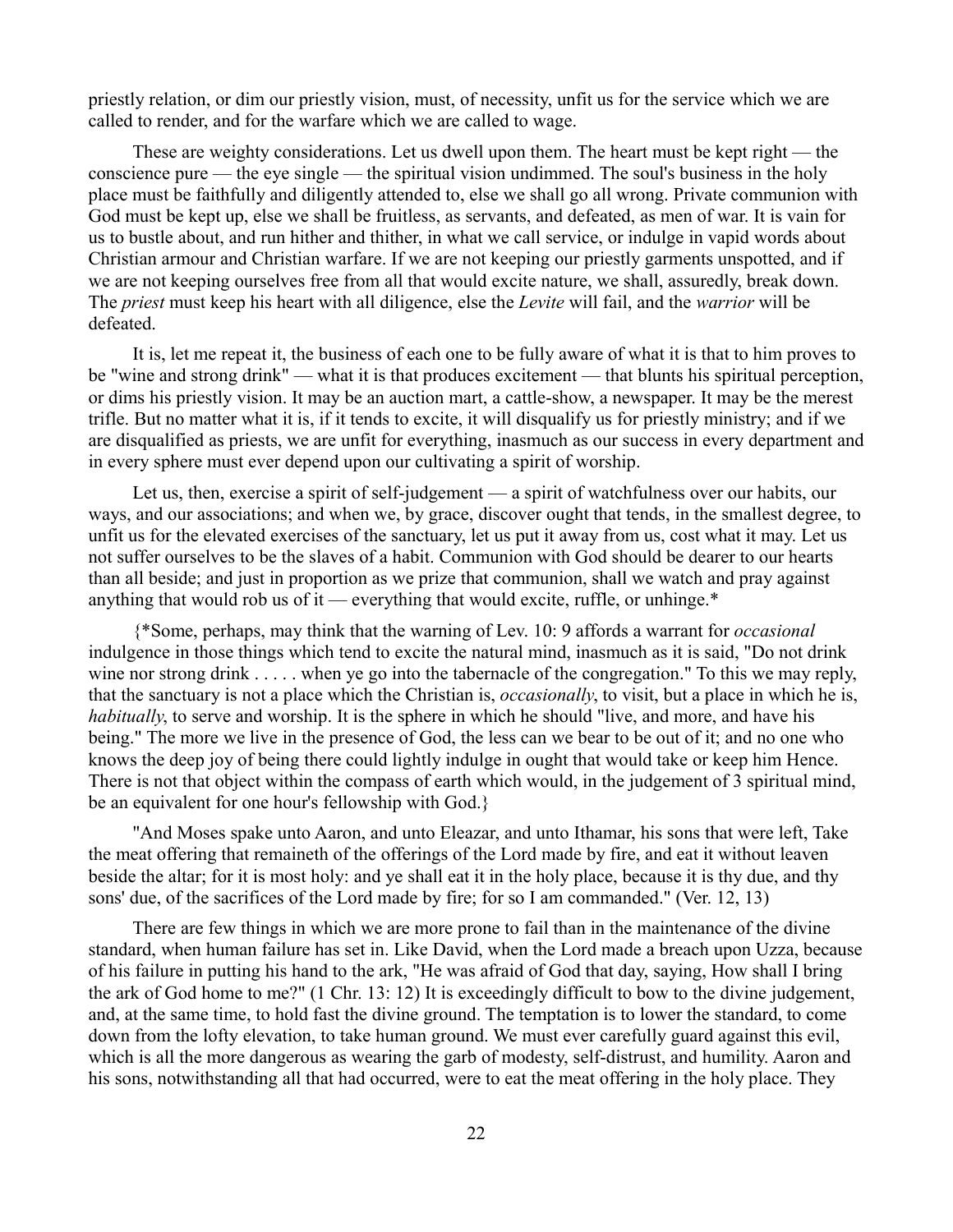were to do so, not because all had gone on in perfect order, but "because it is thy due," and "so I am commanded." Though there had been failure, yet their place was in the tabernacle; and those who were there had certain "dues" founded upon the divine commandment. Though man had failed ten thousand times over, the word of the Lord could not fail; and that word had secured certain privileges for all true priests, which it was their place to enjoy. Were God's priests to have nothing to eat, no priestly food, because failure had set in? Were those that were left to be allowed to starve, because Nadab and Abihu had offered "strange fire?" This would never do. God is faithful, and He can never allow any one to be empty in His blessed presence. The prodigal may wander, and squander, and come to poverty; but it must ever hold good that "in my Father's house is bread enough and to spare."

"And the wave breast and the heave shoulder shall ye eat in a clean place; thou, and thy sons, and thy daughters with thee: for they be thy due, and thy sons' due, which are *given* out of the sacrifices of peace offerings of the children of Israel . . . . . .by *a statute for ever; as the Lord hath commanded."* (Ver. 14, 15.) What strength and stability we have here! All the members of the priestly family, "daughters" as well as "sons" — all, whatever be the measure of energy or capacity, are to feed upon "the breast" and "the shoulder," the affections and the strength of the true Peace Offering, as raised from the dead, and presented, in resurrection, before God. This precious privilege is theirs as, "given, by a statute for ever, as the Lord hath commanded." This makes all "sure and steadfast," come what may. Men may fail, and come short; strange fire may be offered, but God's priestly family must never be deprived of the rich and gracious portion which divine love has provided, and divine faithfulness secured, "by a statute for ever."

However, we must distinguish between those privileges which belonged to all the members of Aaron's family, "daughters" as well as "sons," and those which could only be enjoyed by the male portion of the family. This point has already been referred to, in the notes on the offerings. There are certain blessings which are the common portion of all believers, simply as such; and there are those which demand a higher measure of spiritual attainment and priestly energy to apprehend and enjoy. Now, it is worse than vain, yea, it is impious, to set up for the enjoyment of this higher measure, when we really have it not. It is one thing to hold fast the privileges which are "given" of God, and ran never be taken away, and quite another to assume a measure of spiritual capacity to which we have never attained. No doubt, we ought to desire earnestly the very highest measure of priestly communion, the most elevated order of priestly privilege. But, then, desiring a thing, and assuming to have it, are very different.

This thought will throw light upon the closing paragraph of our chapter. "And Moses diligently sought the goat of the sin offering, and, behold, it was burnt: and he was angry with Eleazar and Ithamar, the sons of Aaron which were left, saying, Wherefore have ye not eaten the sin offering in the holy place, seeing it is most holy, and God hath given it to you to bear the iniquity of the congregation, to make atonement for them before the Lord? Behold, the blood of it was not brought in within the holy place: ye should indeed have eaten it in the holy place, as I commanded And Aaron said unto Moses, Behold, this day have they offered their sin offering and their burnt offering before the Lord; and such things have befallen me; and if I had eaten the sin offering today, should it have been accepted in the sight of the Lord And when Moses heard that, he was content."

The "daughters" of Aaron were not permitted to eat of "the sin offering." This high privilege belonged only to the "sons," and it was a type of the most elevated form of priestly service. To eat of the sin offering was the expression of full identification with the offerer, and this demanded an amount of priestly capacity and energy which found its type in "the sons of Aaron." On the occasion before us, however, it is very evident that Aaron and his sons were not in a condition to rise to this high and holy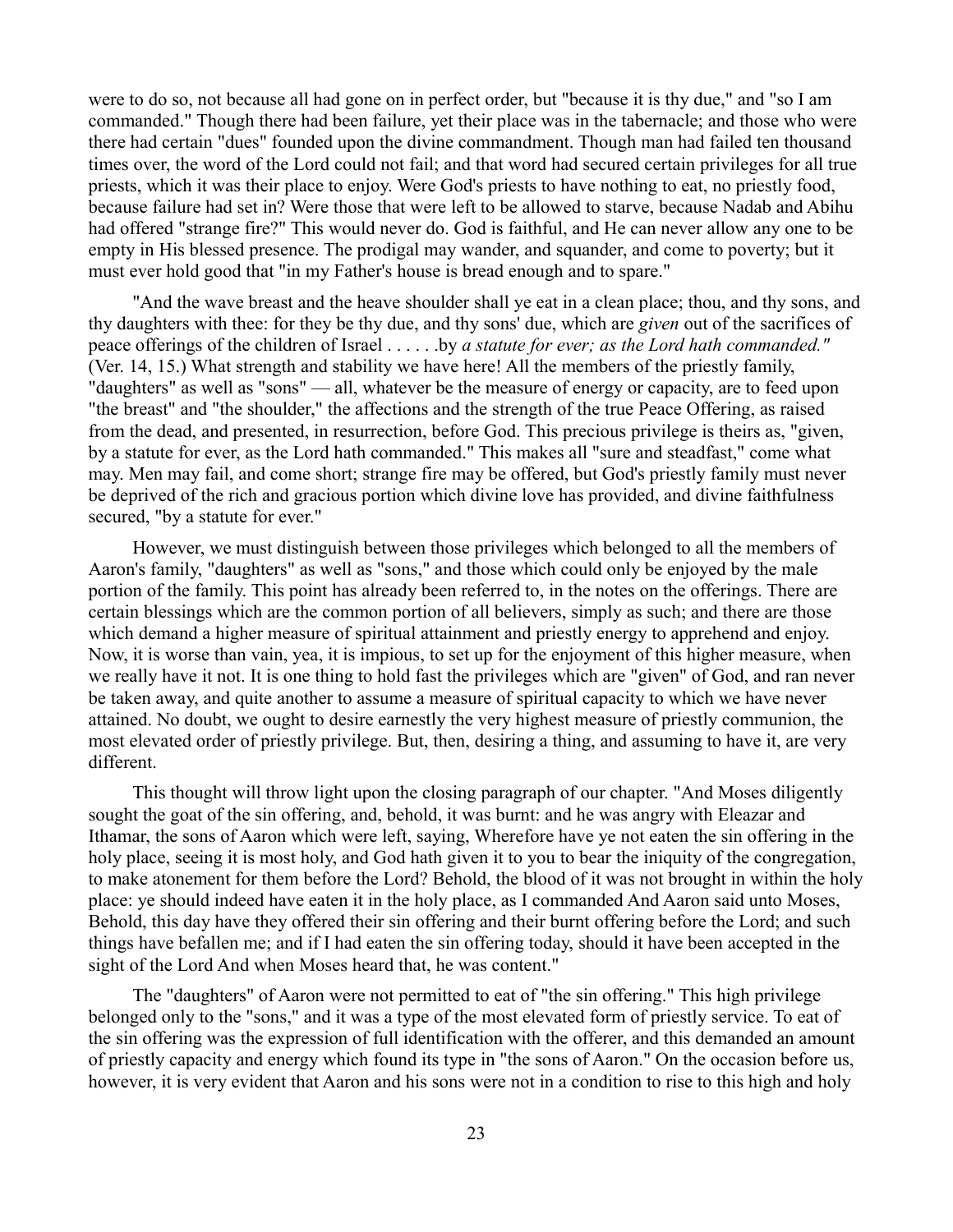ground. They ought to have been, but they were not. "Such things have befallen me," said Aaron. This, no doubt, was to be deplored; but, yet, "when Moses heard it, he was content." It is far better to be real in the confession of our failure and shortcoming, than to put forth pretensions to spiritual power which are wholly without foundation.

Thus, then, Leviticus 10 opens with positive sin, and closes with negative failure. Nadab and Abihu offered "strange fire;" and Eleazar and Ithamar were unable to eat the sin offering. The former was met by divine judgement; the latter, by divine forbearance. There could be no allowance for "strange fire." It was positively flying in the face of God's plain commandment. There is, obviously, a wide difference between a deliberate rejection of a plain command, and mere inability to rise to the height of a divine privilege. The former is open dishonour done to God; the latter is a forfeiture of one's own blessing. There should be neither the one nor the other, but the difference between the two is easily traced.

May the Lord, in His infinite grace, ever keep us abiding in the secret retirement of His holy presence, abiding in His love, and feeding upon His truth. Thus shall we be preserved from "strange fire," and "strong drink" — from false worship of every kind, and fleshly excitement, in all its forms. Thus, too, shall we be enabled to carry ourselves aright in every department of priestly ministration, and to enjoy all the privileges of our priestly position. The communion of a Christian is like a sensitive plant. It is easily hurt by the rude influences of an evil world. It will expand beneath the genial action of the air of heaven; but must firmly shut itself up from the chilling breath of time and sense. Let us remember these things, and ever seek to keep close within the sacred precincts of the divine presence. There, all is pure, safe, and happy.

Far from a world of grief and sin,

With God eternally shut in.

## **Leviticus 11.**

The Book of Leviticus may be termed "the priest's guide book." This is very much its character. It is full of principles for the guidance of such as desire to live in the enjoyment of priestly nearness to God. Had Israel gone on with Jehovah, according to the grace in which He had brought them up, out of the land of Egypt, they should have been to Him "a kingdom of priests and a holy nation." (Ex. 19: 6) This, however, they failed to do. They put themselves at a distance. They got under law and failed to keep it. Hence, Jehovah had to take up a certain tribe, and from that tribe a certain family, and from that family a certain man, and to him and to his house, was granted the high privilege of drawing nigh, as priests unto God.

Now, the privileges of such a position were immense; but it had its heavy responsibilities, likewise. There would be the ever-recurring demand for the exercise of a discerning mind. "The priest's lips should keep knowledge, and they should seek the law at his mouth: for he is the messenger of the Lord of hosts." (Mal. 2: 7) The priest was not only to bear the judgement of the congregation, before the Lord, but also to expound the ordinances of the Lord to the congregation. He was to be the everready medium of communication between Jehovah and the assembly. He was not merely to know the mind of God, for himself, but be able also to interpret that mind to the people. All this would demand, of necessity, constant watching, constant waiting, constant hanging over the page of inspiration, that he might drink in, to his very soul, all the precepts, the judgements, the statutes, the laws, the commandments, and the ordinances of the God of Israel, so as to be able to instruct the congregation, in reference to "those things which ought to be done."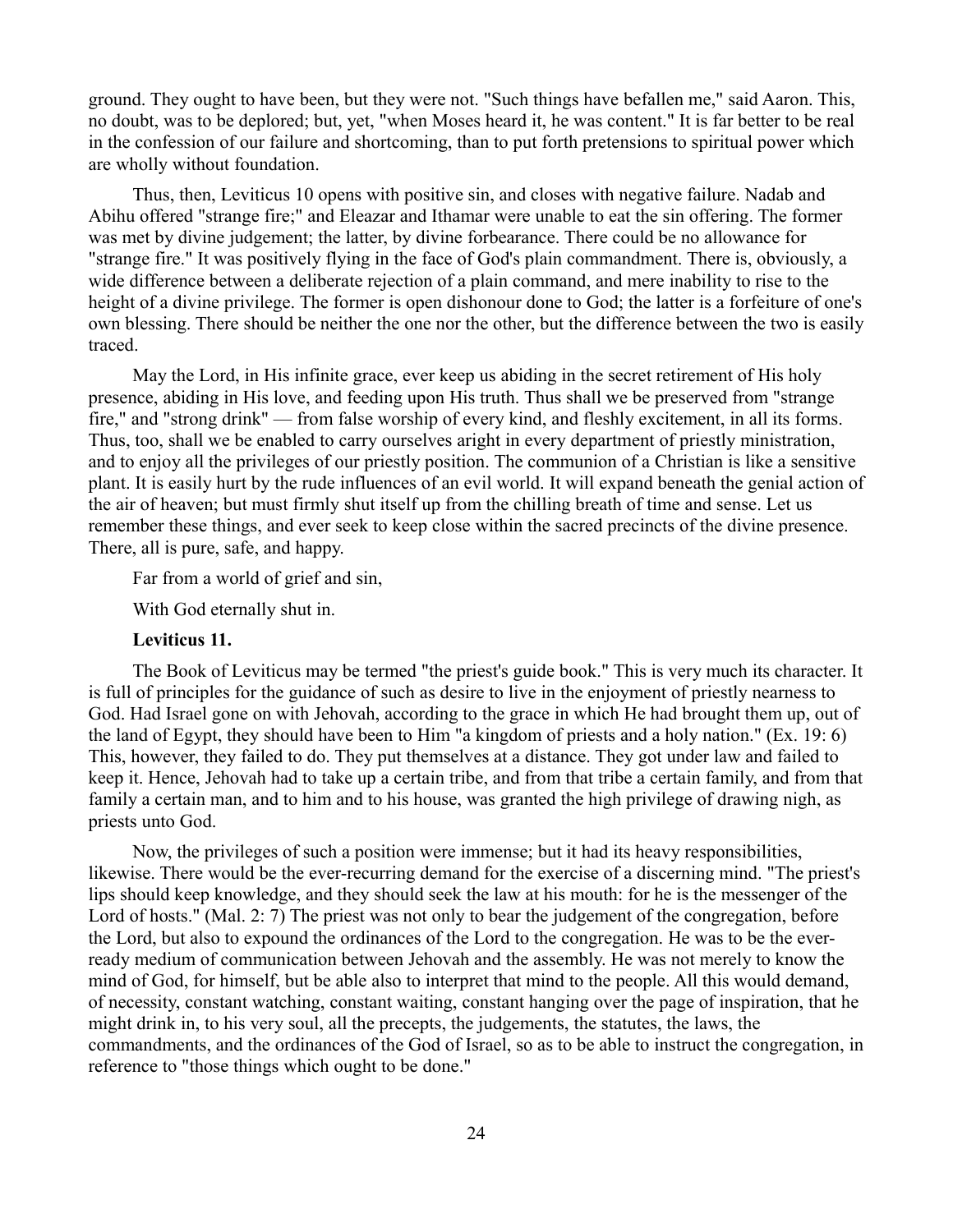There was no room left for the play of fancy, the working of imagination, the introduction of man's plausible inferences, or the cunning devices of human expediency. Everything was laid down, with the divine precision and commanding authority of a "thus saith the Lord." Minute and elaborate as was the detail of sacrifices, rites, and ceremonies, nothing was left for man's brain to originate. He was not even permitted to decide upon the kind of sacrifice to be offered, upon any given occasion; nor yet as to the mode in which such sacrifice was to be presented. Jehovah took care of everything. Neither the congregation nor the priest had any authority whatsoever, to decree, enact, or suggest so much as a single item throughout all the vast array of ordinances in the Mosaic economy. *The word of the Lord settled all.* Man had *only to obey*.

This, to an obedient heart, was nothing short of an unspeakable mercy. It is quite impossible to overestimate the privilege of being permitted to betake oneself to the oracles of God, and there find the most ample, guidance as to all the details of one's faith and service, day by day. All that we need is a broken will, a mortified mind, a single eye. The divine guide book is as full as we can possibly desire. We want no more. To imagine, for a moment, that ought is left for man's wisdom to supply, must be regarded as a flagrant insult offered to the sacred canon. No one can read the Book of Leviticus, and not be struck with the extraordinary painstaking, on the part of Israel's God, to furnish His people with the most minute instruction upon every point connected with His service and worship. The most cursory reader of the book might, at least, bear away with him this touching and interesting lesson.

And, truly, if ever there was a time when this self-same lesson needed to be read out in the ears of the professing church, this is the time. On all hands, the divine sufficiency of Holy Scripture is called in question;. In some cases this is openly and deliberately done; in others it is, with less frankness, hinted, insinuated, implied, and inferred. The Christian mariner is told, directly, or indirectly, that the divine chart is insufficient for all the intricate details of his voyage that such changes have taken place in the ocean of life, since that chart was made, that, in many cases, it is entirely deficient for the purposes of modern navigation. He is told that the currents, tides, coasts, strands, and shores of that ocean are quite different, now, from what they were from centuries ago, and that, as a necessary consequence, he must have recourse to the aids which modern navigation supplies, in order to make up for the deficiencies in the old chart, which is, as a matter of course, admitted to have been perfect at the time it was made.

Now, I earnestly desire that the Christian reader should be able, with clearness and decision, to meet this grievous dishonour done to the precious volume of inspiration, every line of which comes to him fresh from his Father's bosom, through the pen of God the Holy Ghost. I desire that he should meet it, whether it comes before him in the shape of a bold and blasphemous statement, or a learned and plausible inference. Whatever garb it wears, it owes its origin to the enemy of Christ, the enemy of the Bible, the enemy of the soul. If, indeed, the Word of God be not sufficient, then where are we? or whither shall we turn? To whom shall we betake ourselves for aid, if our Father's book be, in any respect, defective? God says that His book can "furnish us *thoroughly* to *all* good works." (2 Tim. 3: 17) Man says, no; there are many things about which the Bible is silent, which, nevertheless, we need to know. Whom am I to believe? God or man? Our reply to any one who questions the divine sufficiency of Scripture, is just this, "either you are not a 'man of God,' or else that for which you want a warrant is not 'a good work,'" This is plain. No one can possibly think otherwise, with his eye resting on 2 Timothy 3: 17.

Oh! for a deeper sense of the fullness, majesty, and authority of the Word of God! We very much need to be braced up on this point. We want such a deep, bold, vigorous, influential, and abiding sense of the supreme authority of the divine canon, and of its absolute completeness for every age, every clime, every position, every department — personal, social, and ecclesiastical, as shall enable us to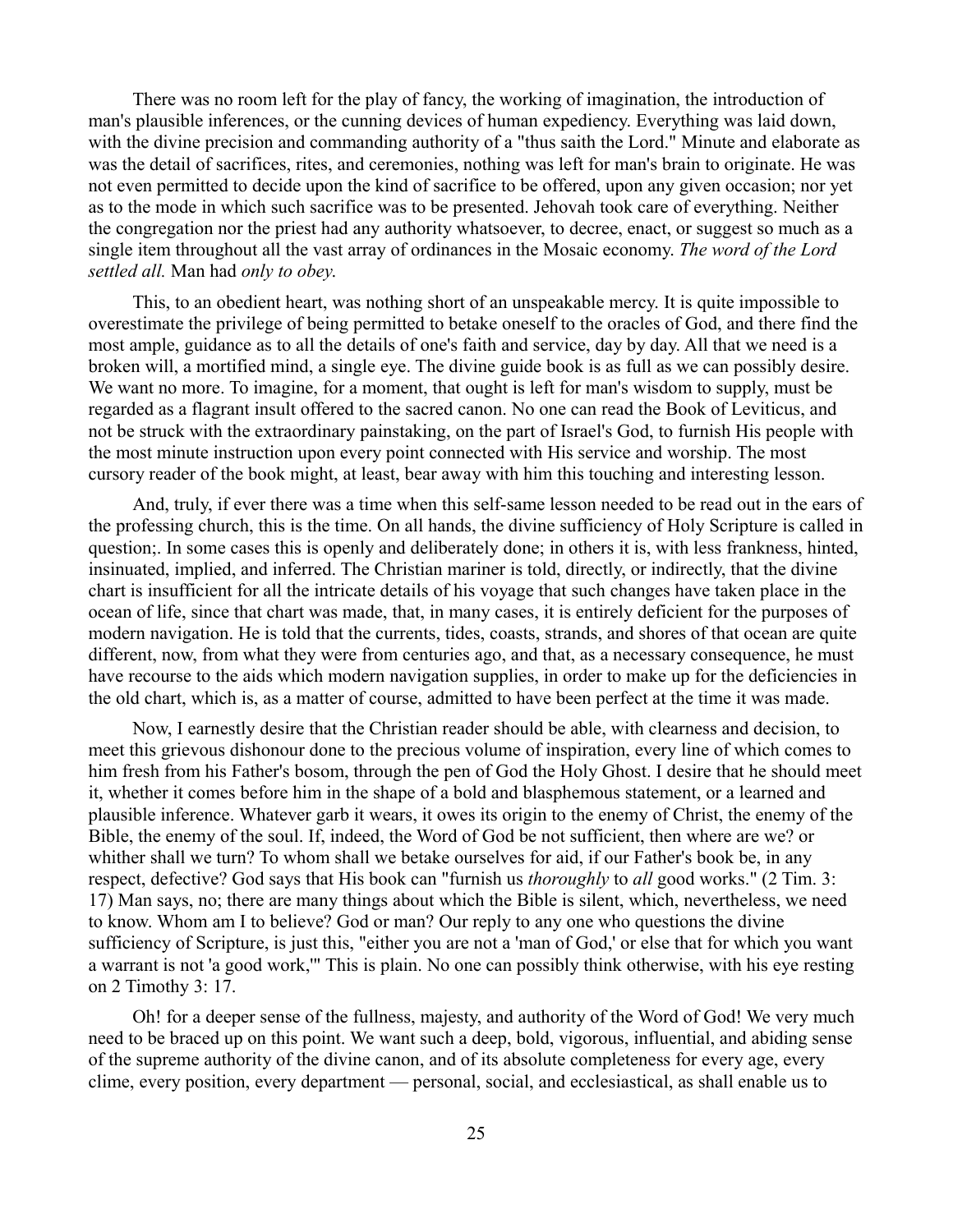withstand every attempt of the enemy to depreciate the value of that inestimable treasure. May our hearts enter more into the spirit of those words of the Psalmist, "Thy word is true *from the beginning:* and every one of thy righteous judgements *endureth for ever."* (Psalm 119: 160)

The foregoing train of thought is awakened by the perusal of the eleventh chapter of the Book of Leviticus. Therein we find Jehovah entering, in most marvellous detail, into a description of beasts, birds, fishes, and reptiles, and furnishing His people with various marks by which they were to know what was clean and what was unclean. We have the summing up of the entire contents of this remarkable chapter in the two closing verses. "This is the law of the beasts, and of the fowl, and of every living creature that moveth in the waters, and of every creature that creepeth upon the earth; *to make a difference* between the unclean and the clean, and between the beast that may be eaten and the beast that may not be eaten."

With regard to beasts, two things were essential to render them clean, they should chew the cud and divide the hoof. "Whatsoever parteth the hoof, and is cloven footed, and cheweth the cud among the beasts, that shall ye eat." Either of these marks would, of itself, have been wholly insufficient to constitute ceremonial cleanness. The two should go together. Now, while these two marks were quite sufficient for the guidance of an Israelite, as to the cleanness or uncleanness of an animal, without any reference as to why or wherefore such marks were given, or what they meant, yet is the Christian permitted to enquire into the spiritual truth wrapped up in these ceremonial enactment's.

What, then, are we to learn from those two features in a clean animal? The chewing of the cud expresses the natural process of "inwardly digesting" that which one eats; while the divided hoof sets forth the character of one's outward walk. There is, as we know, an intimate connection between the two, in the christian life. The one who feeds upon the green pastures of the Word of God, and inwardly digests what he takes in — the one who is enabled to combine calm meditation with prayerful study, will, without doubt, manifest that character of outward walk which is to the praise of Him who has graciously given us His word to form our habits and govern our ways.

It is to be feared that many who *read the Bible* do not *digest the word.* The two things are widely different. One may read chapter after chapter, book after book, and not digest so much as a single line. We may read the Bible as part of a dull and profitless routine; but, through lack of the ruminating powers — the digestive organs, we derive no profit whatsoever. This should be carefully looked into. The cattle that browse on the green may teach us a wholesome lesson. They, first, diligently gather up the refreshing pasture, and then calmly lie down to chew the cud. Striking and beautiful picture of a Christian feeding upon and inwardly digesting the precious contents of the volume of inspiration. Would that there were more of this amongst us Were we more accustomed to betake ourselves to the Word as the necessary pasture of our souls, we should, assuredly, be in a more vigorous and healthy condition. Let us beware of reading the Bible as a dead form — a cold duty — a piece of religious routine.

The same caution is needful in reference to the public exposition of the Word. Let those who expound Scripture to their fellows, first feed and digest for themselves. Let them read and ruminate, in private, not merely for others, but for themselves. It is a poor thing for a man to be continually occupied in procuring food for other people, And he himself dying of starvation. Then, again, let those who attend upon the public ministry of the Word, see that they are not doing so mechanically, as by the force of mere religious habit, but with an earnest desire to "read, mark, learn, and inwardly digest" what they hear. Then will both teachers and taught be well-conditioned, the spiritual life nourished and sustained, and the true character of outward walk exhibited.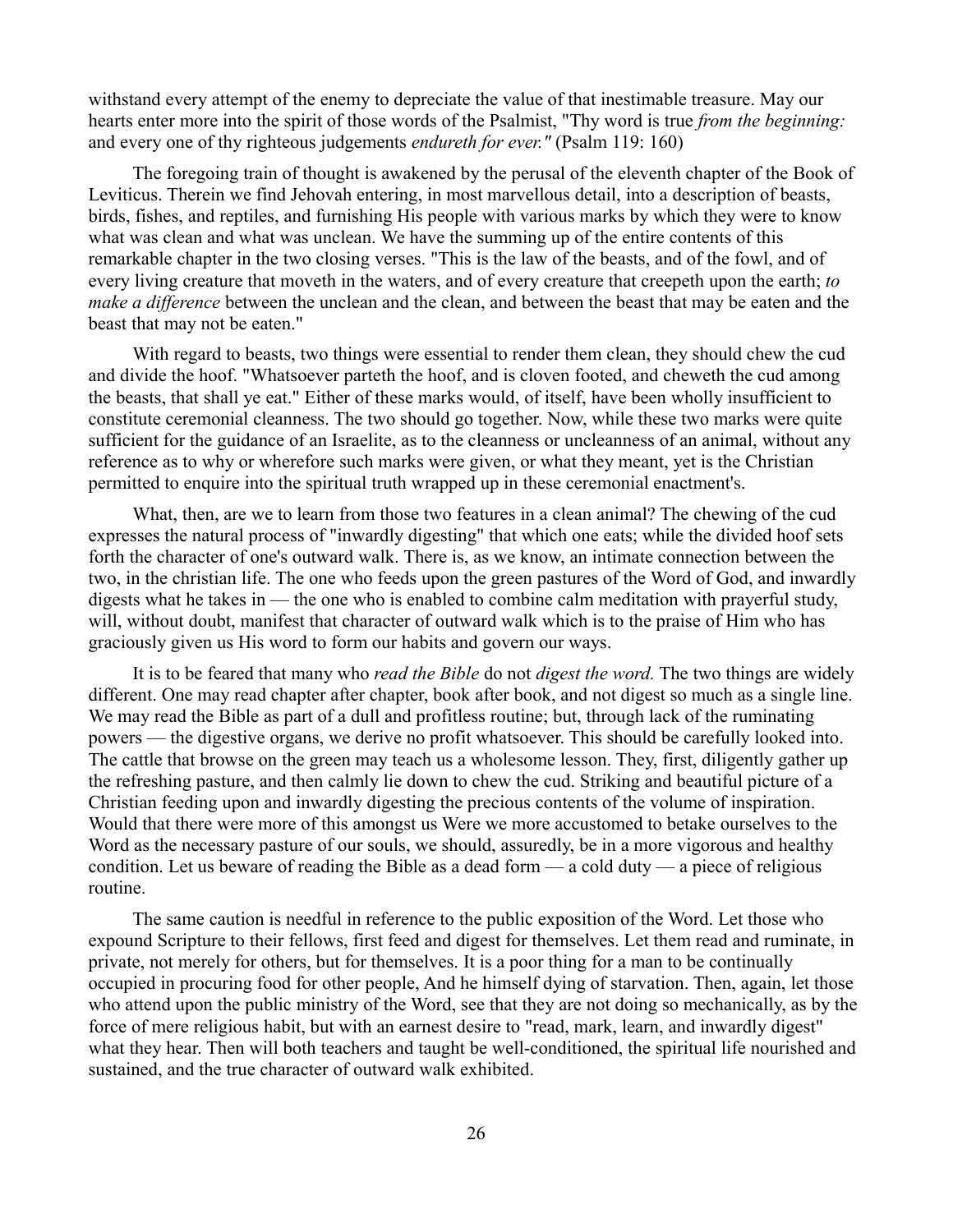But, be it remembered, that the chewing of the cud must never be separated from the divided hoof. If one but partially acquainted with the priest's guide book — unpractised in the divine ceremonial, happened to see an animal chewing the cud, he might hastily pronounce him clean. This would have been a serious error. A more careful reference to the divine directory would, at once, show that he must mark the animal's walk — that he must note the impression made by each movement that he must look for the result of the divided hoof. "Nevertheless, these shall ye not eat, of them that chew the cud, or of them that divide the hoof: as the camel because he cheweth the cud, but divideth not the hoof; he is unclean unto you," &c., &c. (Ver. 4-6)

In like manner, the divided hoof was insufficient, if not accompanied by the chewing of the cud. "The swine, though he divide the hoof, and be cloven footed, yet he cheweth not the cud; he is unclean to you." (Ver. 7) In a word, then, the two things were inseparable in the case of every clean animal; and, as to the spiritual application, it is of the very last importance, in a practical point of view. The inward life and the outward walk must go together. A man may profess to love and feed upon — to study and ruminate over the Word of God — the pasture of the soul; but, if his footprints along the pathway of life are not such as the Word requires, he is not clean. And, on the other hand, a man may seem to walk with pharisaic blamelessness; but if his walk be not the result of the hidden life, it is worse than worthless. There must be the divine principle within which feeds upon and digests the rich pasture of God's Word, else the impression of the footstep will be of no avail. The value of each depends upon its inseparable connection with the other.

We are, here, forcibly reminded of a solemn passage in the First Epistle of John, in which the apostle furnishes us with the two marks whereby we may know those that are of God. "In this the children of God are manifest, and the children of the devil: whosoever *doeth not righteousness,* is not of God, neither he that *loveth not his brother."* (1 John 3: 10) Here we have the two grand characteristics of the eternal life, of which all true believers are possessed, namely, "righteousness" and "love". The outward and the inward. Both must be combined. Some professing Christians are all for love, so called; and some for righteousness. Neither can exist, in a divine way, without the other. If that which is called love exist without practical righteousness, it will, in reality, be but a lax, soft, easygoing habit of mind, which will tolerate all manner of error and evil. And, if that which is called righteousness exist without love, it will be a stern, proud, pharisaic, self-sufficient temper of soul resting upon the miserable basis of personal reputation. But where the divine life is in energy, there will ever be the inward charity combined with genuine practical righteousness. The two elements are essential in the formation of true Christian character. There must be the love that will express itself in reference to the very feeblest development of that which is of God; and, at the same time, the holiness that shrinks, with intense abhorrence, from all that is of Satan.

We shall now pass on to the consideration of that which the Levitical ceremonial taught with respect to "all that are in the waters." Here again, we find the double mark. "These shall ye eat of all that are in the waters: whatsoever hath fins and scales in the waters, in the seas, and in the rivers, them shall ye eat. And all that have not fins and scales in the seas, and in the rivers, of all that move in the waters, and of any living thing which is in the waters, they shall be an abomination unto you." (Ver. 9, 10) Two things were necessary to render a fish ceremonially clean, namely, "fins and scales," which, obviously, set forth a certain fitness for the sphere and element in which the creature had to move.

But, doubtless, there was more than this. I believe it is our privilege to discern, in the natural properties with which God has endowed those creatures which move in the waters, certain spiritual qualities which belong to the Christian life. If a fish needs a "fin" to enable him to move through the waters and "scales" to resist the action thereof, so does the believer need that spiritual capacity which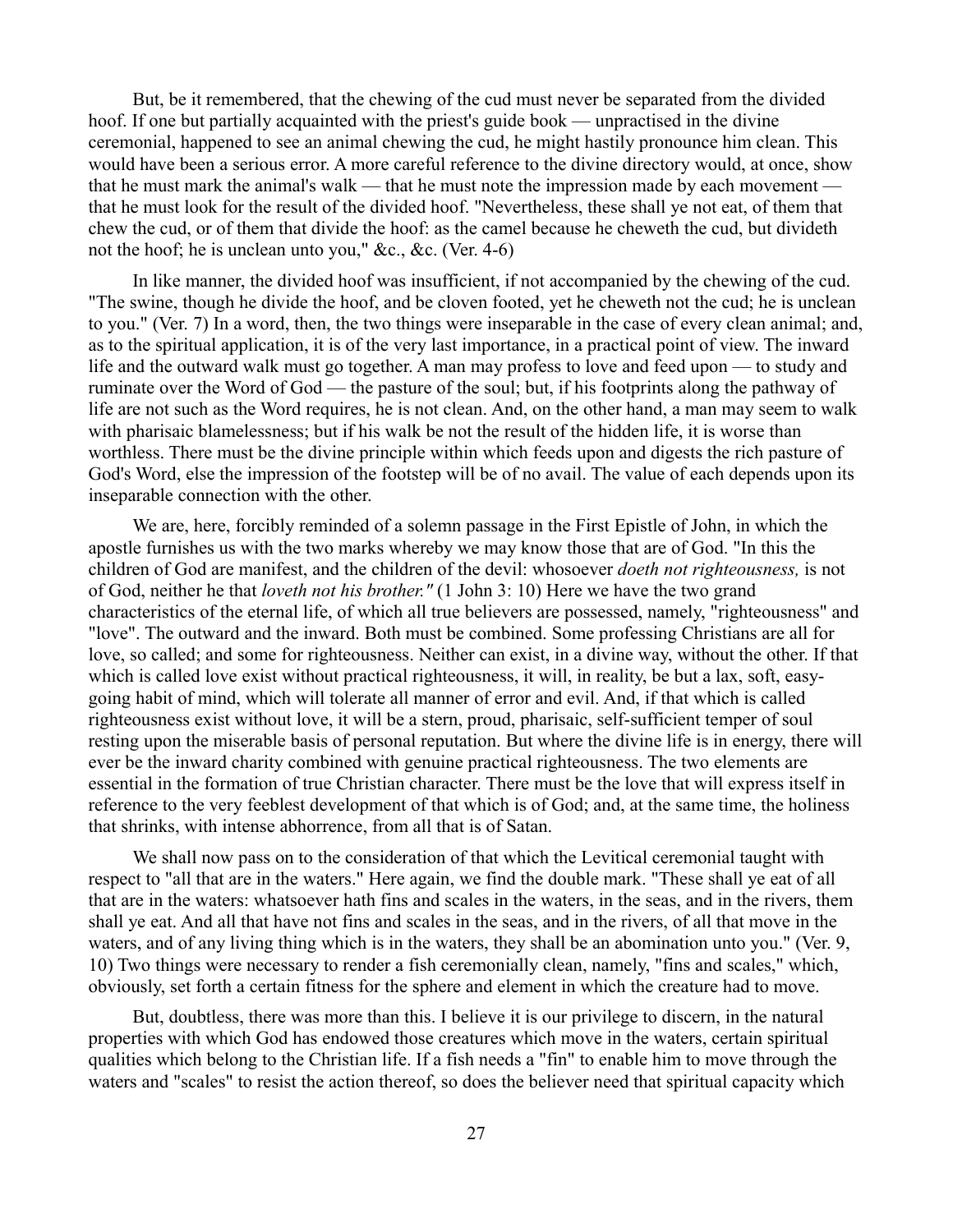enables him to move onward through the scene with which he is surrounded, and, at the same time, to resist its influence — to prevent its penetrating — to keep it out. These are precious qualities. The fin and the scale are pregnant with meaning — full of practical instruction to the Christian. They exhibit to us, in ceremonial garb, two things which we specially need, namely, spiritual energy to move onward through the element which surrounds us, and the power to preserve us from its action. The one will not avail without the other. It is of no use to possess a capacity to get on, through the world, if we are not proof against the world's influence; and though we may seem to be able to keep the world out, yet if He have not the motive power, we are defective. The "fins" would not do without the "scales," nor the "scales" without the "fins" Both were required, to render a fish ceremonially clean; and we, in order to be properly equipped, require to be encased against the penetrating influence of an evil world; and, at the same time, to be furnished with a capacity to pass rapidly on.

The whole deportment of a Christian should declare him a pilgrim and a stranger here. "*Onward*" must be his motto — ever and only, onward. Let his locality and his circumstances be what they may, he is to have his eye fixed on a home beyond this perishing, passing world. He is furnished, by grace, with spiritual ability to go forward — to penetrate, energetically, through all, and carry out the earnest aspirations of his heaven-born spirit. And, while thus vigorously pushing his way onward — while "forcing his passage to the skies," he is to keep his inward man fenced round about, and fast closed up against all external influences.

Oh! for more of the onward bent, the upward tendency! For more holy fixedness of soul, and profound retirement from this vain world! We shall have reason to bless the Lord for our meditations amid the ceremonial shadows of the Book of Leviticus, if we are led, thereby, to long more intensely after those graces which, though so dimly portrayed there, are, nevertheless, so manifestly needful for us.

From verse 13 to verse 24 of our chapter, we have the law with respect to birds. All of the carnivorous kind, that is, all that fed on flesh, were unclean. The omnivorous, or those who could eat anything, were unclean. All those which, though furnished with power to soar into the heavens, would, nevertheless, grovel upon the earth, were unclean. As to the latter class, there were some exceptional cases; (ver. 21, 22;) but the general rule, the fixed principle, the standing ordinance was as distinct as possible; "all fowls that creep, going upon all fours, shall be an abomination unto you." (Ver. 20) All this is very simple in its instruction to us. Those fowls that could feed upon flesh; those that could swallow anything or everything; and all grovelling fowls, were to be unclean to the Israel of God, because so pronounced by the God of Israel; nor can the spiritual mind have any difficulty in discerning the fitness of such an ordinance. We can not only trace in the habits of the above three classes of fowl the just ground of their being pronounced unclean; but we can also see in them the striking exhibition of that, in nature, which is to be strenuously guarded against by every true Christian. Such an one is called to refuse everything of a carnal nature. Moreover, he cannot feed, promiscuously, upon everything that comes before him. He must "try the things that differ:" He must "take heed what he hears." He must exercise a discerning mind, a spiritual judgement, a heavenly taste. Finally, he must use his wings. He must rise on the pinions of faith, and find his place in the celestial sphere to which he belongs. In short, there must be nothing grovelling, nothing promiscuous, nothing unclean, for the Christian.

As to "creeping things," the following was the general rule: "And every creeping thing that creepeth upon the earth shall be an abomination; it shall not be eaten." (Ver. 41) How wonderful to think of the condescending grace of Jehovah! He could stoop to give directions about a crawling reptile. He would not leave His people at a loss as to the most trivial affair. The priest's guide book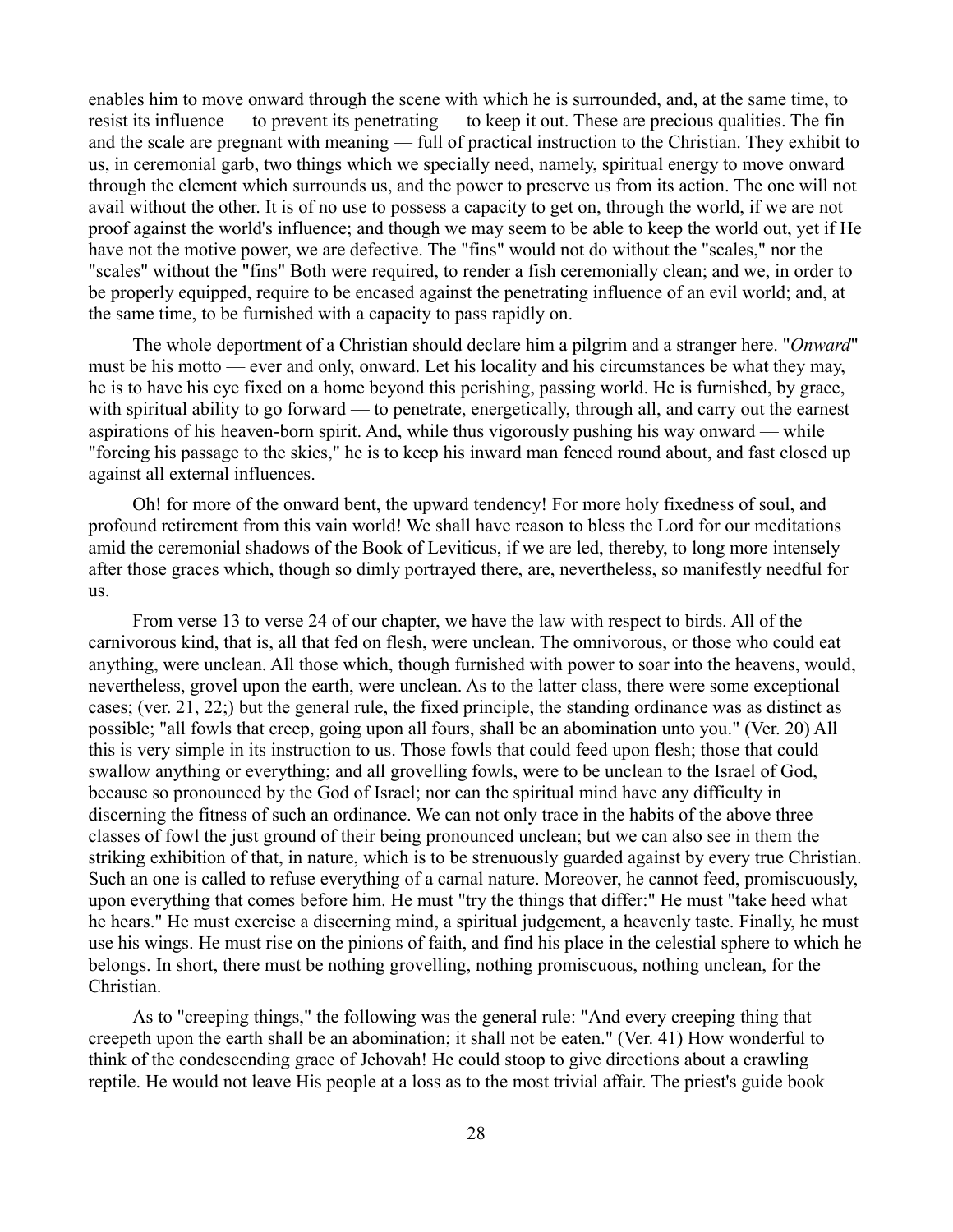contained the most simple instructions as to everything. He desired to keep His people free from the defilement consequent upon touching, tasting, or handling ought that was unclean. They were not their own, and hence they were not to do as they pleased. They belonged to Jehovah; His name was called upon them; they were identified with Him. His word was to be their grand regulating standard, in every case. From it they were to learn the ceremonial *status* of beasts, birds, fishes, and creeping things. They were not to think their own thoughts, to exercise their own reasoning powers, or be guided by their own imaginations, in such matters. *God's Word was to be their sole directory.* Other nations might eat what they pleased; but Israel enjoyed the high privilege of eating that only which was pleasing to Jehovah.

Nor was it as to the mere matter of *eating* ought that was unclean that the people of God were so jealously guarded. Bare *contact* was forbidden. (See ver. 8, 24, 26-28, 31-41) It was impossible for a member of the Israel of God to touch that which was unclean without contracting defilement. This is a principle largely unfolded, both in the law and the prophets. "Thus saith the Lord of hosts, ask ye now the priests concerning the law, saying, if one bear holy flesh in the skirt of his garment, and with his skirt do touch bread, or pottage, or wine, or oil, or any meat, shall it be holy? And the priests answered and said, No. Then said Haggai, If one that is unclean by a dead body touch any of these, shall it be unclean? And the priests answered and said, It shall be unclean." (Hag. 2: 11-13) Jehovah would have His people holy in all things. They were neither to eat nor touch ought that was unclean. "Ye shall not make yourselves abominable with any creeping thing that creepeth, neither shall ye make yourselves unclean with them, that ye should be defiled thereby." Then follows the powerful reason for all this careful separation. "*For I am The Lord your God:* ye shall therefore sanctify yourselves, and ye shall be holy; *for I am holy*: neither shall ye defile yourselves with any manner of creeping thing that creepeth upon the earth. For I am the Lord that bringeth you up out of the land of Egypt, to be *your God*: ye shall therefore be holy, *for I am holy."* (Ver. 43-45)

It is well to see that the personal holiness of God's people — their entire separation from all manner of uncleanness, flows out of their relationship to Him. It is not upon the principle of "stand by thyself, I am holier than thou;' but simply this, "God is holy," and therefore all who are brought into association with Him must be holy, likewise. It is, in every way, worthy of God that *His* people should be holy. "Thy testimonies are very sure; holiness becometh thy house, O Lord, for ever." What else save holiness could become the house of such an One as Jehovah If any one had asked an Israelite, of old, "Why do you shrink so from that reptile which crawls along the path?" He would have replied, "Jehovah is holy; and I belong to Him. He has said' Touch not." So, also, now, if a Christian be asked why he walks apart from the ten thousand things in which the men of this world participate, his answer is simply to be, "*My Father is holy."* This is the true foundation of personal holiness. The more we contemplate the divine character, and enter into the power of our relationship to God, in Christ, by the energy of the Holy Ghost, the holier we must, of necessity, be. There can be no progress in the condition of holiness into which the believer is introduced; but there is, and ought to be, progress in the apprehension, experience, and practical exhibition of that holiness. These things should never be confounded. All believers are in the same condition of holiness or sanctification; but their practical measure may vary to any conceivable degree. This is easily understood. The condition arises out of our *being brought* nigh to God, by the blood of the cross; the practical measure will depend upon our *keeping* nigh, by the power of the Spirit. It is not a man setting up for something superior in himself for a greater degree of personal sanctity than is ordinarily possessed — for being, in any wise, better than his; neighbours. All such pretensions are utterly contemptible, in the judgement of every rightthinking person. But then, if God, in His exceeding grace, stoop down to our low estate, and lift us into the holy elevation of His blessed presence, in association with Christ, has He not a right to prescribe what our character is to be, as thus brought nigh? Who could think of calling in question a truth so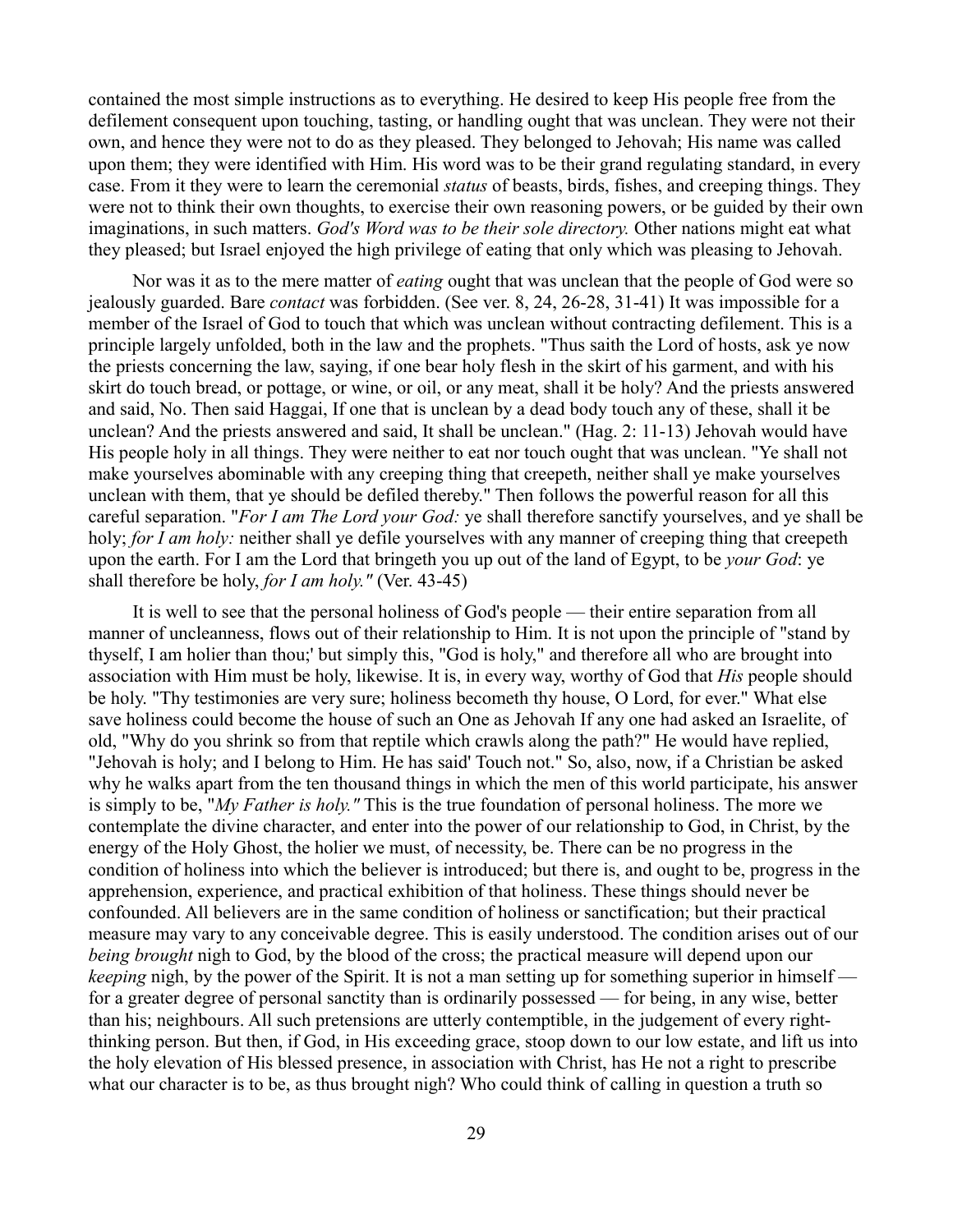obvious And, further, are we not bound to aim at the maintenance of that character which He prescribes? Are we to be accused of presumption for so doing Was it presumption in an Israelite to refuse to touch Nay, it would have been presumption of the most daring and dangerous character to have done so. True, he might not have been able to make an uncircumcised stranger understand or appreciate the reason of his conduct; but this was not his province. Jehovah had said, "Touch not," not because an Israelite was holier in himself than a stranger; but because Jehovah was holy, and Israel belonged to Him. It needed the eye and the heart of a circumcised disciple of the law of God, in order to discern what was clean and what was not. An alien knew no difference. Thus it must ever be. It is only Wisdom's children that can justify her and approve her heavenly ways.

Ere turning from Leviticus 11, my reader might, with much spiritual profit, compare it with the tenth chapter of Acts, ver. 11-16. How strange is must have appeared to one who had, from his earliest days, been taught in the principles of the Mosaic ritual, to see a vessel descending from heaven, "wherein were *all manner* of four-footed beasts of the earth, and wild beasts, and *creeping things,* and fowls of the air;" and not only to see such a vessel, so filled, but also to hear a voice, saying, "Rise, Peter; kill, and eat." How wonderful. No examination of hoofs or habits! There was no need of this. The vessel and its contents had come from heaven. This was enough. The Jew might ensconce himself behind the narrow enclosures of the Jewish ritual, and exclaim, "Not so, Lord; for I have never eaten anything that is common or unclean;" but, then, the tide of divine grace was rising, majestically, above all such enclosures, in order to embrace, in its mighty compass, "all manner" of objects, and bear them upward to heaven, in the power and on the authority of those precious words, "What God hath cleansed, that call not thou common." It mattered not what was in the vessel, if God had cleansed it. The Author of the Book of Leviticus was about to raise the thoughts of His servant above the barriers which that book had erected, into all the magnificence of heaven's grace. He would teach him that true cleanness — the cleanness which heaven demanded, was no longer to consist in chewing the cud, dividing the hoof, or any such ceremonial marks, but in being washed in the blood of the Lamb, which cleanseth from all sin, and renders the believer clean enough to tread the sapphire pavement of the heavenly courts.

This was a noble lesson for a Jew to learn. It was a divine lesson, before the light of which the shadows of the old economy must pass away. The hand of sovereign grace has thrown open the door of the kingdom; but not to admit ought that is unclean. This could not be. Nothing unclean can enter heaven. But, then, a cloven hoof was no longer to be the criterion; but "*what God hath cleansed."* When God cleanses a man, he must needs be clean. Peter was about to be sent to open the kingdom to the Gentiles, as he had already opened it to the Jews; and his Jewish heart needed to be enlarged. He needed to get above the dark shadows of a by-gone age, into the meridian light that was shining from an open heaven, in virtue of a completed sacrifice. He needed to get out of the narrow current of Jewish prejudices, should be borne upon the bosom of that mighty tide of grace which was about to roll through the length and breadth of a lost world. He had to learn, too, that the standard by which true cleanness must be regulated, was no longer carnal, ceremonial, and earthly, but spiritual, moral, and heavenly. Assuredly, we may say, these were noble lessons for the apostle of the circumcision to learn upon the housetop of Simon the tanner. They were eminently calculated to soften, to expand, and elevate a mind which had been trained amid the contracting influences of the Jewish system. We bless the Lord for these precious lessons. We bless Him for the large and wealthy place in which He has set us, by the blood of the cross. We bless Him that we are no longer hemmed round about by "touch not this; taste not that; handle not the other thing; but that His Lord assures us that "every creature of God is good, and nothing to be refused, if it be received with thanksgiving: for it is sanctified by the word of God and prayer." (1 Tim. 4: 4, 5)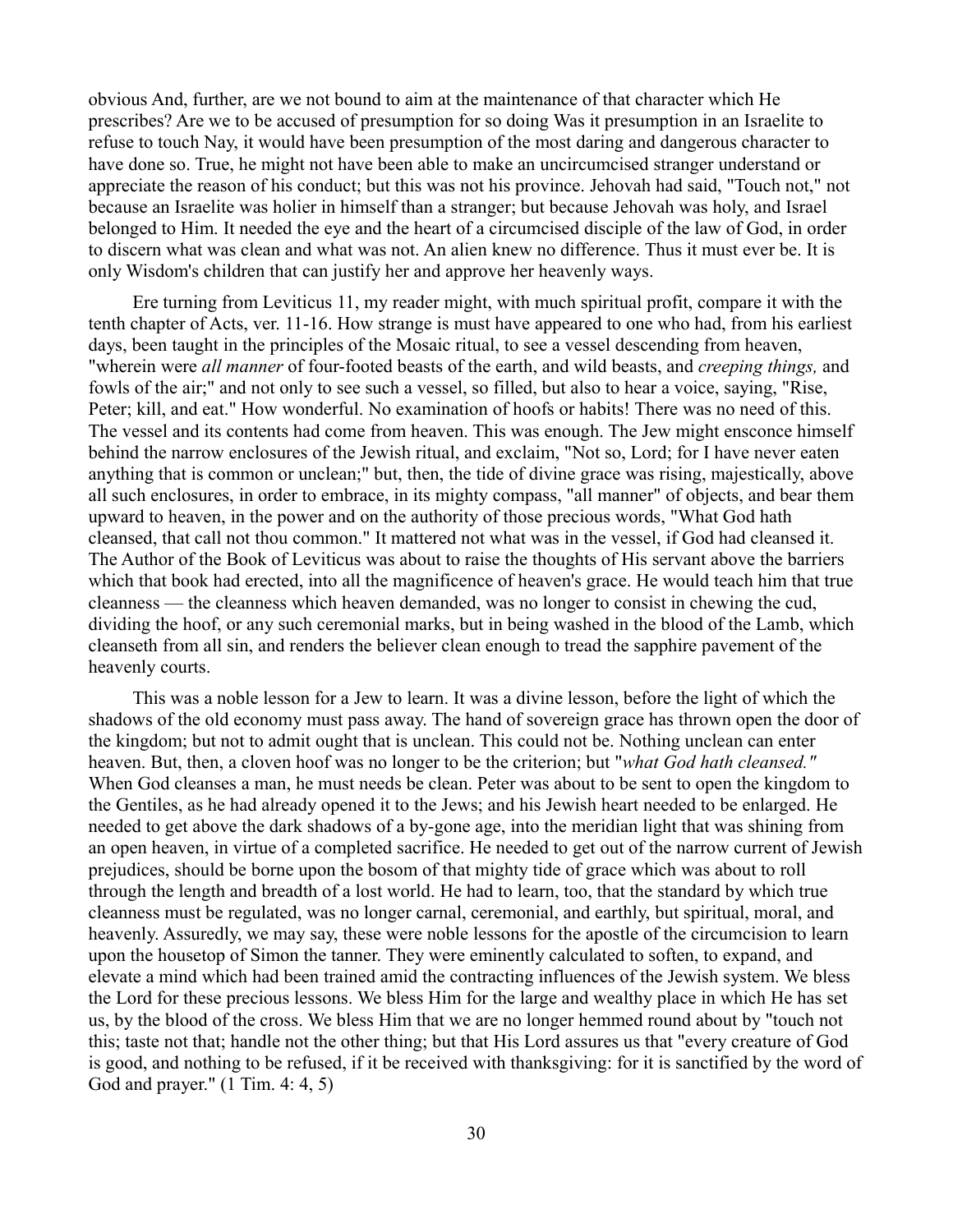### **Leviticus 12.**

This brief section reads out to us, after its own peculiar fashion, the double lesson of "man's ruin and God's remedy." But though the fashion is peculiar, the lesson is most distinct and impressive. It is, at once, deeply humbling and divinely comforting. The effect of all scripture, when interpreted to one's own soul, directly, by the power of the Holy Ghost, is to lead us out of self to Christ. wherever we see our fallen nature — at whatever stage of its history we contemplate it, whether in its conception, at its birth, or at any point along its whole career, from the womb to the coffin, it wears the double stamp of iniquity and defilement. This is, sometimes, forgotten amid the glitter and glare, the pomp and fashion, the wealth and splendour of human life. The mind of man is fruitful in devices to cover his humiliation. In various ways he seeks to ornament and gild, and put on an appearance of strength and glory; but it is all vain. He has only to be seen as he enters this world, a poor helpless creature; or, as he passes away from it, to take his place with the clod of the valley, in order to have a most convincing proof of the hollowness of all his pride, the vanity of all his glory. Those whose path through this world has been brightened by what man calls glory, have entered in nakedness and helplessness, and retreated amid disease and death.

Nor is this all. It is not merely helplessness that belongs to man — that characterises him as he enters this life. There is defilement also. "Behold," says the psalmist," I was shapen in iniquity, and in sin did my mother conceive me." (Ps. 51: 5) "How can he be clean that is born of a woman?" (Job 25: 4) In the chapter before us, we are taught that the conception and birth of "a man child," involved "seven days" of ceremonial defilement to the mother, together with thirty-three days of separation from the sanctuary; and these periods were doubled in the case of "a maid child." Has this no voice? Can we not read, herein, an humbling lesson? Does it not declare to us, in language not to be misunderstood, that man is "an unclean thing," and that he needs the blood of atonement to cleanse him? Truly so. Man may imagine that he can work out a righteousness of his own. He may vainly boast of the dignity of human nature. He may put on a lofty air, and assume a haughty bearing, as he moves across the stage of life; but if he would just retire for a few moments, and ponder over the short section of our book which now lies open before us, his pride, pomp, dignity, and righteousness would speedily vanish; and, instead thereof, he might find the solid basis of all true dignity, as well as the ground of divine righteousness, in the cross of our Lord Jesus Christ.

The shadow of this cross passes before us in a double way in our chapter; first, in the circumcision of the "man child," whereby he became enrolled as a member of the Israel of God; and, secondly, in the burnt offering and sin offering, whereby the mother was restored from every defiling influence, rendered fit, once more, to approach the sanctuary, and to come in contact with holy things. "And when the days of her purifying are fulfilled, for a son, or for a daughter, she shall bring a lamb of the first year for a burnt offering, and a young pigeon or a turtle dove, for a sin offering, unto the door of the tabernacle of the congregation, unto the priest; who shall offer it before the Lord, and make, an atonement for her; and she shall be cleansed from the issue of her blood. This is the law for her that hath born a male or a female." (Ver. 6, 7) The death of Christ, in its two grand aspects, is here introduced to our thoughts, as the only thing which could possibly meet, and perfectly remove, the defilement connected with man's natural birth. The burnt offering presents the death of Christ, according to the divine estimate thereof; the sin offering, on the other hand, presents the death of Christ, as bearing upon the sinner's need.

"And if she be not able to bring a lamb, then she shall bring two turtles, or two young pigeons; the one for a burnt offering, and the other for a sin offering; and the priest shall make an atonement for her, and she shall be clean." Nothing but blood-shedding could impart cleanness. The cross is the only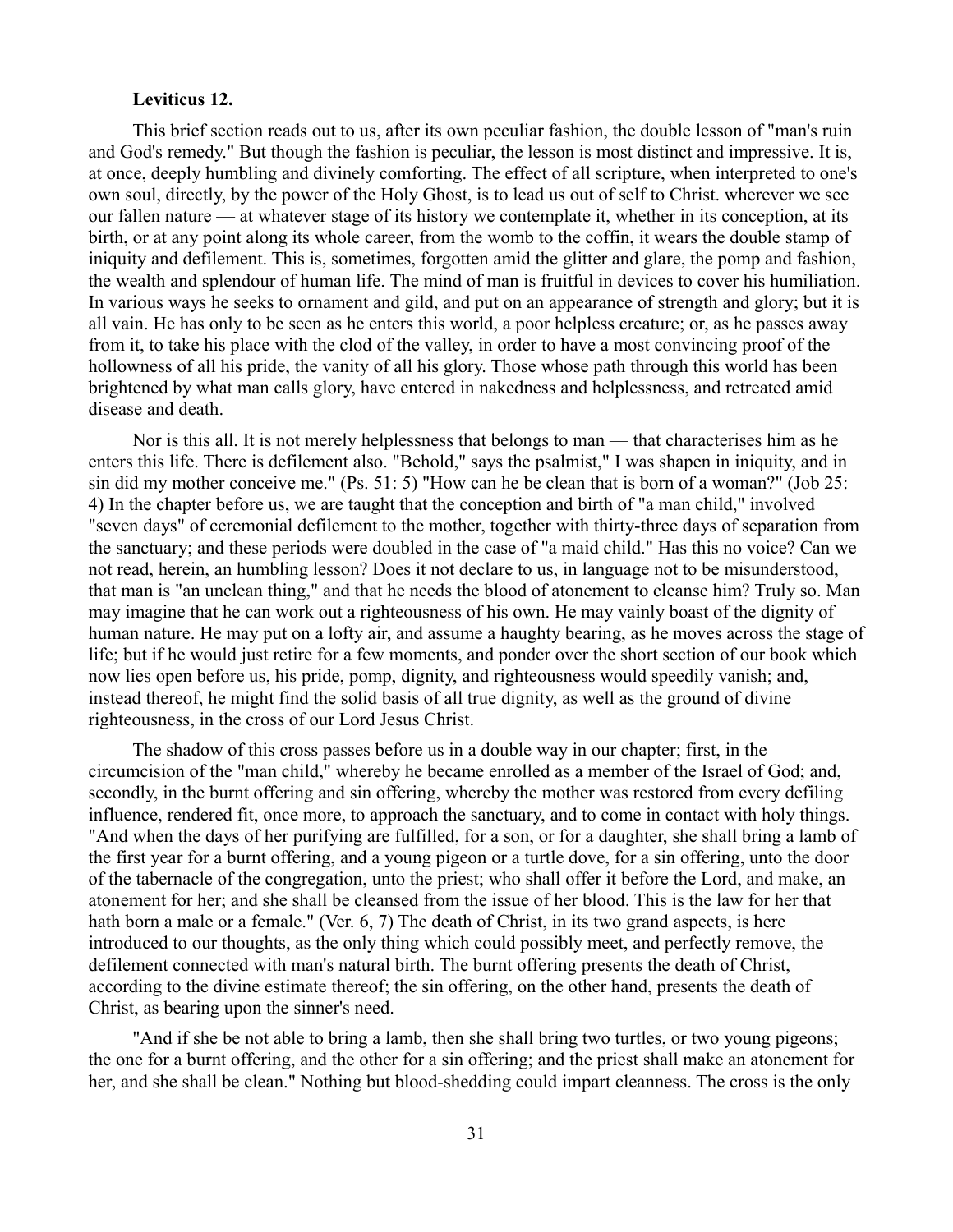remedy for man's infirmity, and man's defilement. Wherever that glorious work is apprehended, by faith, there is perfect cleanness enjoyed. Now, the apprehension may be feeble — the faith may be but wavering — the experience may be shallow; but, let the reader remember, for his soul's joy and comfort, that it is not the depth of his experience, the stability of his faith, or the strength of his apprehension, but the divine value, the changeless efficacy of the blood of Jesus. This gives great rest to the heart. The sacrifice of the cross is the same to every member of the Israel of God, whatever be his status in the assembly. The tender considerateness of our ever gracious God is seen in the fact that the blood of a turtle dove was as efficacious for the poor, as the blood of a bullock for the rich. The full value of the atoning work was alike maintained and exhibited in each. Had it not been so, the humble Israelite, if involved in ceremonial defilement, might, as she gazed upon the well-stocked pastures of some wealthy neighbour, exclaim, "Alas! what shall I do? How shall I be cleansed? How shall I get back to my place and privilege in the assembly? I have neither flock nor herd. I am poor and needy." But, blessed be God, the case of such an one was fully met. A pigeon or turtle dove was quite sufficient. The same perfect and beautiful grace shines forth, in the case of the leper, in Lev. 14: "And *if he be poor and cannot get so much*, then he shall take, &c . . . . . . . And he shall offer the one of the turtle doves, or of the young pigeons, *such as he can get; even such as he is able to get* . . . . . This is the law of him in whom is the plague of leprosy, *whose hand is not able to get* that which pertaineth to his cleansing." (Ver. 21, 30-32)

Grace meets the needy one just where he is, and as he is. The atoning blood is brought within the reach of the very lowest, the very poorest, the very feeblest. All who need it can have it. "If he be poor" — what then? Let him be cast aside? Ah no; Israel's God could never so deal with the poor and needy. There is ample provision for all such in the gracious expression, "Such as he can get; even such as he is able to get." Most exquisite grace! "To the poor the Gospel is preached." None can say, "the blood of Jesus was beyond me." Each can be challenged with the inquiry, "how near would you have it brought to you?" "I bring near my righteousness." How "near?" So near, that it is "to him that worketh not, but believeth on him that justifieth the ungodly." (Rom. 4: 5) Again, "the word is *nigh* thee." How "nigh? "So nigh "that if thou shalt confess with thy mouth, the Lord Jesus, and shalt believe in thine heart that God hath raised him from the dead, thou shalt be saved." (Rom. 10: 9) So also that most touching and beautiful invitation," Ho, every one that thirsteth, come ye to the waters, and *he that hath no money."* (Isa. 55: 1)

What matchless grace shines in the expressions, "to him that *worketh not,"* and, "he that hath *no money*!" They are as like God as they are unlike man. Salvation is as free as the air we breathe. Did we create the air? Did we mingle its component parts? No; but we enjoy it, and, by enjoying it, get power to live and act by Him who made it. So is it in the matter of salvation. We get it without a fraction, without an effort. We feed upon the wealth of another; we rest in the work finished by another; and, moreover, it is by so feeding and resting, that we are enabled to work for Him on whose wealth we feed, and in whose work we rest. This is a grand Gospel paradox, perfectly inexplicable to legality, but beautifully plain to faith. Divine grace delights in making provision for those who are "not able" to make provision for themselves.

But, there is another invaluable lesson furnished by this twelfth chapter of Leviticus. We not only read, herein, the grace of God to the poor, but, by comparing its closing verse with Luke 2: 24, we learn the amazing depth to which God stooped in order to manifest that grace. The Lord Jesus Christ, God manifest in the flesh, the pure and spotless Lamb, the Holy One, who knew no Sin, was "made of a woman," and that woman — wondrous mystery! — having borne in her womb, and brought forth, that pure and perfect, that holy and spotless human body, had to undergo the usual ceremonial, and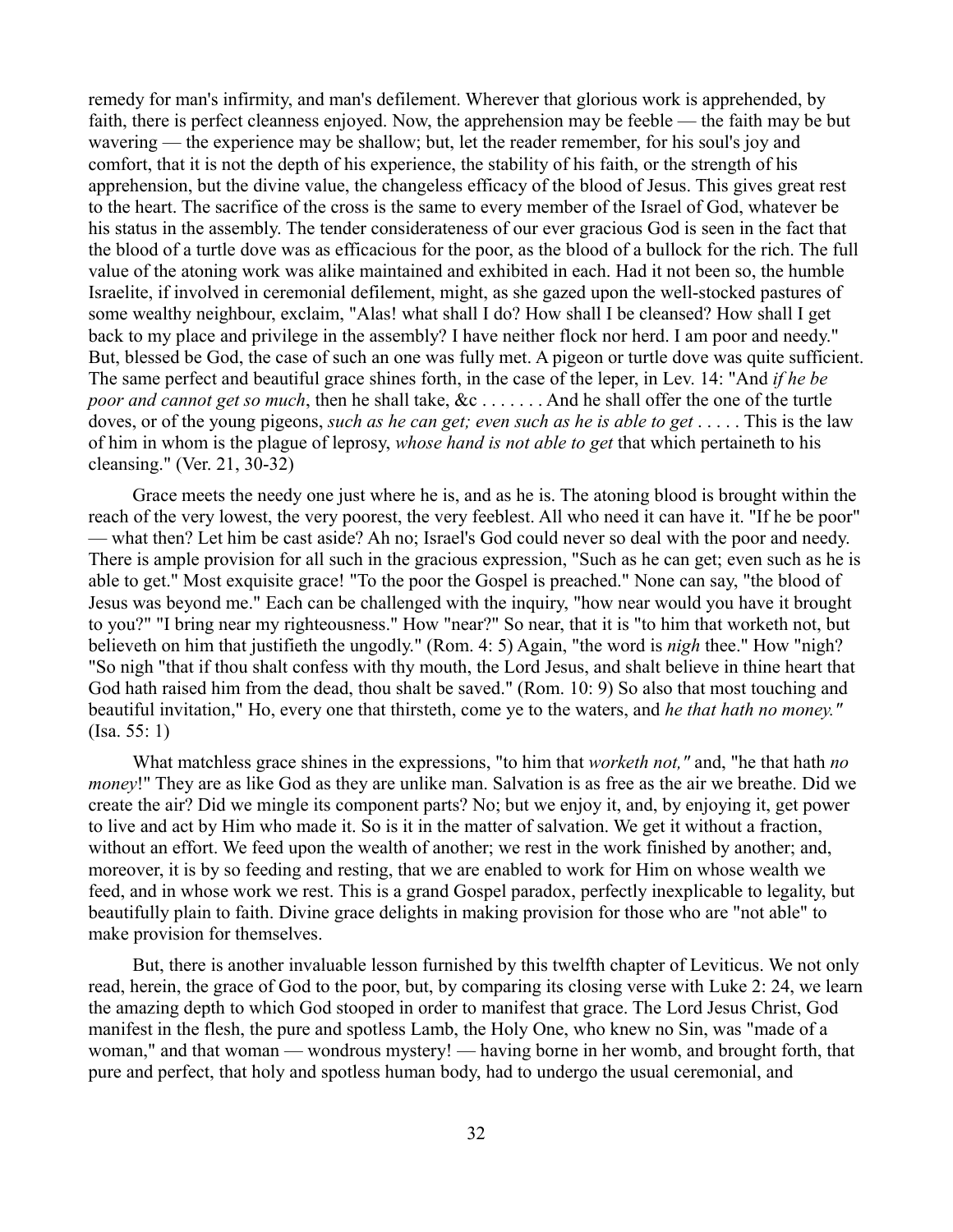accomplish the days of her purification, according to the law of Moses. And not only do we read divine grace in the fact of her having thus to purify herself, but also the mode in which this was accomplished. "And to offer a sacrifice according to that which is said in the law of the Lord, *a pair of turtle doves or two young pigeons."* From this simple circumstance we learn that the reputed parents of our blessed Lord Jesus were so poor, as to be obliged to take advantage of the gracious provision made for those whose means did not afford "a lamb for a burnt offering." What a thought! The Lord of Glory, the most High God, Possessor of heaven and earth, the One to whom pertained "the cattle upon a thousand hills" — yea, the wealth of the universe — appeared in the world which His hands had made, in the narrow circumstances of humble life. The Levitical economy had made provision for the poor, and the mother of Jesus availed herself thereof. Truly, there is a profound lesson in this for the human heart. The Lord Jesus did not make his appearance, in this world, in connection with the great or the noble. He was preeminently a poor man. He took His place with the poor. "For ye know the grace of our Lord Jesus Christ, that, though he was rich, yet for our sakes he became poor, that ye through his poverty might be rich." (2 Cor. 8: 9)

May it ever be our joy to feed upon this precious grace of our Lord Jesus Christ, by which we have been made rich for time and for eternity. He emptied Himself of all that love could give, that we might be filled. He stripped Himself, that we might be clothed. He died, that we might live. He, in the greatness of His grace, travelled down from the height of divine wealth into the depth of human poverty, in order that we might be raised from the dunghill of nature's ruin, to take our place amid the princes of His people, for ever. Oh! that the sense of this grace, wrought in our hearts by the power of the Holy Ghost, may constrain us to a more unreserved surrender of ourselves to Him, to whom we owe our present and everlasting felicity, our riches, our life, our all!

## **Leviticus 13-14.**

Of all the functions which, according to the Mosaic ritual, the priest had to discharge, none demanded more patient attention, or more strict adherence to the divine guide-book, than the discernment and proper treatment of leprosy. This fact must be obvious to every one who studies, with any measure of care, the very extensive and important section of our book at which we have now arrived.

There were two things which claimed the priest's vigilant care, namely, the purity of the assembly, and the grace which could not admit of the exclusion of any member, save on the most clearly-established grounds. Holiness could not permit any one to remain in who ought to be out; and, on the other hand, grace would not have any one out who ought to be in. Hence, therefore, there was the most urgent need, on the part of the priest, of watchfulness, calmness, wisdom, patience, tenderness, and enlarged experience. Things might seem trifling which, in reality, were serious; and things might look like leprosy which were not it at all. The greatest care and coolness were needed. Judgement rashly formed, a conclusion hastily arrived at, might involve the most serious consequences, either as regards the assembly or some individual member thereof.

This will account for the frequent occurrence of such expressions as the following, namely, "The priest shall look;" — "The, priest shall shut up him that hath the plague *seven days;"* — "And the priest shall look on him the seventh day;" — "Then the priest shall shut him up *seven days more"* — "And the priest *shall look on him again* the seventh day;" — "And the priest shall *see him*;" — "Then the priest shall *consider*." No case was to be hastily judged, or rashly decided. No opinion was to be formed from mere hearsay. Personal observation, priestly discernment, calm reflection, strict adherence to the written word — the holy, infallible guide book — all these things were imperatively demanded of the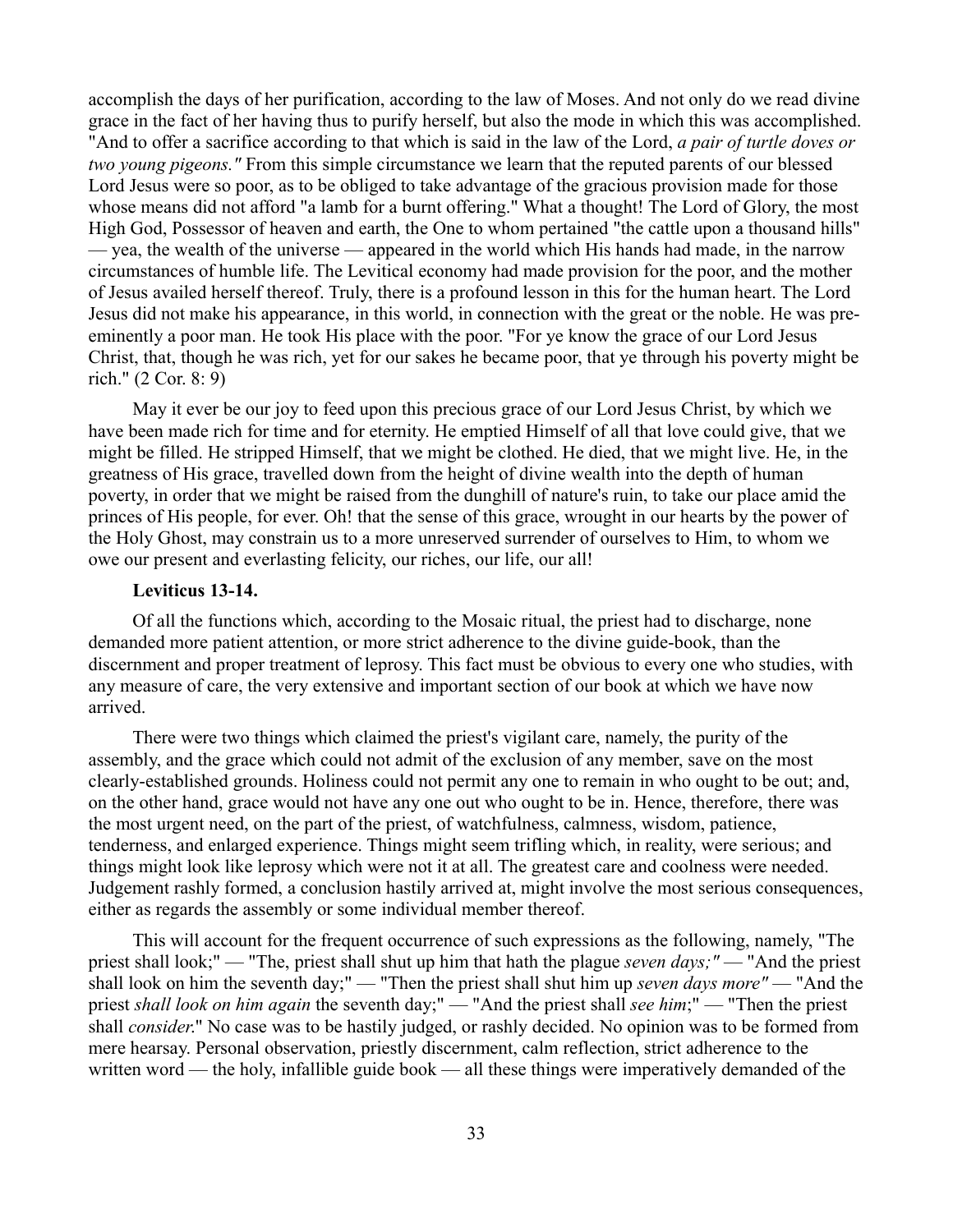priest, if he would form a sound judgement of each case. He was not to be guided by his own thoughts, his own feelings, his own wisdom, in any thing. He had ample guidance in the word, if only he was subject thereto. Every point, every feature, every movement, every variation, every shade and character, every peculiar symptom and affection — all was provided for, with divine fullness and forethought; so that the priest only needed to be acquainted with, and subject to, the word in all things, in order to be preserved from ten thousand mistakes.

Thus much as to the priest and his holy responsibilities.

We shall now consider the disease of leprosy, as developed in a person, in a garment, or in a house.

Looking at this disease in a physical point of view, nothing can possibly be more loathsome; and being, so far as man is concerned, totally incurable, it furnishes a most vivid and appalling picture of sin — sin in one's natures — in his circumstances — sin in an assembly. What a lesson for the soul in the fact that such a vile and humiliating disease should be used as a type of moral evil, whether in a member of God's assembly, in the circumstances of any member, or in the assembly itself!

1. And first, then, as to leprosy in a person; or, in other words, the working of moral evil, or of that which might seem to be evil, in any member of the assembly. This is a matter of grave and solemn import — a matter demanding the utmost vigilance and care on the part of all who are concerned in the good of souls and in the glory of God, as involved in the well-being and purity of His assembly as a whole, or of each individual member thereof.

It is important to see that, while the broad principles of leprosy and its cleansing apply, in a secondary sense, to any sinner, yet, in the scripture now before us, the matter is presented in connection with those who were God's recognised people. The person who is here seen as the subject of priestly examination, is a member of the assembly of God. It is well to apprehend this. God's assembly must be kept pure, because it is His dwelling-place. No leper can be allowed to remain within the hallowed precincts of Jehovah's habitation.

But, then, mark the care, the vigilance, the perfect patience, inculcated upon the priest, lest ought that was not leprosy might be treated as such, or lest ought that really was leprosy might be suffered to escape. Many things might appear "in the skin" — the place of manifestation" — like the plague of leprosy," which, upon patient, priestly investigation, would be found to be merely superficial. This was to be carefully attended to. Some blemish might make its appearance, upon the surface, which, though demanding the jealous care of the one who had to act for God, was not, in reality, defiling. And, yet, that which seemed but a superficial blemish might prove to be something deeper than the skin, something below the surface, something affecting the hidden springs of the constitution. All this claimed the most intense care on the part of the priest. (See ver. 2-11) Some slight neglect, some trifling oversight, might lead to disastrous consequences. It might lead to the defilement of the assembly, by the presence of a confirmed leper, or to the expulsion, for some superficial blemish, of a genuine member of the Israel of God.

Now, there is a rich fund of instruction in all this for the people of God. There is a difference between personal infirmity and the positive energy of evil — between mere defects and blemishes in the outward character, and the activity of sin in the members. No doubt, it is important to watch against our infirmities; for, if not watched, judged, and guarded against, they may become the source of positive evil. (See ver. 14-25) Everything of nature must be judged and kept down. We must not make any allowance for personal infirmity, *in ourselves*, though we should make ample allowance for it *in others.* Take, for example, the matter of an irritable temper. I should judge it in myself; I should make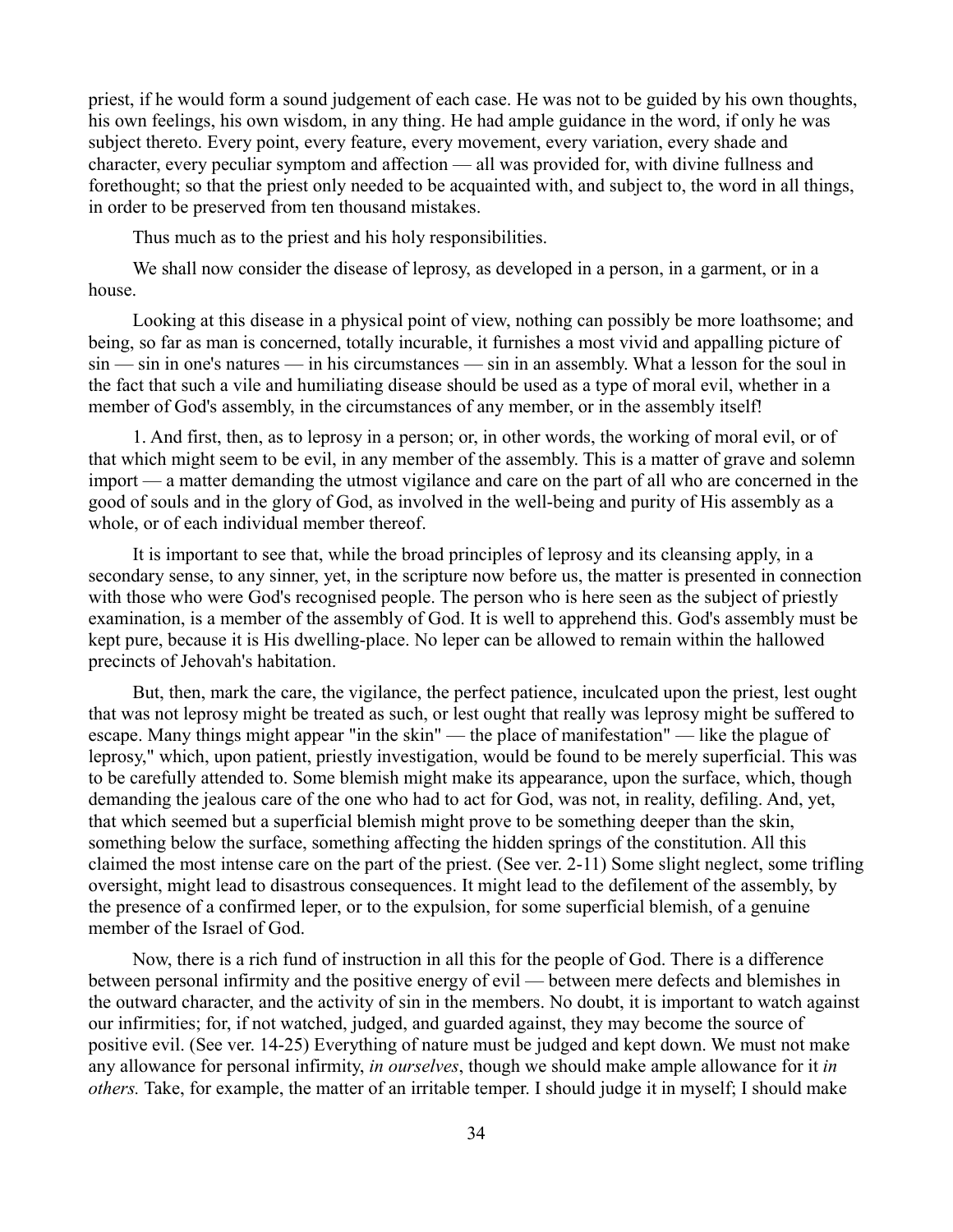allowance for it in another. It may, like "the burning boil," in the case of an Israelite, (ver. 19, 20,) prove the source of real defilement — the ground of exclusion from the assembly. Every form of weakness must be watched, lest it become an occasion of sin. "A bald forehead" was not leprosy, but it was that in which leprosy might appear, and, hence, it had to be watched. There may be a hundred things which are not, in themselves, sinful, but which may become the occasion of sin, if not diligently looked after. Nor is it merely a question of what, in our estimation, may be termed Blots, blemishes, and personal infirmities, but even of what our hearts might feel disposed to boast of. Wit, humour, vivacity of spirit and temper; all these may become the source and centre of defilement. Each one has something to guard against — something to keep him ever upon the watch-tower. How happy it is that we have a Father's heart to come to and count on, with respect to all such things We have the precious privilege of coming, at all times, into the presence of unrebuking, unupbraiding love, there to tell out all, and obtain grace to help in all, and full victory over all. We need not be discouraged, so long as we see such a motto inscribed on the door of our Father's treasury, "He giveth more grace." Precious motto! It has no limit. It is bottomless and boundless.

We shall now proceed to inquire what was done in every case in which the plague of leprosy was unquestionably and unmistakably defined. The God of Israel could bear with infirmity, blemish, and failure; but the moment it became a case of defilement, whether in the head, the beard, the forehead, or any other part, it could not be tolerated in the holy assembly. "The leper, in whom the plague is, his clothes shall be rent, and his head bare, and he shall put a covering upon his upper lip, and shall cry, Unclean, unclean. All the days wherein the plague shall be in him he shall be defiled; he is unclean: he shall dwell alone; without the camp shall his habitation be." (Ver. 45, 46) Here was the leper's condition — the leper's occupation — the leper's place. With rent garments, bare head, and covered lip; crying, Unclean, unclean; and dwelling outside, in the dreary solitude, the dismal desert waste. What could be more humiliating, what more depressing than this? "He shall dwell alone." He was unfit for communion or companionship. He was excluded from the only spot, in all the world, in which Jehovah's presence was known or enjoyed.

Reader, behold, in the poor, solitary leper, a vivid type of one in whom sin is working. This is really what it means. It is not, as we shall see presently, a helpless, ruined, guilty, convicted sinner, whose guilt and misery have come thoroughly out, and who is, therefore, a fit subject for the love of God, and the blood of Christ. No; we see in the excluded leper, one in whom sin is actually working one in whom there is the positive energy of evil. this is what defiles and shuts out from the enjoyment of the divine presence and the communion of saints. So long as sin is working, there can be no fellowship with God, or with His people. "He shall dwell alone; without the camp shall his habitation be." How long? "All the days wherein the *plague* shall be *in* him." This is a great practical truth. The energy of evil is the death-blow to communion. There may be the outward appearance, the mere form, the hollow profession; but communion there can be none, so long as the energy of evil is there. It matters not what the character or amount of the evil may be, if it were but the weight of a feather, if it were but some foolish thought, so long as it continues to work, it must hinder communion, it must cause a suspension of fellowship. It is when it rises to a head, when it comes to the surface, when it is brought thoroughly out, that it can be perfectly met and put away by the grace of God and by the blood of the Lamb.

This leads us to a deeply-interesting point in connection with the leper — a point which must prove a complete paradox to all save those who understand God's mode of dealing with sinners. "And if a leprosy break; out abroad in the skin, and the leprosy cover all the skin of him that hath the plague, from his head even to his foot, wheresoever the priest looketh; then the priest shall consider; and,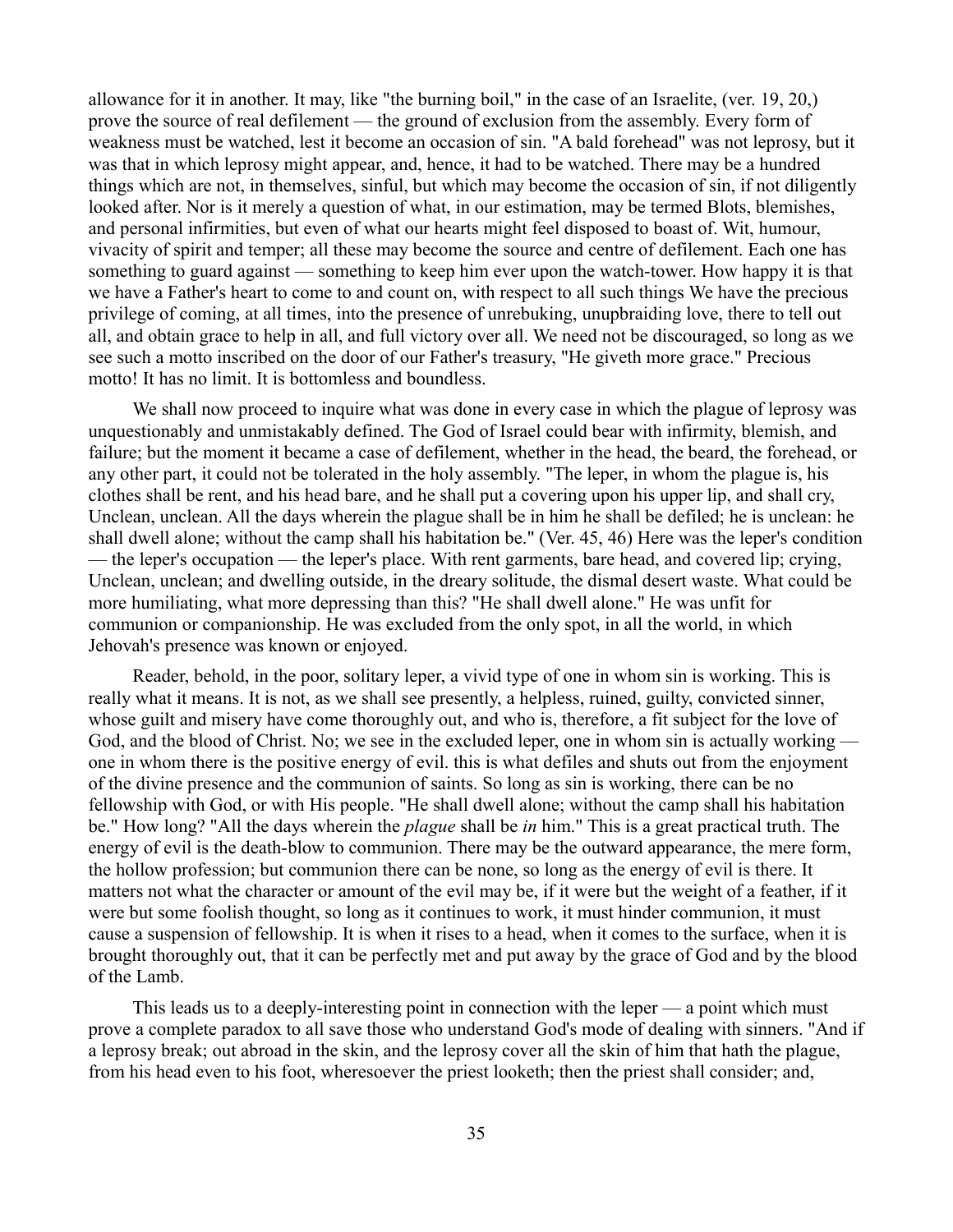behold, if the leprosy be covered all his flesh, he shall pronounce him clean that hath the plague: it is all turned white: he is clean." (Lev. 13: 12, 13) The moment a sinner is in his true place before God, the whole question is settled. Directly his real character is fully brought out, there is no further difficulty. He may have to pass through much painful exercise, ere he reaches this point — exercise consequent upon his refusal to take his true place — to bring out "all the truth," with respect to what he is; but the moment he is brought to say, from his heart, "*just as I am,"* the free grace of God flows down to him. "When I kept silence, my bones waxed old, through my roaring all the day long. For day and night thy hand was heavy upon me: my moisture is turned into the drought of summer." (Ps. 32: 3, 4) How long did this painful exercise continue? Until the whole truth was brought out — until all that which was working inwardly came fully to the surface. "I acknowledged my sin unto thee, and mine iniquity have I not hid I said, I will confess my transgressions unto the Lord; and thou forgavest the iniquity of my sin." (Ver. 5)

It is deeply interesting to mark the progress of the Lord's dealing with the leprous man, from the moment that the suspicion is raised, by certain features in the place of manifestation, until the disease covers the whole man, "from the crown of the head unto the sole of the foot." There was no haste, and no indifference. God ever enters the place of judgement with a slow and measured pace; but when He does enter, He must act according to the claims of His nature. He can patiently investigate. He can wait for "seven days;" and should there be the slightest variation in the symptoms, He can wait for "seven days more;" but, the moment it is found to be the positive working of leprosy, there can be no toleration. "Without the camp shall his habitation be." How long? Until the disease comes fully to the surface. "If the leprosy have covered *all* his flesh, he shall pronounce him clean." This is a most precious and interesting point. The very smallest speck of leprosy was intolerable to God; and yet, when the whole man was covered, from head to foot, he was pronounced clean — that is, he was a proper subject for the grace of God and the blood of atonement.

Thus is it, in every case, with the sinner. God is "Of purer eyes than to behold evil, and cannot look upon iniquity;" (Hab. 1: 13;) and yet, the moment a sinner takes his true place, as one thoroughly lost guilty, and undone — as one in whom there is not so much as a single point on which the eye of Infinite Holiness can rest with complacency — as one who is so bad, that he cannot, possibly, be worse, there is an immediate, a perfect, a divine settlement of the entire matter. The grace of God deals with sinners; and when I know myself to be a sinner, I know myself to be one whom Christ came to save. The more clearly any one can prove me to be a sinner, the more clearly he establishes my title to the love of God, and the work of Christ. "For Christ also hath once suffered for sins, the just for the unjust, that he might bring us to God." (1 Peter 3: 18) Now, if I am "unjust;" I am one of those very people for whom Christ died, and I am entitled to all the benefits of His death. "There is not a just man upon earth;" and, inasmuch as I am "Upon earth," it is plain that I am "unjust;" and it is equally plain that Christ died for me — that he suffered for my sins. Since, therefore, Christ died for me, it is my happy privilege to enter into the immediate enjoyment of the fruits of His sacrifice. This is as plain as plainness itself. It demands no effort whatsoever. I am not called to be anything but just what I am. I am not called to feel, to experience, to realise anything. The word of God assures me that Christ died for me just as I am; and if He died for me I am as safe as He is Himself. There is nothing against me. Christ met all. He not only suffered for my "*sins*," but He "made an end of *sin*." He abolished the entire system in which, as a child of the first Adam, I stood, and He has introduced me into a new position, in association with Himself, and there I stand, before God, free from all charge of sin, and all fear of judgement.

Just as I am — without one plea,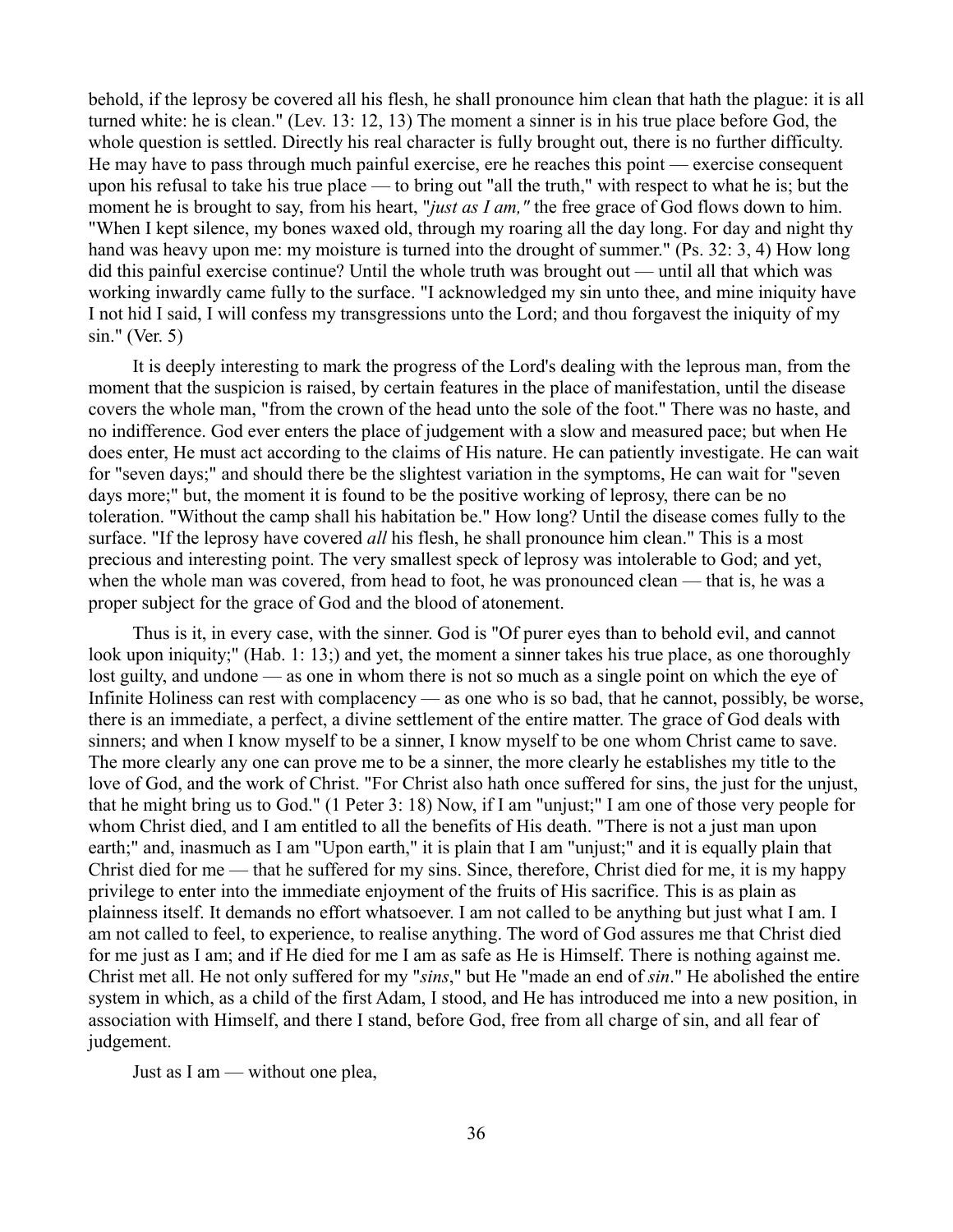But that thy blood was shed for me, And that thou bidst me come to thee, O Lamb of God, I come!

How do I know that His blood was shed for me? By the Scriptures. Blessed, solid, eternal ground of knowledge! Christ suffered for sins. I have gotten sins. Christ died "the just for the unjust." I am unjust. Wherefore, the death of Christ appropriates itself to me, as fully, as immediately, and as divinely, as though I were the only sinner upon earth. It is not a question of my appropriation, realisation, or experience. Many souls harass themselves about this. How often has one heard such language as the following, "Oh! I believe that Christ died for sinners, but I cannot *realise* that my sins are forgiven. I cannot apply, I cannot appropriate, I do not experience the benefit of Christ's death." All this is self and not Christ. It is feeling and not Scripture. If we search from cover to cover of the blessed volume, we shall not find a syllable about being saved by realisation, experience, or appropriation. The Gospel applies itself to all who are on the ground of being lost. Christ died for sinners. That is just what I am. Wherefore, He died for me. How do I know this? Is it because I feel it? By no means. How then? By the word of God. "Christ died for our sins, according to the Scriptures; he was buried and rose again the third day, according to the Scriptures." (1 Cor. 15: 3, 4) Thus it is all "according to the Scriptures." If it were according to our feelings, we should be in a deplorable way, for our feelings are hardly the same for the length of a day; but the scriptures are ever the same. "For ever, O Lord, thy word is settled in heaven." "Thou hast magnified thy word above all thy name

No doubt, it is a very happy thing to realise. to feel, and to experience; but, if we put these things in the place of Christ, we shall neither have them nor the Christ that yields them. If I am occupied with Christ, I shall realise; but if I put my realisation in place of Christ, I shall have neither the one nor the other. This is the sad condition of thousands. Instead of resting on the stable authority of "the Scriptures," they are ever looking into their own hearts, and, hence, they are always uncertain and, as a consequence, always unhappy. A condition of doubt is a condition of torture. But how can I get rid of my doubt? Simply by relying on the divine authority of "the Scriptures." Of what do the Scriptures testify? Of Christ. (John 5) They declare that Christ died for our sins, and that He was raised again for our justification. (Rom. 4) This settles everything. The self-same authority that tells me I am unjust, tells me also that Christ died for me. Nothing can be plainer than this. If I were ought else than unjust, the death of Christ could not be for me at all, but being unjust, it is divinely fitted, divinely intended, and divinely applied to me. If I am occupied with anything in, of, or about myself, it is plain I have not entered into the full spiritual application of Lev. 13: 12, 13. I have not come to the Lamb of God, "*just as I am."* It is when the leper is covered from head to foot that he is on the true ground. It is there and there alone that grace can meet him. "Then the priest shall consider; and, behold, if the leprosy have covered all his flesh, he shall pronounce him clean that hath the plague: it is all turned white: he is clean." Precious truth! "Where sin abounded grace did much more abound." So long as I think there is a single spot which in not covered with the direful disease, I have not come to, the end of myself. It is when my true condition is fully disclosed to my view, that I really understand the meaning of salvation by grace.

The force of all this will be more fully apprehended when we come to consider the ordinances connected with the cleansing of the leper, in Lev. 14. We shall, now, briefly enter upon the question of leprosy in a garment, as presented in Lev. 13: 47-59.

2. The garment or skin suggests to the mind the ides of a man's circumstances or habits. This is a deeply practical point. We are to watch against the working of evil in our ways just as carefully as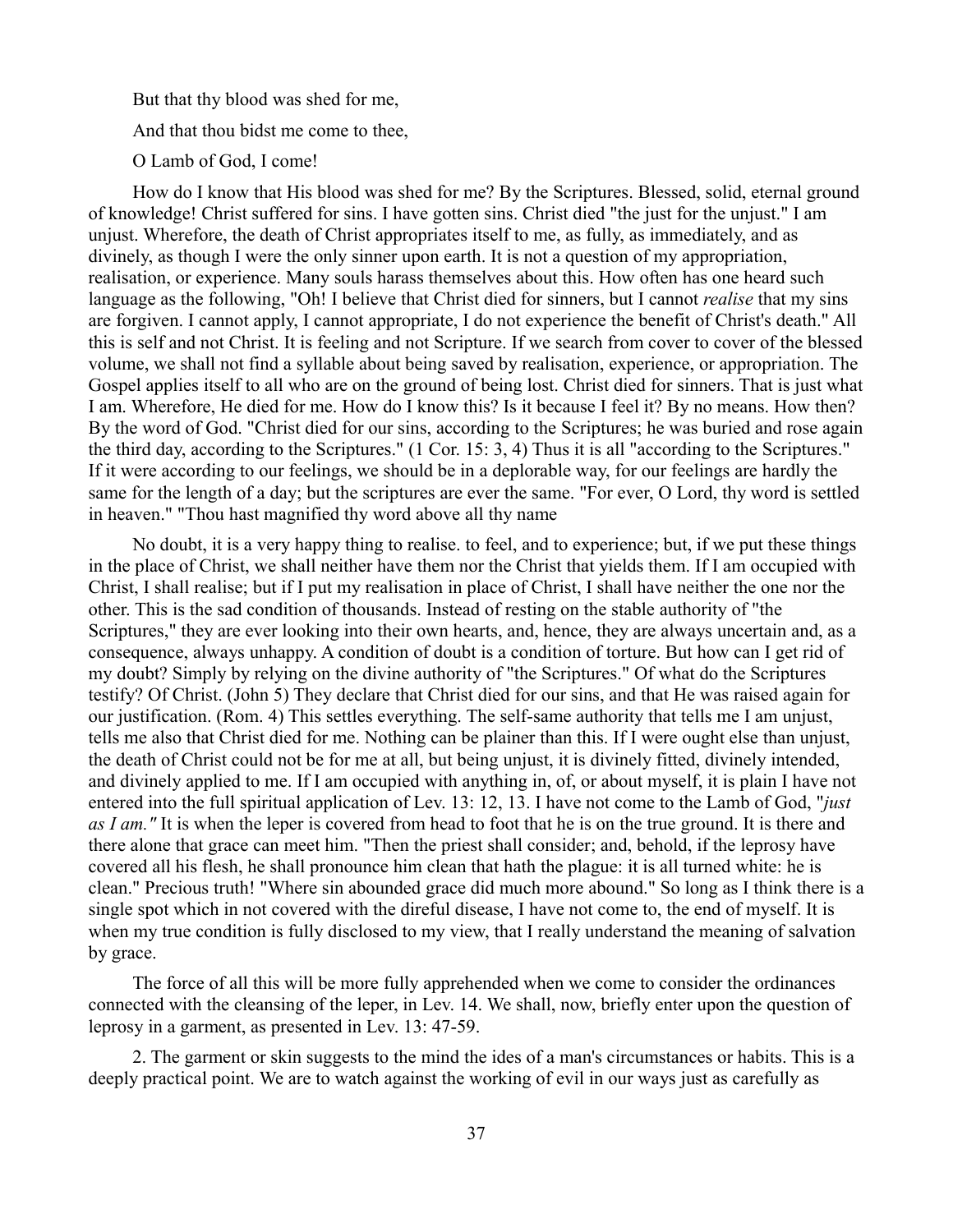against evil in ourselves. The same patient investigation is observable with respect to, a garment as in the case of a person. There is no haste; neither is there any indifference. "The priest shall look upon the plague, and shut up it that hath the plague seven days." There must be no indifference, no indolence, no carelessness. Evil may creep into our habits and circumstances, in numberless ways; and, hence, the moment we perceive ought of a suspicious nature, it must be submitted to a calm, patient process of priestly investigation. It must be "shut up seven days," in order that it may have full time to develop itself perfectly.

"And he shall look on the plague on the seventh day: if the plague be spread in the garment, either in the warp, or in the woof, or in a skin, or in any work that is made of skin, the plague is a fretting leprosy; it is unclean. He shall therefore burn that garment." The wrong habit must be given up, the moment I discover it. If I find myself in a thoroughly wrong position, I must abandon it. The burning of the garment expresses the act of judgement upon evil, whether in a man's habits or circumstances. There must be no trifling with evil. In certain cases the garment was to be "washed," which expresses the action of the Word of God upon a man's habits. "Then the priest shall command that they wash the thing wherein the plague is, and he shall shut it up *seven days more."* There is to be patient waiting in order to ascertain the effect of the Word. "And the priest shall look on the plague, after that it is washed; and, behold, if the plague have not changed . . . . thou shalt burn it in the fire." When there is any thing radically and irremediably bad in one's position or habits, the whole thing is to be given up. "And if the priest look, and, behold, the plague be somewhat dark: after the washing of it; then he shall rend it out of the garment." The Word may produce such an effect as that the wrong features in a man's character, or the wrong points in his position, shall be given up, and the evil be got rid of; but if the evil continue, after all, the whole thing must be condemned and set aside.

There is a rich mine of practical instruction in all this. We must look well to the position which we occupy, the circumstances in which we stand, the habits we adopt, the character we wear. There is special need of watchfulness. Every suspicious symptom and trait must be sedulously guarded, lest it should prove, in the sequel, to be "a fretting "or "spreading leprosy," whereby we ourselves and many others may be defiled. We may be placed in a position attached to which there are certain wrong things which can be given up, without entirely abandoning the position; and, on the other hand, we may find ourselves in a situation in which it is impossible to" "abide with God." Where the eye is single, the path will be plain. Where the one desire of the heart is to enjoy the divine presence, we shall easily discover those things which tend to deprive us of that unspeakable blessing.

May our hearts be tender and sensitive. May we cultivate a deeper, closer walk with God; and may we carefully guard against every form of defilement, whether in person, in habit, or in association!

We shall, now, proceed to consider the beauteous and significant ordinances connected with the cleansing of the leper, in which we shall find some of the most precious truths of the gospel presented to us.

"And the Lord spake unto Moses, saying, This shall be the law of the leper in the day of his cleansing: he shall be brought unto the priest: and the priest shall go forth out of the camp." (Lev. 14: 1-3) We have already seen the place which the leper occupied. He was outside the camp, in the place of moral distance from God — from His sanctuary and His assembly. Moreover, he dwelt in dreary solitude, in a condition of uncleanness. He was beyond the reach of human aid; and, as for himself, he could only communicate defilement to every one and every thing he touched. It was, therefore, obviously impossible that he could do ought to cleanse himself. If, indeed, he could only defile by his very touch, how could he possibly cleanse himself How could he contribute towards, or co-operate in,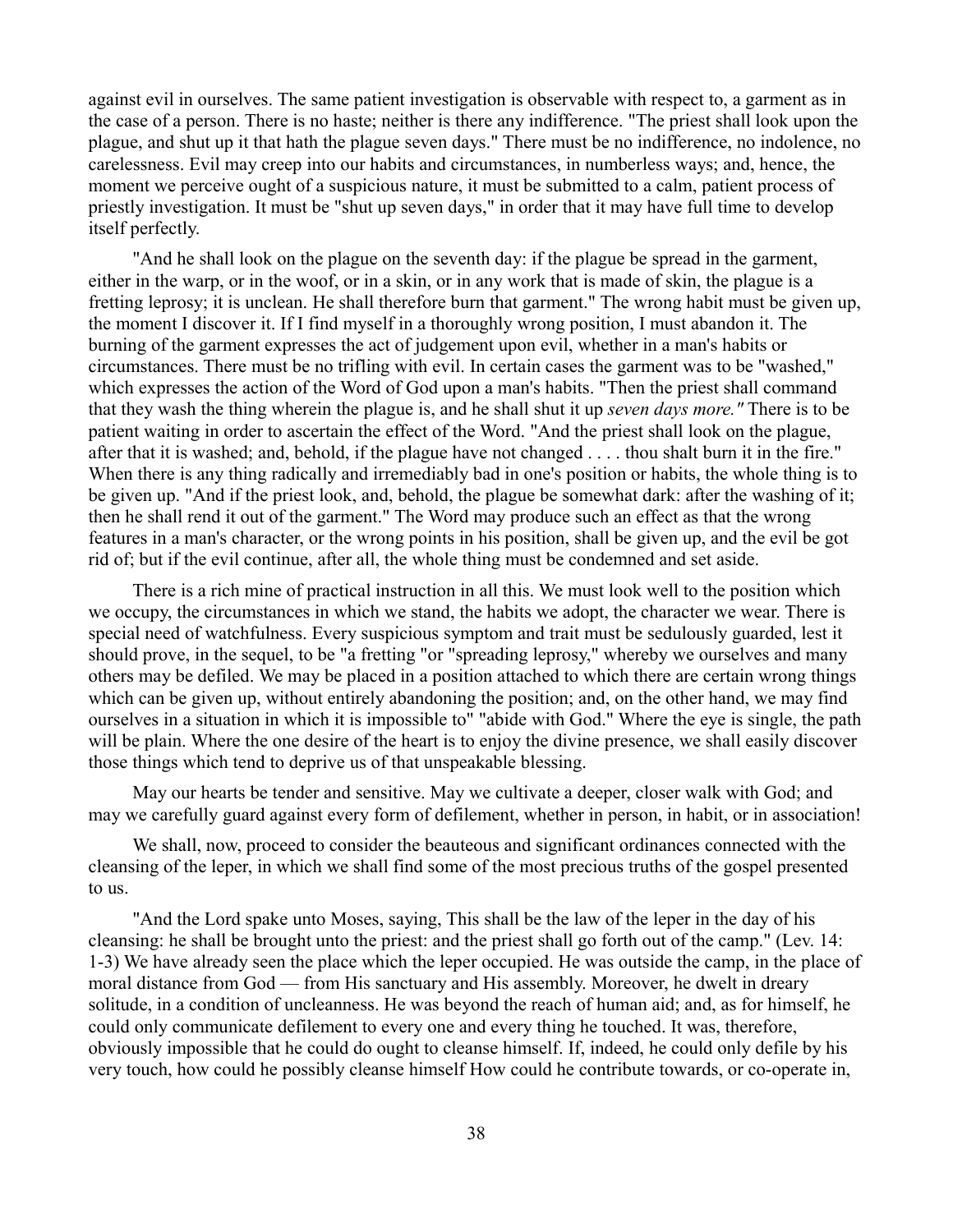his cleansing? Impossible. As an unclean leper, he could not do so much as a single thing for himself; *all* had to be done *for* him. He could not make his way to God, but God could make His way to him. He was shut up to God. There was no help for him, either in himself or in his fellow-man. It is clear that one leper could not cleanse another; and it is equally clear that if a leper touched a clean person he rendered him unclean. His *only* resource was in God. He was to be a debtor to grace for everything.

Hence we read, "The priest shall go forth out of the camp. It is not said, "the leper shall go." this was wholly out of the question. It was of no use talking to the leper about going or doing. He was consigned to dreary solitude; whither could he go? He was involved in helpless defilement; what could he do? He might long for fellowship and long to be clean; but his longings were those of a lonely helpless leper. He might make efforts after cleansing; but his efforts could but prove him unclean, and tend to spread defilement. Before ever he could be pronounced "clean," a work; had to be wrought for him — a work which he could neither do nor help to do — a work which had to be wholly accomplished by another. The leper was called to "stand still," and behold the priest doing a work in virtue of which the leprosy could be perfectly cleansed. The priest accomplished *all*. The leper did *nothing*.

"Then shall the priest command to take for him that is to be cleansed, two birds, alive and clean, and cedarwood, and scarlet, and hyssop. and the priest shall command that one of the birds be killed in an earthen vessel over running water." In the priest going forth from the camp — forth from God's dwelling place — we behold the blessed Lord Jesus coming down from the bosom of the Father, His eternal dwelling-place, into this polluted world of ours, where He beheld us sunk in the polluting leprosy of sin. He, like the good Samaritan, "came where we were." He did not come half-way, merely. He did not come nine-tenths of the way. He came all the way. This was indispensable. He could not, consistently with the holy claims of the throne of God, have bidden our leprosy to depart had He remained in the bosom. He could call worlds into existence by the word of His mouth; but when leprous sinners had to be cleansed, something more was needed. "God so loved the world that he gave his only begotten Son." When worlds were to be framed, God had but to speak, When sinners had to be saved, He had to give His Son. "In this was manifested the love of God toward us, because that God sent his only begotten Son into the world, that we might live through Him. Herein is love, not that we loved God, but that he loved us, and sent his Son to be the propitiation for our sins." (1 John 4: 9, 10)

But there was far more to be accomplished than the mission and incarnation of the Son. It would have availed the leper but little indeed, had the priest merely gone forth from the camp and looked upon his low and forlorn condition. Blood shedding was essentially necessary ere leprosy could be removed. The death of a spotless victim was needed. "Without shedding of blood is no remission." (Heb. 9: 22) And, be it observed, that the shedding of blood was the real basis of the leper's cleansing. It was not a mere circumstance which, in conjunction with others, contributed to the leper's cleansing. By no means. the giving up of the life was the grand and all-important fact. when this was accomplished the way was open; every barrier was removed; God could deal in perfect grace with the leper. this point should be distinctly laid hold of, if my reader would fully enter into the glorious doctrine of the blood.

"And the priest shall command that one of the birds be killed in an earthen vessel over running water." Here we have the acknowledged type of the death of Christ, "who through the eternal Spirit, offered himself without spot to God." "He was crucified in weakness." (Heb. 9; 2 Cor. 13) The greatest, the mightiest, the most glorious, the most momentous work that ever was accomplished, throughout the wide universe of God, was wrought "in weakness." Oh! my reader, how terrible a thing must sin be, in the judgement of God, when His own beloved Son had to come down from heaven, and hang upon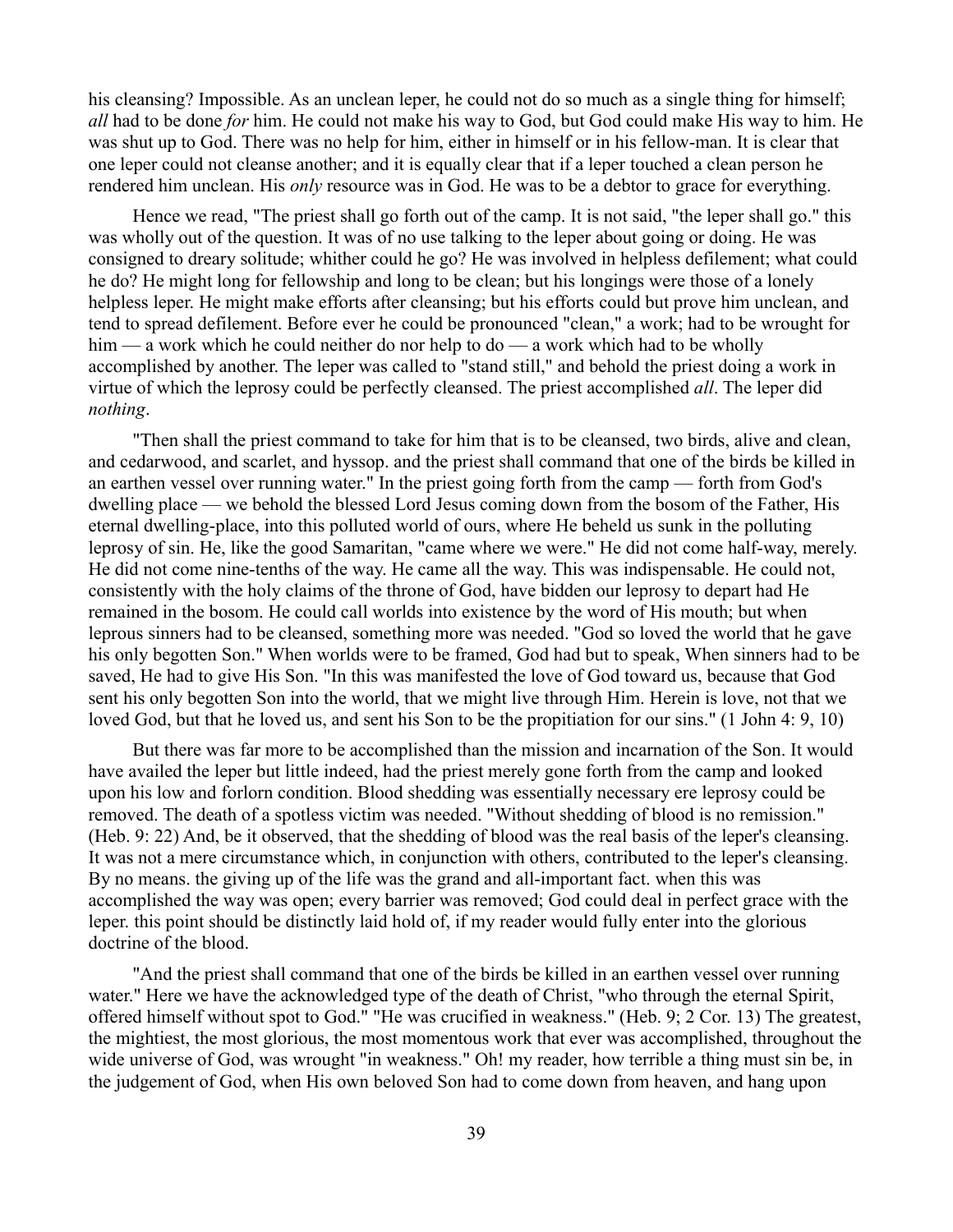yonder cursed tree, a spectacle to men, to angels, and to devils, in order that you and I might be forgiven! And what a type of sin have we in leprosy! Who would have thought that that little "bright spot" appearing on the person of some member of the congregation was a matter of such grave consequence? But, ah! that little "bright spot" was nothing less than the energy of evil, in the place of manifestation. It was the index of the dreadful working of sin in the nature; and ere that person could be fitted for a place in the assembly, or for the enjoyment of communion with a holy God, the Son of God had to leave those bright heavens, and descend into the lowest parts of the earth, in order to make a full atonement for that which exhibited itself merely in the form of a little "bright spot." Let us remember this. Sin is a dreadful thing in the estimation of God. He cannot tolerate so much as a single sinful thought. Before one such thought could be forgiven, Christ had to die upon the cross. The most trifling sin, if any sin can be called trifling, demanded nothing less than the death of God's Eternal and Coequal Son. But, eternal praise be to God, what sin demanded, redeeming love freely gave; and now God is infinitely more glorified in the forgiveness of sins than He could have been had Adam maintained his original innocency. God is more glorified in the salvation, the pardon, the justification, the preservation, and final glorification of guilty man, than He could have been in maintaining an innocent man in the enjoyment of creation blessings. Such is the precious mystery of redemption. May our hearts enter, by the power of the Holy Ghost, into the living and profound depths of this wondrous mystery!

"As for the living bird, he shall take it, and the cedar wood, and the scarlet, and the hyssop, and shall dip them and the living bird in the blood of the bird that was killed over the running water. And he shall sprinkle upon him that is to be cleansed from the leprosy seven times, and shall pronounce him clean, and shall let the living bird loose into the open field." The blood being shed, the priest can enter directly and fully upon his work. Up to this, we read, "the priest shall command;" but now he acts immediately himself. The death of Christ is the basis of His priestly ministration. Having entered with His own blood into the holy place, He acts as our Great High Priest, applying to our souls all the precious results of His atoning work, and maintaining us in the full and divine integrity of the position into which His sacrifice has introduced us. "For every high priest is ordained to offer gifts and sacrifices: wherefore it is of necessity that this man have somewhat also to offer. For if he were on earth he should not be a priest." (Heb. 8: 3, 4)

We could hardly have a more perfect type of the resurrection of Christ than that presented in "the living bird let loose into the open field." It was not let go until after the death of its companion; for the two birds typify one Christ, in two stages of His blessed work, namely, death and resurrection. Ten thousand birds let loose would not have availed for the leper. It was that living bird, mounting upward into the open heavens, bearing upon his wing that significant token of accomplished atonement — it was that which told out the great fact that the work was done — the ground cleared, the foundation laid. Thus is it in reference to our blessed Lord Jesus Christ. His resurrection declares the glorious triumph of redemption. "He rose again the third day according to the Scriptures." "He was raised again for our justification." It is this that sets the burdened heart free, and liberates the struggling conscience. The scripture assures me that Jesus was nailed to the cross under the weight of my sins; but the same Scriptures assure me that He rose from the grave without one of those sins upon Him. Nor is this all. The same Scriptures assure me that all who put their trust in Jesus are as free from all charge of guilt as He is; that there is no more wrath or condemnation for them than for Him; that they are in Him, one with Him, accepted in Him; co-quickened, co-raised, co-seated with Him. Such is the peace giving testimony of the Scriptures of truth — such, the record of God who cannot lie. (See Rom. 6: 6-11; Rom. 8: 1-4; 2 Cor, 5: 21; Eph. 2: 5, 6; Col. 2: 10-15, 1 John 4: 17)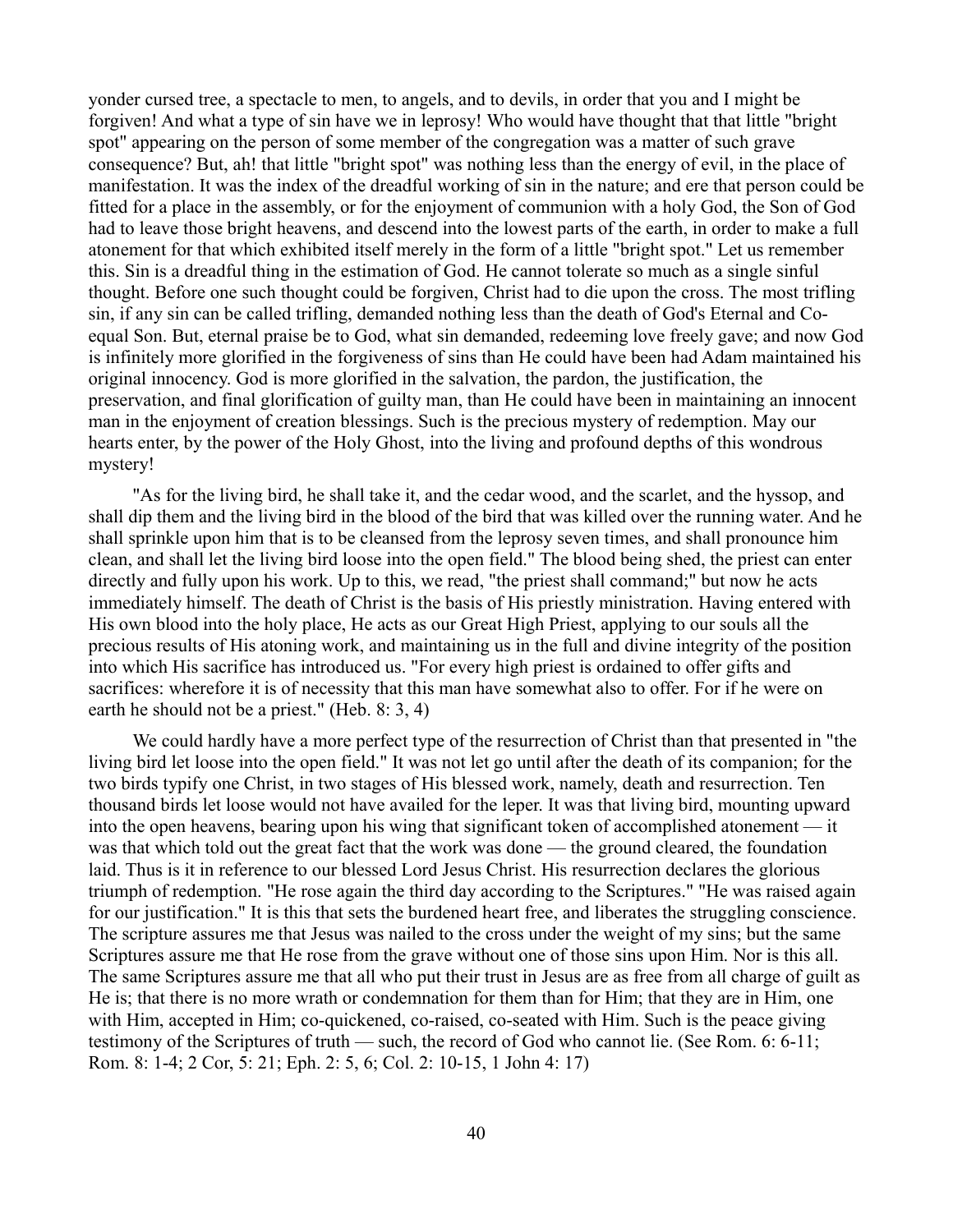But we have another most important truth set before us in ver 6 of our chapter. We not only see our full deliverance from guilt and condemnation, as beautifully exhibited in the living bird let loose, but we see also our entire deliverance from all the attractions of earth and all the influences of nature. "The scarlet" would be the apt expression of the former, while "the cedar wood and hyssop" would set forth the latter. The cross is the end of all this world's glory. God presents it as such, and the believer recognises it as such. "God forbid that I should glory, save in the cross of our Lord Jesus Christ, whereby the world is crucified unto me, and I unto the world." (Gal. 6: 14)

Then, as to the "cedar wood and hyssop," they present to us, as it were, the two extremes of nature's wide range. Solomon "spoke of trees, from the cedar tree that is in Lebanon even unto the hyssop that springeth out of the wall." (1 Kings 4: 33) From the lofty cedar which crowns the sides of Lebanon, down to the lowly hyssop — the wide extremes and all that lies between — nature, in all its departments, is brought under the power of the cross; so that the believer sees, in the death of Christ, the end of all his guilt, the end of all earth's glory, and the end of the whole system of nature — the entire old creation. And with what is he to be occupied? With Him who is the Antitype of that living bird, with blood-stained feathers, ascending into the open heavens. Precious, glorious, soul-satisfying object! A risen, ascended, triumphant, glorified Christ, who has passed into the heavens, bearing in His sacred Person the marks of an accomplished atonement. It is with Him we have to do. We are shut up to Him. He is God's exclusive object. He is the centre of heaven's joy, the theme of angels' song. We want none of earth's glory, none of nature's attractions. We can behold them all, together with our sin and guilt, for ever set aside by the death of Christ. We can well afford to dispense with earth and nature, inasmuch as we have gotten, instead thereof "the unsearchable riches of Christ."

"And he shall sprinkle upon him that is to be cleansed from the leprosy, seven times, and shall pronounce him clean, and shall let the bird loose into the open field." The more deeply we ponder over the contents of Lev. 13 the more clearly we shall see how utterly impossible it was for the leper to do ought towards his own cleansing. All he could do was to "put a covering upon his upper lip;" and all he could say was, "Unclean, unclean." It belonged to God, and to Him alone, to devise and accomplish a work whereby the leprosy could be perfectly cleansed; and, further, it belonged to God, and to Him alone, to pronounce the leper "clean." Hence it is written," the priest shall sprinkle;" and "he shall pronounce him clean." It is not said, "the leper shall sprinkle, and pronounce, or imagine himself, clean." This would never do. God was the Judge — God was the Healer — God was the Cleanser. He alone knew what leprosy was, how it could be put away, and when to pronounce the leper clean. The leper might have gone on all his days covered with leprosy, and yet be wholly ignorant of what was wrong with him. It was the word of God — the Scriptures of truth — the divine Record, that declared the full truth as to leprosy; and nothing short of the self-same authority could pronounce the leper clean, and that, moreover, only, on the solid and indisputable ground of death and resurrection. There is the most precious connection between the three things in verse 7: the blood is sprinkled, the leper pronounced clean, and the living bird let loose. There is not so much as a single syllable about what the leper was to do, to say, to think, or to feel. It was enough that he was a leper; a fully revealed, a thoroughly judged leper, covered from head to foot. this sufficed for him; all the rest pertained to God.

It is of all importance, for the anxious inquirer after peace, to enter into the truth unfolded in this branch of our subject. So many are tried by the question of *feeling, realising,* and *appropriating*, instead of seeing, as in the leper's case, that the sprinkling of the blood was as independent and as divine as the shedding of it. It is not said, "The leper shall apply, appropriate, or realise, and then he shall be clean." By no means. The plan of deliverance was divine; the provision of the sacrifice was divine; the shedding of the blood was divine; the sprinkling of the blood as divine; the record as to the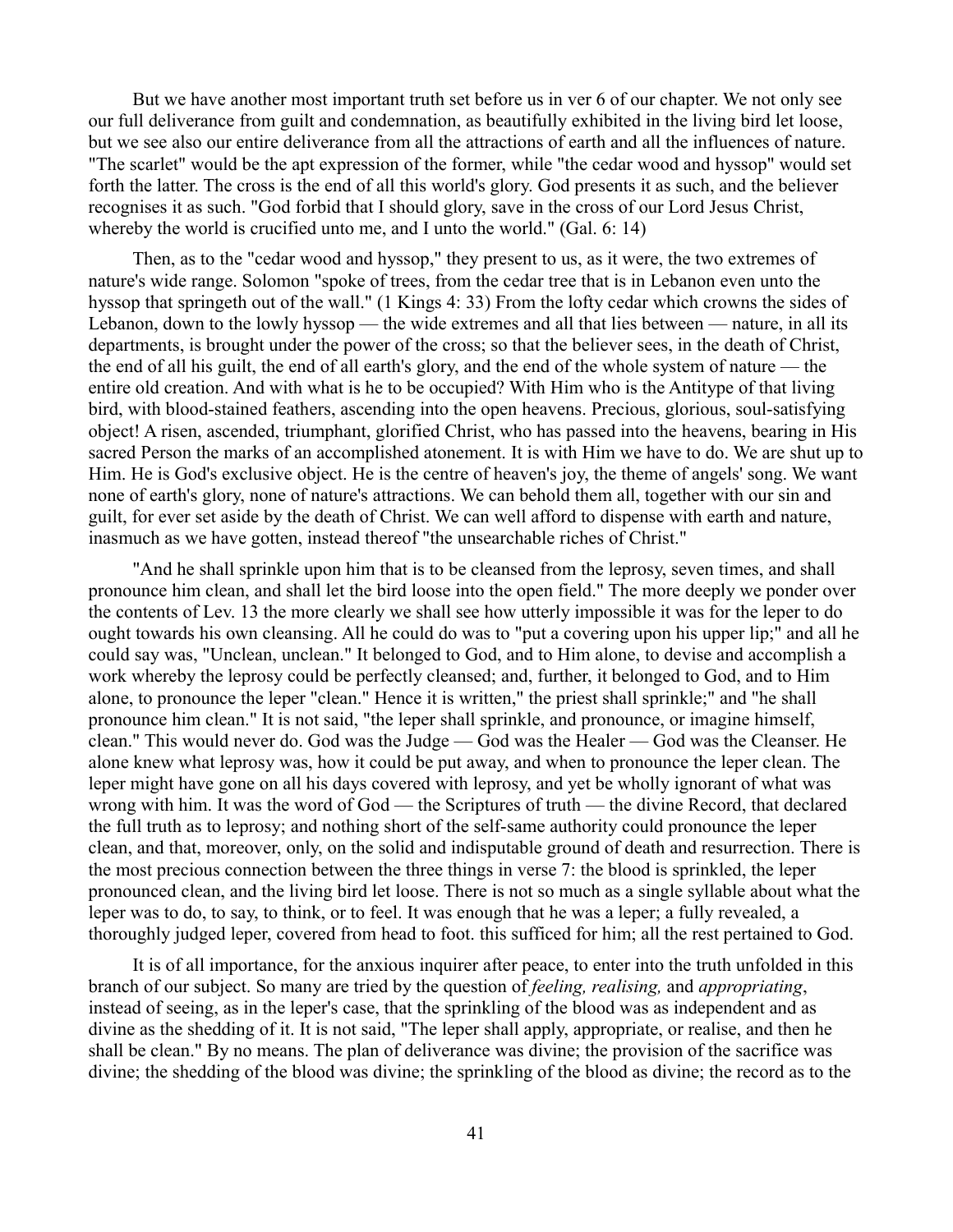result was divine: in short, it was all divine.

It is not that we should undervalue realisation, or, to speak more correctly, communion, through the Holy Ghost, with all the precious results of Christ's work for as. Far from it: we shall see, presently, the place assigned thereto, in the divine economy. But then, we are no more saved by realisation, than the leper was cleansed by it. The gospel, by which we are saved, is that "Christ died for our sins, according to the Scriptures; and that he was buried, and that he rose again the third day, according to the Scriptures." There is nothing about realisation here. No doubt, it is happy to realise. It is a very happy thing for one, who was just on the point of being drowned, to realise himself in a life-boat; but, clearly, he is saved by the boat and not by his realisation. So it is with the sinner that believes on the Lord Jesus Christ. He is saved by death and resurrection. Is it because he realises it? No; but because God says it. It is "according to the Scriptures." Christ died and rose again; and, on that ground, God pronounces him clean.

### "No condemnation, O, my soul!

#### *'Tis God that speaks the word…*

This gives immense peace to the soul. I have to do with God's plain record, which nothing can ever shake. That record has reference to God's own work. It is He Himself, who has wrought all that was needful, in order to my being pronounced clean in His sight. My pardon no more depends upon my realisation than upon any "works of righteousness that I have done;" and it no more depends upon my works of righteousness than it does upon my crimes. In a word, it depends, exclusively, upon the death and resurrection of Christ. How do I know it? God tells me. It is "according to the scriptures."

There are, perhaps, few things which disclose the deep-seated legality of our hearts, more strikingly, that this oft-raised question of realisation. We *will* have in something of self, and thus so sadly mar our peace and liberty in Christ. It is mainly because of this that I dwell, at such length, upon the beautiful ordinance of The cleansing of the leper, and especially on the truth unfolded in Lev. 14: 7. It was the priest that sprinkled the blood; and it was the priest that pronounced the leper clean. Thus it is in the case of the sinner. The moment he is on his true ground, the blood of Christ and the word of God apply themselves without any further question or difficulty whatever. But the moment this harassing question of realisation is raised, the peace is disturbed, the heart depressed, and the mind bewildered. the more thoroughly I get done with self, and become occupied with Christ, as presented in "the Scriptures," the more settled my peace will be. If the leper had looked at himself, when the priest pronounced him clean, would he have found any basis for the declaration? Surely not. The sprinkled blood was the basis of the divine record, and not anything in, or connected with, the leper. The leper was not asked how he felt, or what he thought. He was not questioned as to whether he had a deep sense of the vileness of his disease. He was an acknowledged leper; that was enough. It was for such an one the blood was shed; and that blood made him clean. How did he know this? Was it because he felt it? No; but because the priest, on God's behalf, and by His authority told him so. The leper was pronounced clean on the very same ground that the living bird was let loose. The same blood which stained the feathers of that living bird was sprinkled upon the leper. This was a perfect settlement of the whole affair, and that, too, in a manner entirely independent of the leper, the leper's thoughts, his feelings, and his realisation. Such is the type. had when we look from the type to the Antitype, we see that our blessed Lord Jesus Christ entered heaven, and laid on the throne of God the eternal record of an accomplished work, in virtue of which the believer enters also. This is a most glorious truth, divinely calculated to dispel from the heart of the anxious inquirer every doubt, every fear, every bewildering thought, and every harassing question. A risen Christ is God's exclusive object, and He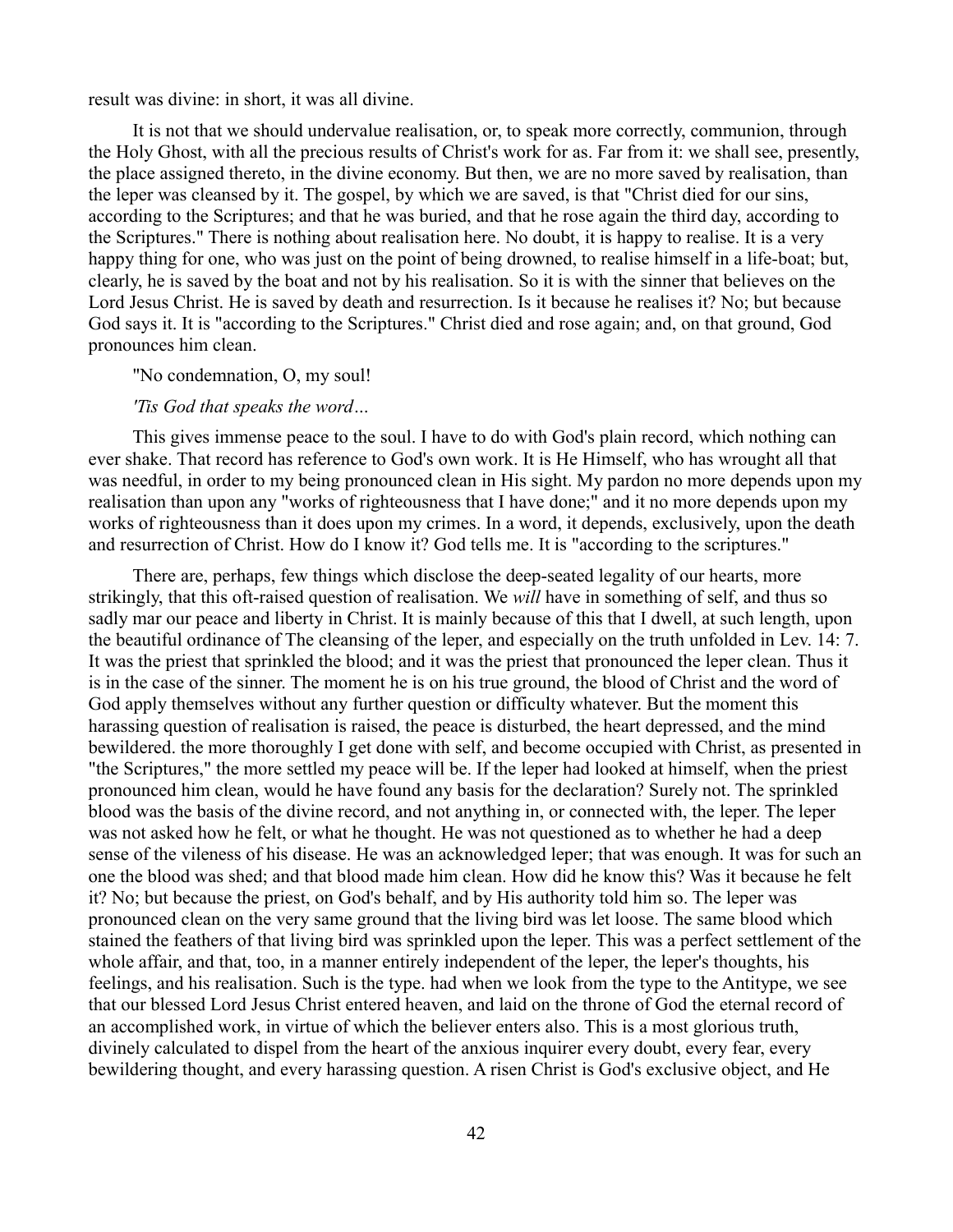sees every believer in Him. May every awakened soul find abiding repose in this emancipating truth.

"And he that is to be cleansed shall wash his clothes, and shave off all his hair, and wash himself in water, that he may be clean: and after that he shall come into the camp, and shall tarry abroad out of his tent seven days." (Ver. 8) The leper, being pronounced clean, can begin to do what he could not even have attempted to do before, namely, to cleanse himself, cleanse his habits, shave off all his hair; and, having done so, he is privileged to take his place in the camp — the place of ostensible, recognised, public relationship with the God of Israel, whose presence in that camp it was which rendered the expulsion of the leper needful. The blood having been applied in its expiating virtue, there is the washing of water, which expresses the action of the word on the character, the habits, the ways, so as to render the person, not only in God's view, but also in the view of the congregation, morally and practically fit for a place in the public assembly.

But, be it observed, the man, though sprinkled with blood and washed with water, and thus entitled to a position in the public assembly, was not permitted to enter his own tent. He was not permitted to enter upon the full enjoyment of those private, personal privileges, which belonged to his own peculiar place in the camp. In other words, though knowing redemption through the shed and sprinkled blood, and owning the word as the rule, according to which his person and all his habits should be cleansed and regulated, he had yet to be brought, in the power of the Spirit, into full, intelligent communion with his own special place, portion, and privileges in Christ.

I speak according to the doctrine of the type; and I feel it to be of importance to apprehend the truth unfolded therein. It is too often overlooked. There are many, who own the blood of Christ as the alone ground of pardon, and the word of God as that whereby alone their habits, ways, and associations are to be cleansed and ordered, who, nevertheless, are far from entering, by the power of the Holy Ghost, into communion with the preciousness and excellency of that One, Whose blood has put away their sins, and whose word is to cleanse their practical habits. They are in the place of ostensible and actual relationship; but not in the power of personal communion. It is perfectly true, that all believers are in Christ, and, as such, entitled to communion with the very highest truths. Moreover, they have the Holy Ghost, as the power of communion. All this is divinely true; but, then, there is not that entire setting aside of all that pertains to nature, which is really essential to the power of communion with Christ, in all the aspects of His character and work. In point of fact, this latter will not be fully known to any until "the eighth day" — the day of resurrection-glory, when we shall know even as we are known. Then, indeed, each one for himself, and all together, shall enter into the full, unhindered Power of communion with Christ, in all the precious phases of His Person, and features of His character, unfolded from verse 10 to 20 of our chapter. Such is the hope set before us; but, even now, in proportion as we enter, by faith, through the mighty energy of the indwelling Spirit, into the death of nature and all pertaining thereto, we can feed upon and rejoice in Christ as the portion of our souls, in the place of individual communion.

"But it shall be on the seventh day, that he shall shave all his hair off his head, and his beard, and his eyebrows, even all his hair he shall shave off: and he shall wash his clothes, also he shall wash his flesh in water, and he shall be clean." (Ver. 9.) Now, it is clear, that the leper was just as clean, in God's judgement, on the first day, when the blood was sprinkled upon him, in its sevenfold or perfect efficacy, as he was on the seventh day. Wherein, then, was the difference? Not in his actual standing and condition, but in his personal intelligence and communion. On the seventh day, he was called to enter into the full and complete abolition of all that pertained to nature. He was called to apprehend that, not merely was nature's leprosy to be put away, but nature's ornaments — yea, all that was natural — all that belonged to the old condition.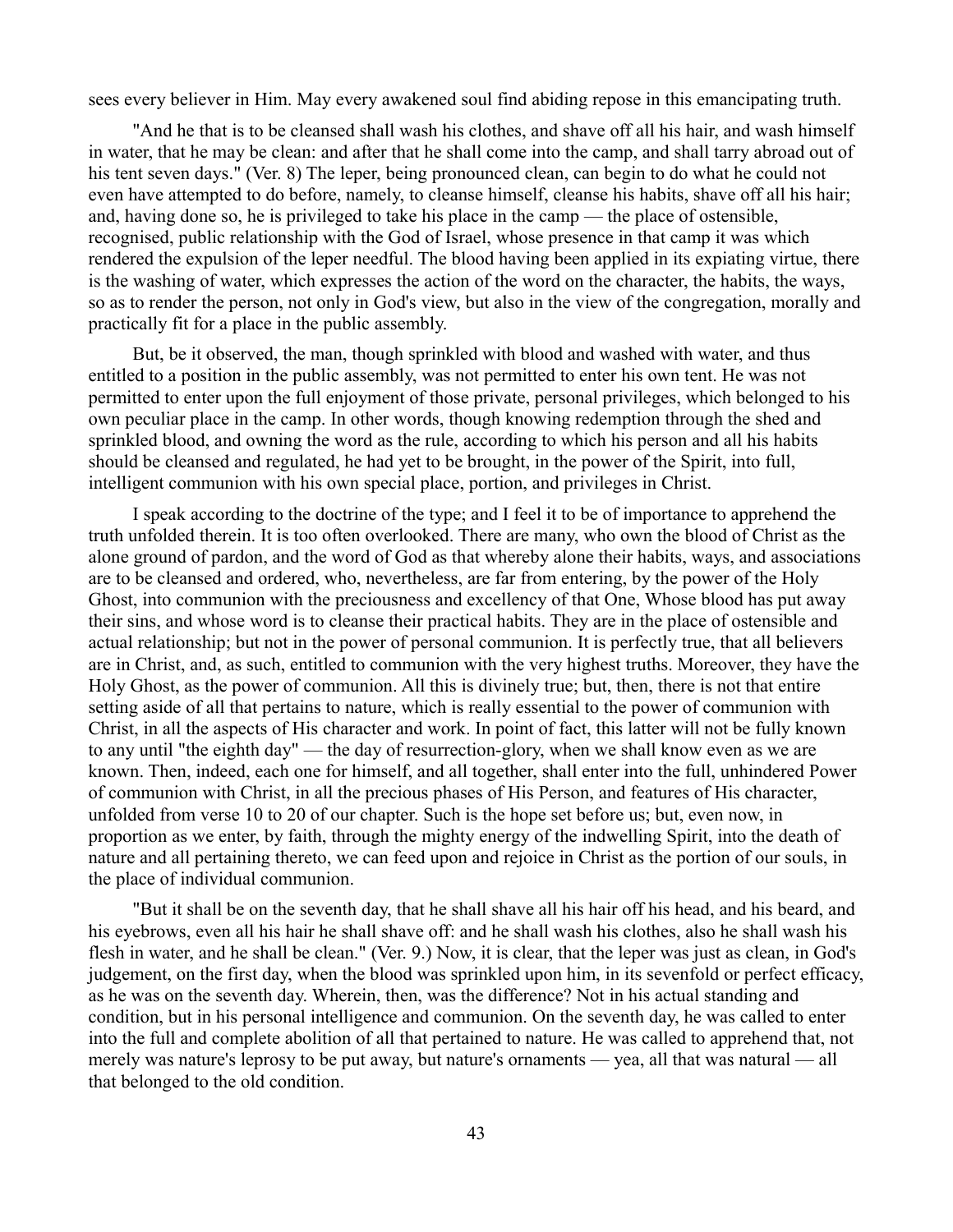It is one thing to know, as a doctrine, that God sees my nature to be dead, and it is quite another thing for me to "reckon" myself as dead — to put off, practically, the old man and his deeds — to mortify my members which are on the earth. This, probably, is what many godly persons mean when they speak of progressive sanctification. They mean a right thing, though they do not put it exactly as the Scriptures do. The leper was pronounced clean, the moment the blood was sprinkled upon Him; and yet he had to cleanse himself. How was this? In the former case, he was clean, in the judgement of God; in the latter, he was to be clean practically, in his own personal intelligence, and in his manifested character. Thus it is with the believer. He is, as one with Christ, "washed, sanctified, and justified" — "accepted" — "complete." (1 Cor. 6: 11; Eph. 1: 6; Col 2: 10) Such is his unalterable standing and condition before God. He is as perfectly sanctified as he is justified, for Christ is the measure of both the one and the other, according to God's judgement and view of the case. But, then, the believer's apprehension of all this, in his own soul, and his exhibition thereof in his habits and ways, open up quite another line of things. Hence it is we read," Having therefore these promises, dearly beloved, let us *cleanse ourselves* from all filthiness of the flesh and spirit, perfecting holiness in the fear of God." (2 Cor. 7: 1) It is because Christ has cleansed us by His precious blood that therefore we are called to" cleanse ourselves" by the application of the word, through the Spirit. "This is he that came by water and blood, Jesus Christ; not by water only, but by water and blood. And it is the Spirit that beareth witness. because the Spirit is truth. For there are three that bear record, the Spirit, and the water, and the blood: and these three agree in one." (1 John 5: 6-8) Here we have atonement by the blood, cleansing by the word, and power by the Spirit, all founded upon the death of Christ, and all vividly foreshadowed in the ordinances connected with the cleansing of the leper.

"And on the eighth day he shall take two he lambs without blemish, and one ewe lamb of the first year without blemish, and three tenth deals of fine flour for a meat offering, mingled with oil, and one log of oil. And the priest that maketh him clean shall present the man that is to be made clean, and those things, before the Lord, at the door of the tabernacle of the congregation. And the priest shall take one he lamb, and offer him for a trespass offering, and the log of oil, and wave them for a wave offering before the Lord." (Ver. 10-12) The entire range of offerings is here introduced; but it is the trespass offering which is first killed, inasmuch as the leper is viewed as an actual trespasser. This in true in every case. As those, who have trespassed against God, we need Christ as the one who atoned, on the cross, for those trespasses. "Himself bare our *sins* in his own body on the tree." The first view which the sinner gets of Christ is as the Antitype of the trespass offering.

"And the priest shall take some of the blood of the trespass offering, and the priest shall put it upon the tip of the right ear of him that is to be cleansed, and upon the thumb of his right hand, and upon the great toe of his right foot." "The ear" — that guilty member which had so frequently proved a channel of communication for vanity, folly, and even uncleanness — that ear must be cleansed by the blood of the trespass offering. Thus all the guilt, which I have ever contracted by that member, is forgiven according to God's estimate of the blood of Christ. "*The right hand,"* which had, so frequently, been stretched forth for the execution of deeds of vanity, folly, and even uncleanness, must be cleansed by the blood of the trespass offering. Thus all the guilt, which I have ever contracted by that member, is forgiven, according to God's estimate of the blood of Christ. "*The foot,"* which had so often run in the way of vanity, folly, and even uncleanness, must now be cleansed by the blood of the trespass offering, so that all the guilt, which I have ever contracted by that member, is forgiven, according to God's estimate of the blood of Christ. Yes; *all, all, all* is forgiven — all is cancelled — all forgotten — all sunk as lead in the mighty waters of eternal oblivion. Who shall bring it up again? Shall angel, man, or devil, be able to plunge into those unfathomed and unfathomable waters, to bring up from thence those trespasses of "foot," "hand," or "ear," which redeeming love has cast thereinto? Oh! no; blessed be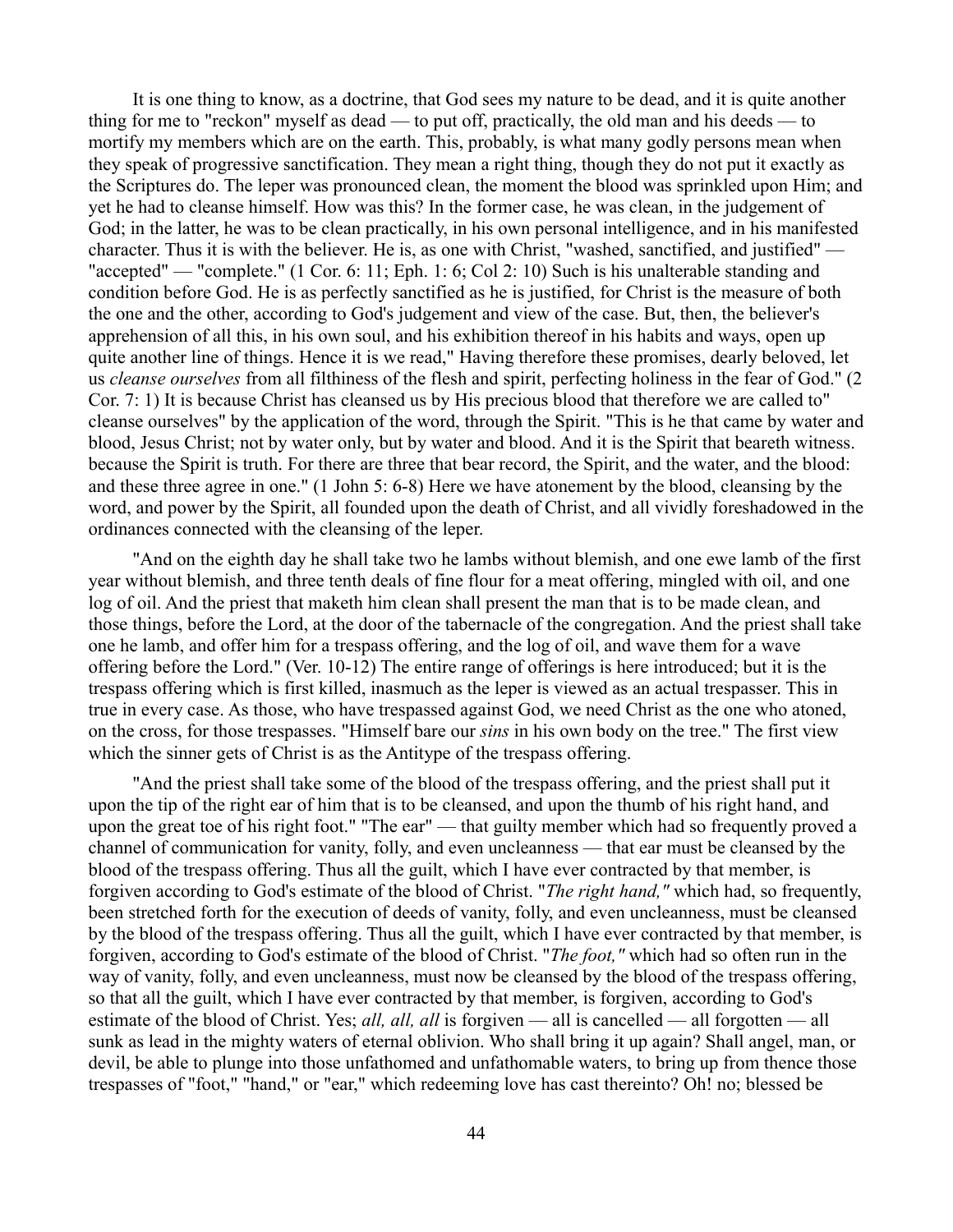God, they are gone, and gone for ever. I am better off, by far, than if Adam had never sinned. Precious truth! To be washed in the blood is better far than to be clothed in innocency.

But God could not rest satisfied with the mere blotting out of trespasses, by the atoning blood of Jesus. This, in itself, is a great thing; but there is something greater still.

"And the priest shall take some of the log of oil, and pour it into the palm of his own left hand: and the priest shall dip his right finger in the oil that is in his left hand, and shall sprinkle of the oil with his finger seven times before the Lord. And of the rest of the oil that is in his hand shall the priest put upon the tip of the right ear of him that is to be cleansed, and upon the thumb of his right hand, and upon the great toe of his right foot, upon the blood of the trespass offering; and the remnant of the oil that is in the priest's hand, he shall pour upon the head of him that is to be cleansed; and the priest shall make an atonement for him before the Lord." (Ver. 15-18) Thus, not only are our members cleansed by the blood of Christ, but also consecrated to God, in the power of the Spirit. God's work is not only negative, but positive. The ear is no longer to be the vehicle for communicating defilement, but to be "swift to hear" the voice of the Good Shepherd. The hand is no longer to be used as the instrument of unrighteousness, but to be stretched forth in acts of righteousness, grace, and true holiness. The foot is no longer to tread in folly's paths, but to run in the way of God's holy commandments. And, finally, the whole man is to be dedicated to God in the energy of the Holy Ghost.

It is deeply interesting to see that "the oil" was put upon the blood of the trespass offering." The blood or Christ is the divine basis of the operations of the Holy Ghost. The blood and the oil go together. As sinners we could know nothing of the latter save on the ground of the former. The oil could not have been put upon the leper until the blood of the trespass offering had first been applied. "In whom also, after that ye believed, ye were sealed with that Holy Spirit of Promise." The divine accuracy of the type evokes the acclamation of the renewed mind. The more closely we scrutinise it the more of the light of Scripture we concentrate upon it — the more its beauty, force, and precision, are perceived and enjoyed. All, as might justly be expected, is in the most lovely harmony with the entire analogy of the word of God. There is no need for any effort of the mind. Take Christ as the key to unlock the rich treasury of the types; explore the precious contents by the light of Inspiration's heavenly lamp; let the Holy Ghost be your interpreter; and you Cannot fail to be edified, enlightened, and blessed.

"And the priest shall offer the sin offering, and make an atonement for him that is to be cleansed from his uncleanness." Here we have a type of Christ, not only as the bearer of our trespasses, but also as the One, who made an end of sin, root and branch; the One, who destroyed the entire system of sin — "The Lamb of God, who taketh away the sin of the world." "The propitiation for the whole world." As the trespass offering, Christ put away all my trespasses. As the sin offering, He met the great root from whence those trespasses emanated. He met all; but it is as the trespass offering I first know Him, because it is as such I first need Him. It is the "conscience of sins" that first troubles me. This is divinely met by my precious Trespass Offering. Then, as I get on, I find that all these sins had a root, a parent stem, and what root or stem I find within me. This, likewise, in divinely met by my precious Sin Offering. The order, as presented in the leper's case, is perfect. It is precisely the order which we can trace in the actual experience of every soul. The trespass offering comes first, and then the sin offering.

"And afterward he shall kill the burnt offering." This offering presents the highest possible aspect of the death of Christ. It is Christ offering Himself without spot to God, without special reference to either trespasses or sin. It is Christ in voluntary devotedness, walking to the cross, and there offering Himself as a sweet savour to God.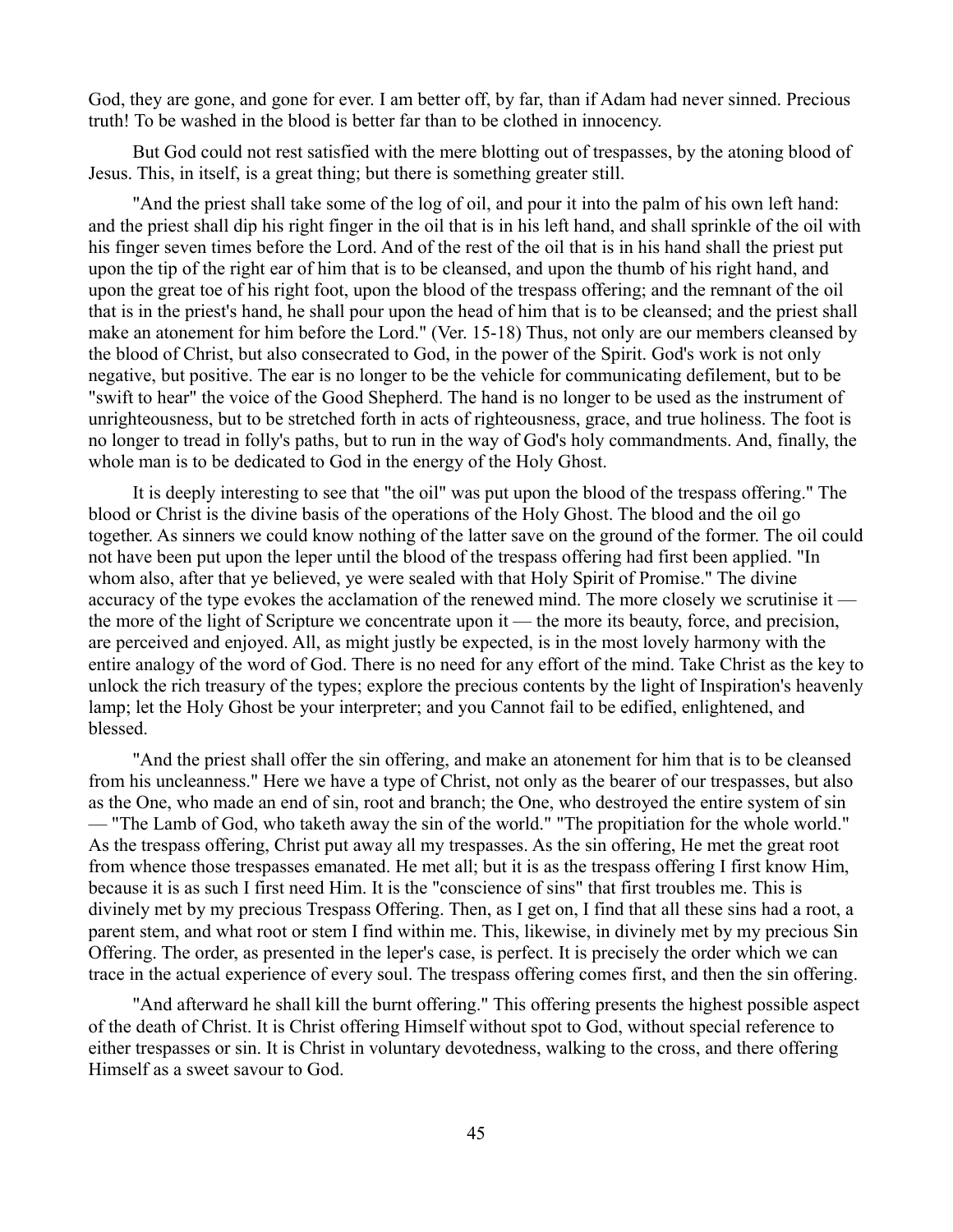"And the priest shall offer the burnt offering and the meat offering upon the altar: and the priest shall make an atonement for him, and he shall be clean." (ver. 20.) The meat offering typifies "the man Christ Jesus" in His perfect human life. It is intimately associated, in the case of the cleansed leper, with the burnt offering; and so it is in the experience of every saved sinner. It is when we know our *trespasses* are forgiven, and the root or principle of *sin* judged, that we can, according to our measure, by the power of the Spirit, enjoy communion with God about that blessed One, who lived a perfect human life, down here, and then offered Himself without spot to God on the cross. Thus, the four classes of offerings are brought before us in their divine order, in the cleansing of the leper — namely, the trespass offering, the sin offering, the burnt offering, and the meet offering, each exhibiting its own specific aspect of our blessed Lord Jesus Christ.

Here closes the record of the Lord's dealings with the leprous man; and, oh! what a marvellous record it is! What an unfolding of the exceeding hatefulness of sin, the grace and holiness of God, the preciousness of Christ's Person, and the efficacy of His work! Nothing can be more interesting than to mark the footprints of divine grace forth from the hallowed precincts of the sanctuary, to the defiled place where the leper stood, with bare head, covered lip, and rent garments. God visited the leper where he was; but He did not leave him there. He went forth prepared to accomplish a work, in virtue of which he could bring the leper into a higher place, and higher communion than ever he had known before. On the ground of this work, the leper was conducted from his Place of defilement and loneliness to the very door of the tabernacle of the congregation, the priestly place, to enjoy priestly privileges. (Comp. Ex. 29: 20, 21, 32) How could he ever have climbed to such an elevation! Impossible For ought he could do, he might have languished and died in his leprosy, had not the sovereign grace of the God of Israel stooped to lift him from the dunghill, to set him among the princes of His people. If ever there was a case in which the question of human effort, human merit, and human righteousness, could be fully tried and perfectly settled, the leper is, unquestionably, that case. Indeed it were a sad loss of time to discuss such a question in the presence of such a case. It must be obvious, to the most cursory reader, that nought but free grace, reigning through righteousness, could meet the leper's condition and the leper's need. And how gloriously and triumphantly did that grace act! It travelled down into the deepest depths, that it might raise the leper to the loftiest heights. See what the leper lost, and see what he gained! He lost all that pertained to nature, and he gained the blood of atonement and the grace of the Spirit. I mean typically. Truly, he was a gainer, to an incalculable amount. He was infinitely better off than if he had never been thrust forth from the camp. Such is the grace of God! Such the power And value, the virtue and efficacy, of the blood of Jesus!

How forcibly does all this remind us of the prodigal, in Luke 15! In him, too, leprosy had wrought and risen to a head. He had been afar off in the defiled place, where his own sins and the intense selfishness of the far country had created a solitude around him. But, blessed for ever be a Father's deep and tender love, we know how it ended. The prodigal found a higher place, and tasted higher communion than ever he had known before. "The fatted calf' had never been slain for him before. "The best robe" had never been on him before. And how was this? Was it a question of the prodigal's merit? Oh! no; it was simply a question of the Father's love.

Dear reader, let me ask, can you ponder over the record of God's dealings with the leper, in Leviticus 14, or the Father's dealings with the prodigal, in Luke 15, and not have an enlarged sense of the love that dwells in the bosom of God, that flows through the Person and work of Christ, that is recorded in the Scriptures of truth, and brought home to the heart by the Holy Ghost? Lord grant us a deeper and more abiding fellowship with Himself!

From verse 21 to 32 we have "the law of him in whom is the plague of leprosy, whose hand is not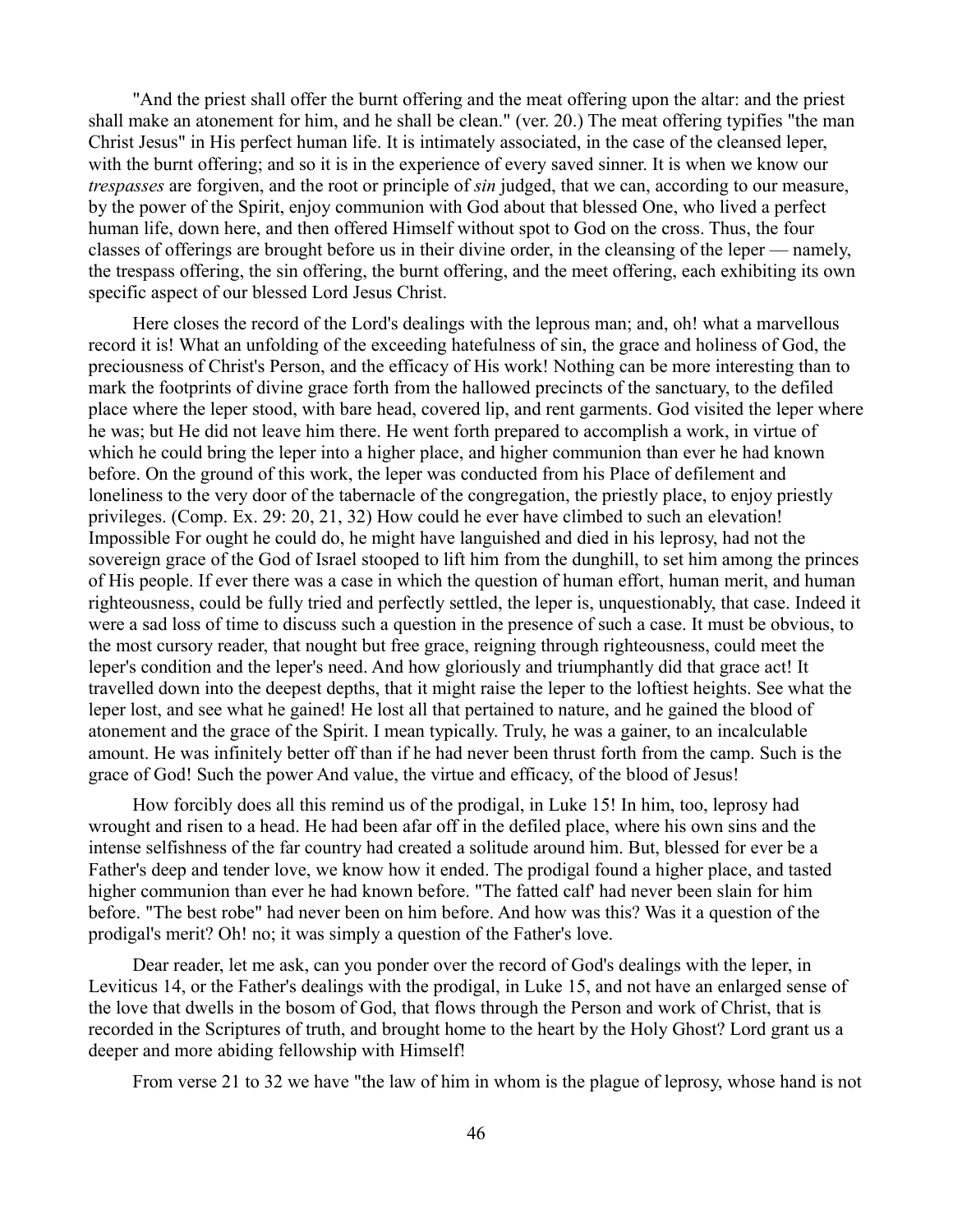able to get that which pertaineth to his cleansing." This refers to the sacrifices of "the eighth day," and not to the "two birds alive and clean." These latter could not be dispensed with in any case, because they set forth the death and resurrection of Christ as the alone ground on which God can receive a sinner back to Himself. On the other hand, the sacrifices of" the eighth day," being connected with the soul's communion, must, in some degree, be affected by the measure of the soul's apprehension. But, whatever that measure may be, the grace of God can meet it with those peculiarly touching words, "*such as he is able to get."* And, not only so, but" the two turtle doves" conferred the same privileges on the "poor," as the two lambs conferred upon the rich, inasmuch as both the one and the other pointed to "the precious blood of Christ," which is of infinite, changeless, and eternal efficacy in the judgement of God. All stand before God on the ground of death and resurrection. All are brought into the same place of nearness; but all do not enjoy the same measure of communion — all have not the same measure of apprehension of the preciousness of Christ in all the aspects of His work. They might, if they would; but they allow themselves to be hindered, in various ways. Earth and nature, with their respective influences, act prejudicially; The Spirit is grieved, and Christ is not enjoyed as He might be. It is utterly vain to expect that, if we are living in the region of nature, we can be feeding upon Christ. No; there must be self emptiness, self-denial, self-judgement, if we would habitually feed upon Christ. It is not a question of salvation. It is not a question of the leper introduced into the camp — the place of recognised relationship. By no means. It is only a question of the soul's communion, of its enjoyment of Christ. As to this, the largest measure lies open to us. We may have communion with the very highest truths; but, if our measure be small, the unupbraiding grace of our Father's heart breathes in the sweet words, "*such as he is able to get."* The title of all is the same, however our capacity may vary; and, blessed be God, when we get into His presence, all the desires of the new nature, in their utmost intensity, are satisfied; all the powers of the new nature, in their fullest range, are occupied. May we prove these things in our souls' happy experience, day by day!

We shall close this section with a brief reference to the subject of leprosy in a house.

3. The reader will observe, that a case of leprosy, in a person, or in a garment, might occur in the wilderness; but, in the matter of a house, it was, of necessity, confined to the land of Canaan. "When ye be come into the land of Canaan, which I give to you for a possession, and I put the plague of leprosy in a house of the land of your possession, . . . . .then the priest shall command that they empty the house, before the priest go into it to see the plague, that all that is in the house be not made unclean; and afterward the priest shall go in to see the house. And he shall look on the plague; and, behold, if the plague be in the walls of the house with hollow strakes, greenish or reddish, which in sight are lower than the wall; then the priest shall go out of the house to the door of the house, and shut up the house seven days."

Looking at the house as the type of an assembly, we have some weighty principles presented to us as to the divine method of dealing with moral evil, or suspicion of evil, in a congregation. We observe the same holy calmness and perfect patience with respect to the house, as we have already seen, in reference to the person or the garment. There was no haste, and no indifference, either as regards the house, the garment, or the individual. The man who had an interest in the house was not to treat with indifference any suspicious symptoms appearing in the wall thereof; neither was he to pronounce judgement himself upon such symptoms. It belonged to the priest to investigate and to judge. The moment that ought of a questionable nature made its appearance, the priest assumed a judicial attitude with respect to the house. The house was under judgement, though not condemned. The perfect period was to be allowed to run its course, ere any decision could be arrived at. The symptoms might prove to be merely superficial, in which case there would be no demand for any action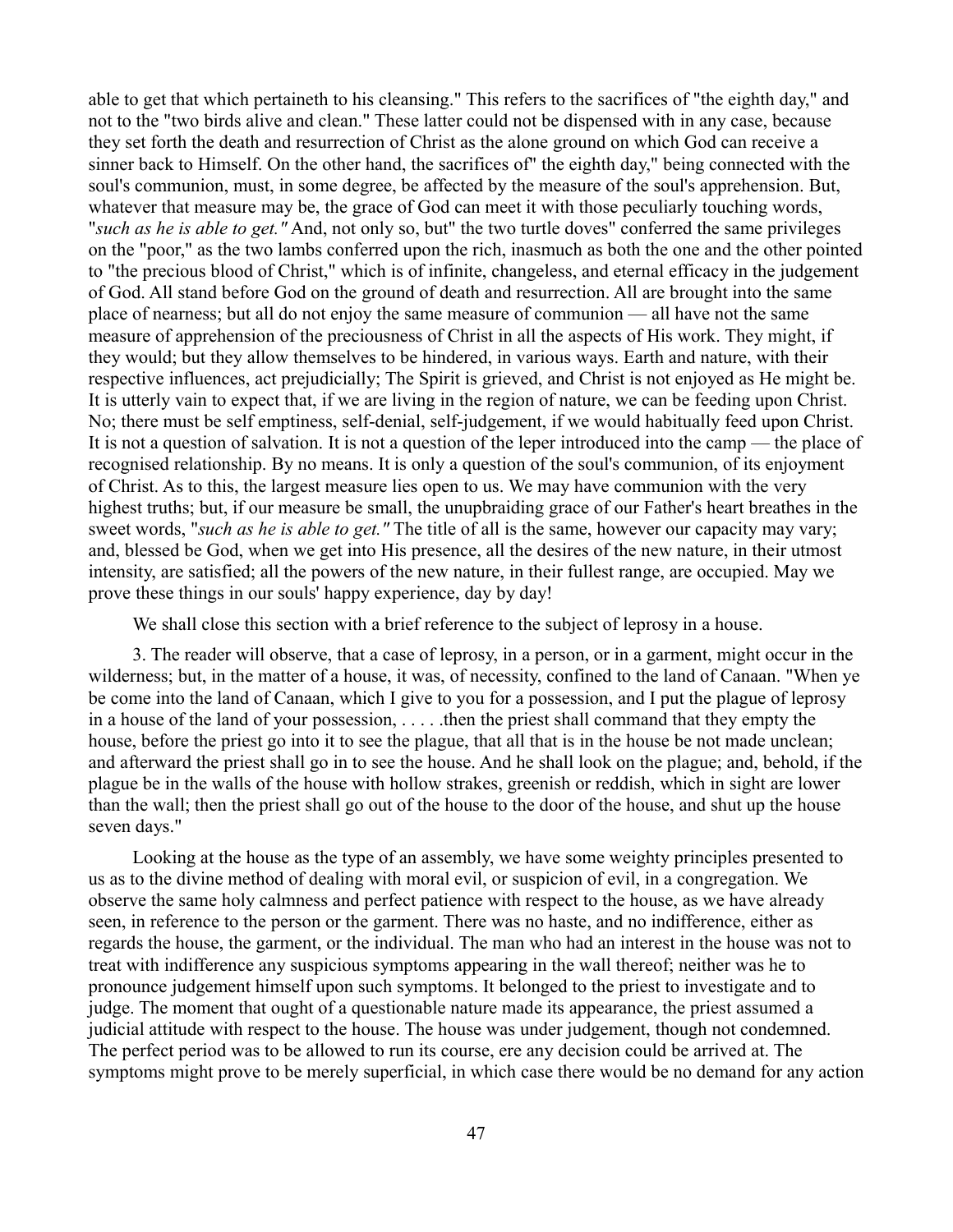whatever.

"And the priest shall *come again The seventh day,* and shall *look*: and, behold, if the plague be spread in the walls of the house, then the priest shall command that they take away the stones in which the plague is, and they shall cast them into an unclean place without the city." The whole house was not to be condemned. The removal of the leprous stones was first to be tried.

"And if the plague come again, and break out in the house, after that he hath taken away the stones, and after that he hath scraped the house, and after that it is plastered; then the priest shall come and look; and, behold, if the plague be spread in the house. it is a fretting leprosy in the house: it is unclean. And he shall break; down the house, the stones of it, and the timber thereof, and all the mortar of the house; and he shall carry them forth out of the city into an unclean place." The case was hopeless, the evil irremediable, the whole building was annihilated.

"Moreover, he that goeth into the house all the while that it is shut up shall be unclean until the even. And he that lieth in the house shall wash his clothes; and he that eateth in the house shall wash his clothes." This is a solemn truth. *Contact defiles!* Let us remember this. It was a principle largely inculcated under the Levitical economy; and, surely, it is not less applicable now.

"And if the priest shall come in, and look upon it, and, behold, the plague hath not spread in the house, after the house was plastered; then the priest shall pronounce the house clean, because the plague is healed." The removal of the defiled stones, &c., had arrested the progress of the evil, and rendered all further judgement needless. The house was no longer to be viewed as in a judicial place; but, being cleansed by the application of the blood, it was again fit for occupation.

And, now, as to the moral of all this. It is, at once, interesting, solemn, and practical. Look, for example, at the church at Corinth. It was a spiritual house, composed of spiritual stones; but, alas! the eagle eye of the apostle discerned upon its walls certain symptoms of a most suspicious nature. Was he indifferent? Surely not. He had imbibed far too much of the spirit of the Master of the house to admit, for one moment, of any such thing. But he was no more hasty than indifferent. He commanded the leprous stone to be removed, and gave the house a thorough scraping. Having acted thus faithfully, he patiently awaited the result. And what was that result? All that the heart could desire. "Nevertheless, God, that comforteth those that are cast down, comforted us by the coming of Titus; and not by his coming only, but by the consolation wherewith he was comforted in you, when he told us your earnest desire, your mourning, your fervent mind toward me; so that I rejoiced the more *. . . . . . . In all things ye have approved yourselves to be clear in this matter."* (Comp. 1 Cor. 5 with 2 Cor. 7: 11) This is a lovely instance. The zealous care of the apostle was amply rewarded; the plague was stayed, and the assembly delivered from the defiling influence of unjudged moral evil.

Take another solemn example. "And to the angel of the church in Pergamos write: These things saith he that hath the sharp sword with two edges; I know thy works, and where thou dwellest, even where Satan's seat is; and thou holdest fast my name, and hast not denied my faith, even in those days wherein Antipas was my faithful martyr, who was slain among you, where Satan dwelleth. But I have a few things against thee, because thou hast there them that hold the doctrine of Balaam, who taught Balak to cast a stumbling block before the children of Israel, to eat things sacrificed unto idols, and to commit fornication. So hast thou also them that hold the doctrine of the Nicolaitanes, Which thing I hate. Repent; or else I will come unto thee quickly, and will fight against them with the sword of my mouth." (Rev. 2: 12-16.) Here the divine Priest stands in a judicial attitude with respect to His house at Pergamos. He could not be indifferent to symptoms so alarming; but He patiently and graciously gives time to repent. If reproof or warning, and discipline, prove unavailing, judgement must take its course.